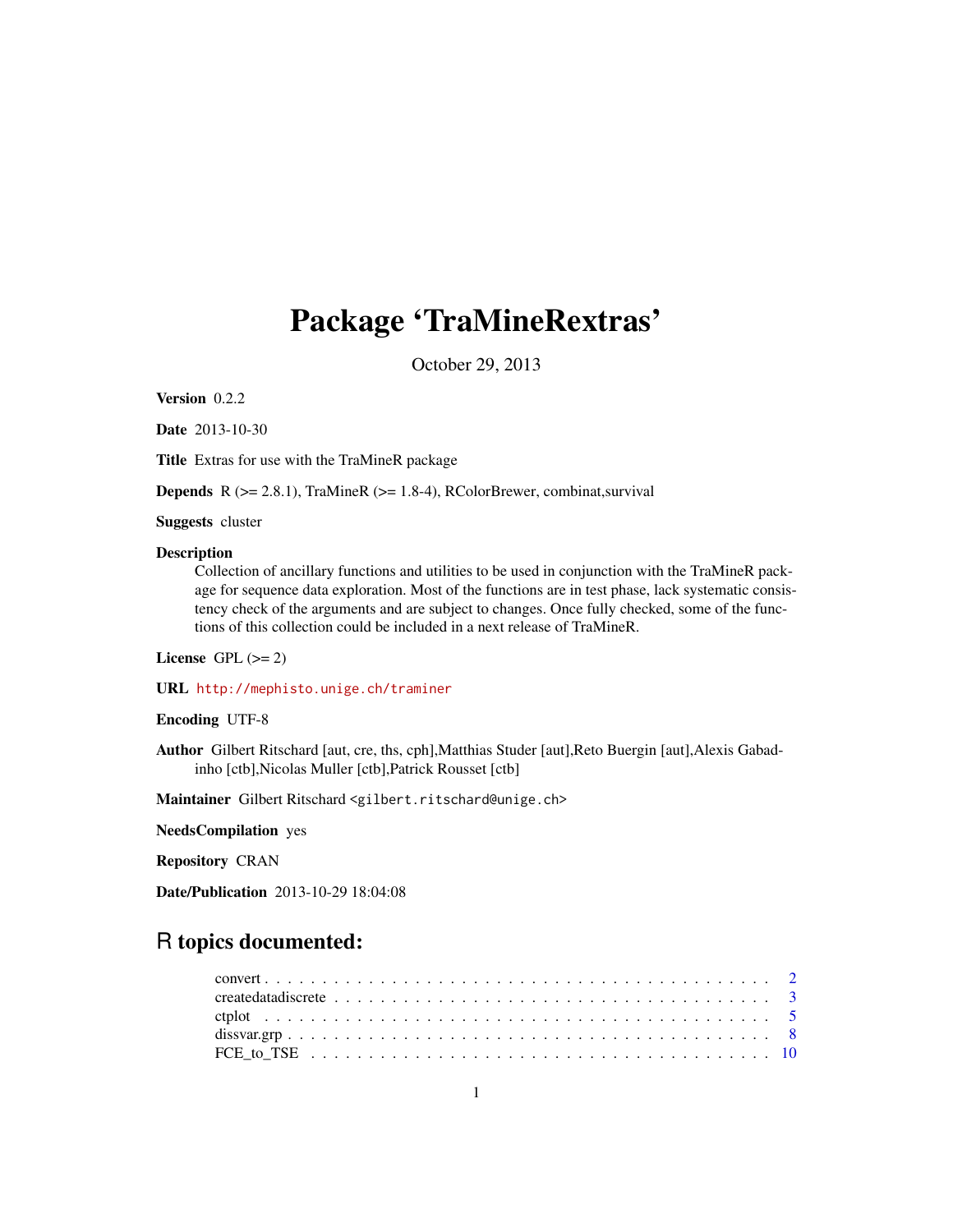#### <span id="page-1-0"></span>2 convert

| Index | 41      |  |
|-------|---------|--|
|       |         |  |
|       |         |  |
|       | 37      |  |
|       |         |  |
|       |         |  |
|       |         |  |
|       |         |  |
|       |         |  |
|       |         |  |
|       |         |  |
|       |         |  |
|       |         |  |
|       |         |  |
|       |         |  |
|       |         |  |
|       |         |  |
|       |         |  |
|       |         |  |
|       |         |  |
|       | pamward |  |
|       |         |  |
|       |         |  |

convert *Converting between graphical formats*

# Description

Wrapper function for converting graphics with ImageMagick

# Usage

```
convert.g(path = NULL, fileroot= "*", from = "pdf",
    to = "png", create.path = TRUE, options = NULL)
```

| path        | String: The path to the from graphic files.                                      |
|-------------|----------------------------------------------------------------------------------|
| fileroot    | String: Graphic root name; default is "*" for all files with the from extension. |
| from        | File type extension specifying the from format.                                  |
| to          | File type extension specifying the to format.                                    |
| create.path | Logical: Should the output files be placed in a to subfolder.                    |
| options     | Additional options to be passed to the ImageMagick mogrify function              |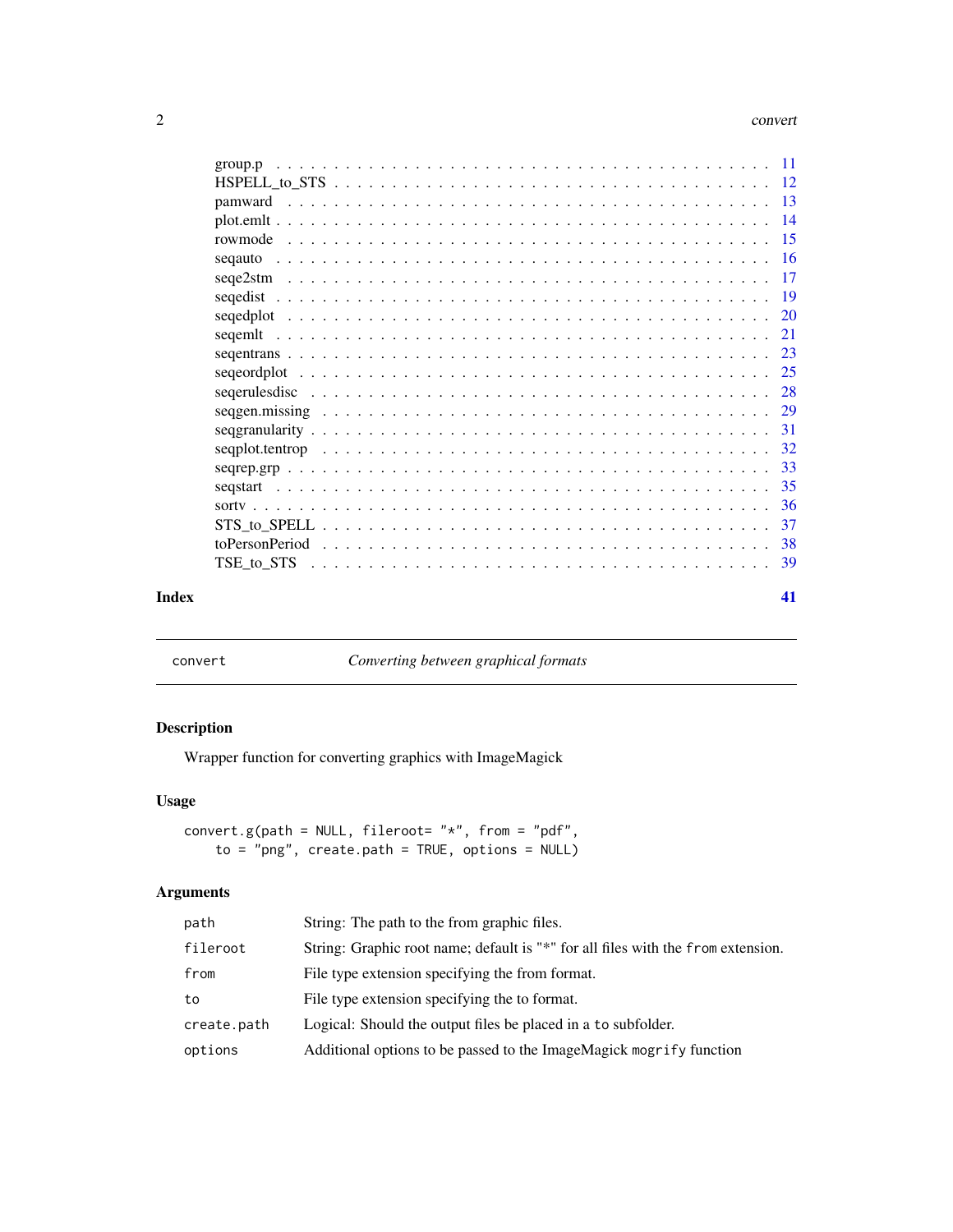# <span id="page-2-0"></span>createdatadiscrete 3

# Details

Conversion is done through a call to ImageMagick mogrify function. This means that ImageMagick should be installed on your system. It must also be listed in the path.

for some values such as "pdf" and "eps" of the from or to arguments ImageMagick works in conjunction with Gostscript. The latter should, therefore, also be accessible.

#### See Also

[png](#page-0-0), [pdf](#page-0-0)

# Examples

```
## Not run:
## Convert all .pdf graphics in the "figSW" directory
## into .png files and put the files in a "png" subfolder.
convert.g(path="figSW", from="pdf", to="png")
## Same, but convert to .jpg files.
convert.g(path="figSW", to="jpg")
## convert file "example.eps" in current path to ".pdf"
## and put it in same folder.
convert.g(fileroot = "example", create.folder=FALSE)
## End(Not run)
```
<span id="page-2-1"></span>createdatadiscrete *Transform time to event data into a discrete data format*

#### Description

Transform time to event data (in a specific format, see the detailed description below) into a personperiod data format suitable for automatic sequential association rules extraction

#### Usage

```
createdatadiscrete(ids, data, vars, agemin, agemax,
    supvar=NULL)
```

| ids  | a vector containing an unique identification number for each case               |
|------|---------------------------------------------------------------------------------|
| data | a data frame containing time to event data, with variables containing the du-   |
|      | rations called as in the vars argument, and those with the censoring indicators |
|      | named as in the vars argument followed by "ST" (for example column A is dura-   |
|      | tion until event A, and column AST is the censoring indicator). This data frame |
|      | must contain an unique identification variable named "IDPERS".                  |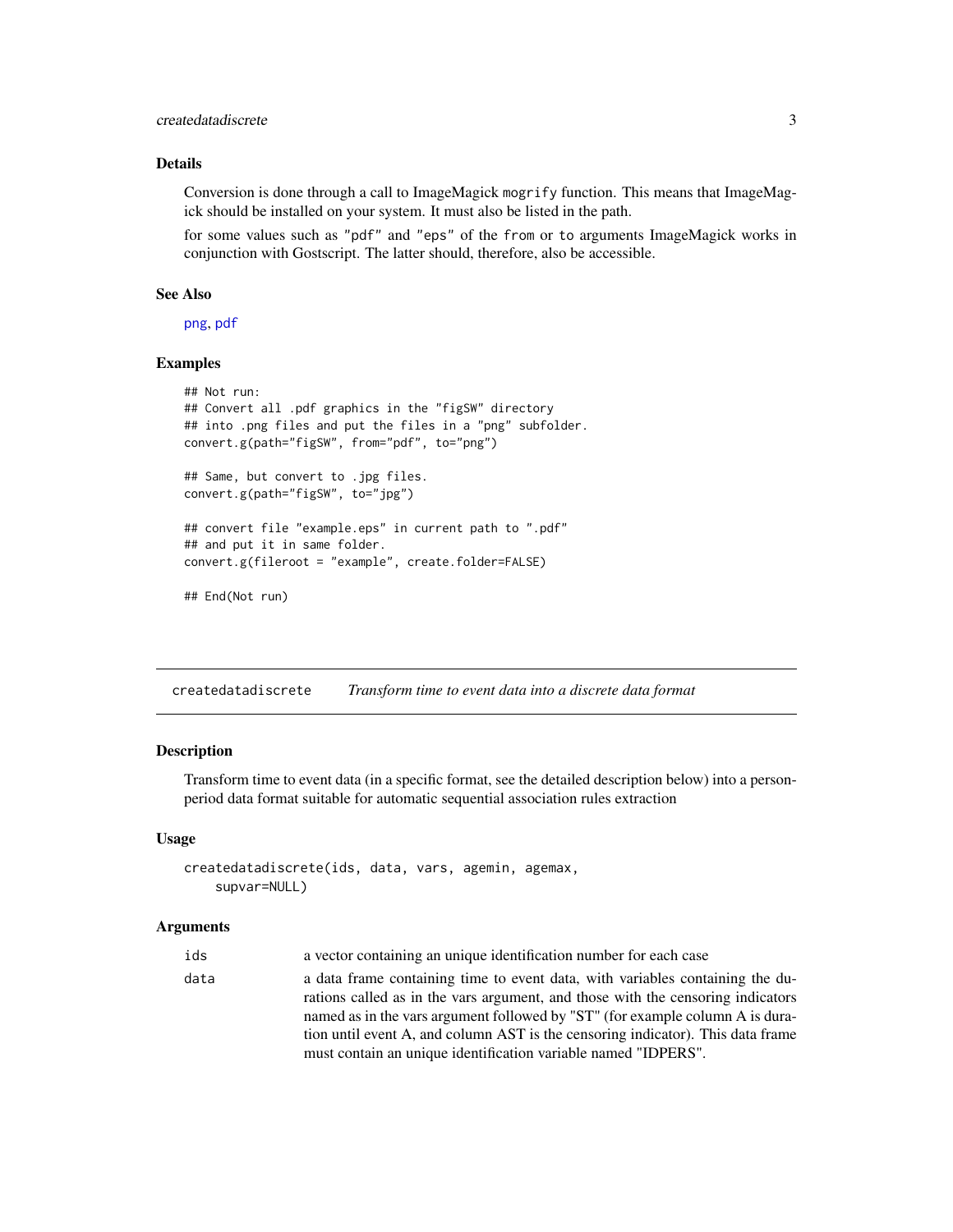<span id="page-3-0"></span>

| vars   | a vector with the names of the duration variables                                                                                          |
|--------|--------------------------------------------------------------------------------------------------------------------------------------------|
| agemin | a data frame with two variables : "IDPERS" for the unique identification vari-<br>able, and "AGE" for the starting time of the observation |
| agemax | a data frame with two variables : "IDPERS" for the unique identification vari-<br>able, and "AGE" for the ending time of the observation   |
| supvar | a vector of variables to add to the resulting person-period data frame                                                                     |

#### Details

The data frame from the data argument must contain two variables for each event: a duration variable that indicates the time when the event occured, and a status variable that indicates if the event occurred (1) or not (0). If the event did not occur, the observation for this individual will go until the age specified through the agemax argument. Each status variable must have the same name than the duration variable, followed by "ST". For example, if the duration variable for an event "divorce" is called "div", then the status variable has to be named "divST".

The result from this function is a list with one person-period data frame by event, where the dependent event is different each time. Please see the attached data file and code for an example.

The resulting object is one of the required argument for the seqerulesdisc function that computes the association rules, the hazard ratios and the p-values, using discrete-time regressions. Unlike the method presented in Müller et al. 2010, this function does not use Cox proportional hazard models, but discrete-time regression models with a complementary log-log link function, which gives similar results.

# Value

a list with one person-period data frame by event, where the dependent event is different each time. Please see the attached data file and code for an example.

# Author(s)

Nicolas S. Müller

#### References

Müller, N.S., M. Studer, G. Ritschard et A. Gabadinho (2010), Extraction de règles d'association séquentielle à l'aide de modèles semi-paramétriques à risques proportionnels, *Revue des Nouvelles Technologies de l'Information*, Vol. E-19, EGC 2010, pp. 25-36

# See Also

[seqerulesdisc](#page-27-1) to compute the association rules.

#### Examples

##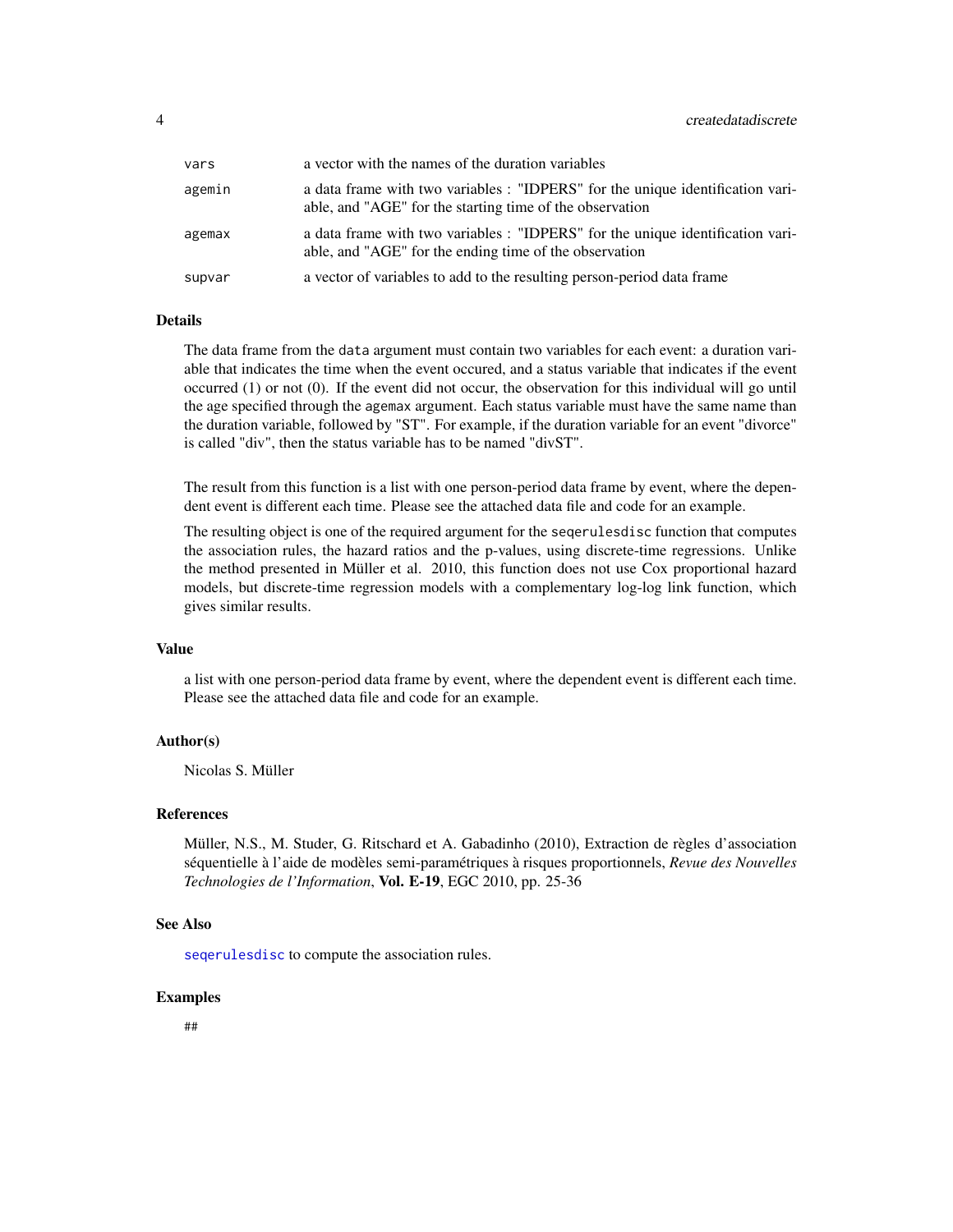# <span id="page-4-0"></span>Description

Illustrates individual categorical trajectories in a modified time-series plot. The x scale represents the order position (often the timestamp), the y the response category (events or state).

# Usage

```
ctplot(x,y,id,weights=NULL,
       cov=NULL, subset=NULL, type="distinctive",
       embedding="most-frequent",x.order=FALSE,
       x.orderalign=ifelse(split=="last","last","first"),
       y.optimalphabet=FALSE,R=NULL,
      main="",sub=NULL,mtext=TRUE,
       xlab="order position",ylab="",xlim=NULL,ylim=NULL,
       grid.col="white",grid.fill="grey90",
       grid.scale=1/4,grid.shape="default",grid.lwd=0,
       cpal=NULL,alpha=1,lcourse="upwards",lorder="background",
       lweights=TRUE,lwd.min=0.5,lwd.max=2,lty=1,pch=4,
       cex=1,border=grid.col,border.lwd=grid.lwd/2,
       sf.cex=1,sf.cex.leaves=1,sf.pch=16,rotate=FALSE,
       split=NULL,layout=NULL,
       show.type=1,show=c(0,1),hide.col="grey75",
       hide.s=0.1,hide.na.cost=1,
       print=FALSE,return.data=FALSE,...)
```

| $\mathsf{x}$ | The order position vector.                                                                                                                                                                                                                                                                                                                                                |
|--------------|---------------------------------------------------------------------------------------------------------------------------------------------------------------------------------------------------------------------------------------------------------------------------------------------------------------------------------------------------------------------------|
| У            | The response vector ( <i>i.e</i> events, ordinal responses etc.).                                                                                                                                                                                                                                                                                                         |
| id           | The subject identification vector. Either a factor or an integer vector.                                                                                                                                                                                                                                                                                                  |
| weights      | A weights vector that corresponds to the subjects defined by the id vector. If id<br>is a factor, the length of weights must be equal to the number of levels of the<br>id vector. The first value of weights is the assigned to the first id label etc If<br>id is an integer vector, the length of weights must be equal to the number of<br>distinctive numbers in id. |
| COV          | A grouping vector which splits the plot into one panel per group. This vector<br>must be defined analogous as the "weights" vector.                                                                                                                                                                                                                                       |
| subset       | An optional vector of id labels which should be omitted.                                                                                                                                                                                                                                                                                                                  |
| type         | The type of trajectories to draw. Either "distinctive" or "non-embeddable".                                                                                                                                                                                                                                                                                               |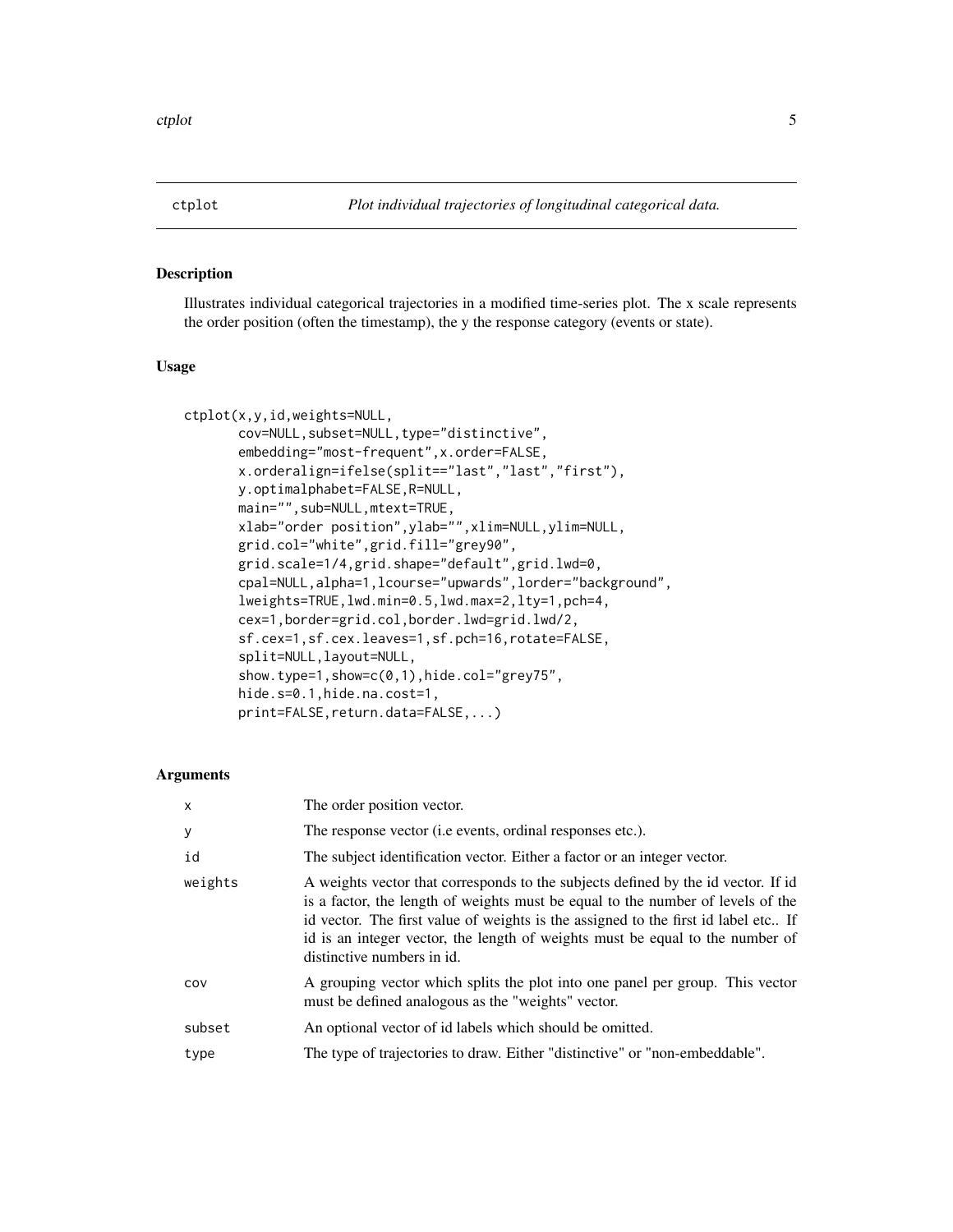| embedding       | Option for type="non-embeddable", the method how to assign trajectories hav-<br>ing multiple corresponding non-embeddable trajectories. Either "most-frequent"<br>(default) or "uniformly".                                                               |
|-----------------|-----------------------------------------------------------------------------------------------------------------------------------------------------------------------------------------------------------------------------------------------------------|
| x.order         | Logical. Transforms the x vector into individual integer orders                                                                                                                                                                                           |
| x.orderalign    | Alignment mode for data where the order positions are individual integer orders.<br>align="first" aligns the trajectories left hand, align="last" right hand. Assigning<br>an y category produces an alinement of the first occurrences of this category. |
| y.optimalphabet |                                                                                                                                                                                                                                                           |
|                 | Logical. Indicates if arrangements of y categories should be optimized. Works<br>only with a limited number of categories.                                                                                                                                |
| R               | Accelerate the y order optimisation procedure. Set a number in case of y pro-<br>vides many categories.                                                                                                                                                   |
| main            | A main title for the plot, see also "title".                                                                                                                                                                                                              |
| sub             | Subtitles. Used in case of multiple plot panels.                                                                                                                                                                                                          |
| mtext           | Logical. Print panel information or not.                                                                                                                                                                                                                  |
| xlab            | A label for the x axis, defaults to a description of "x".                                                                                                                                                                                                 |
| ylab            | A label for the y axis, defaults to a description of "y".                                                                                                                                                                                                 |
| xlim            | The x limits $(x1, x2)$ of the plot.                                                                                                                                                                                                                      |
| ylim            | The y limits $(y1, y2)$ of the plot.                                                                                                                                                                                                                      |
| grid.col        | Color of border of underlaid rectangles.                                                                                                                                                                                                                  |
| grid.fill       | Color of underlaid rectangles.                                                                                                                                                                                                                            |
| grid.scale      | Expansion degree of underlaid rectangles.                                                                                                                                                                                                                 |
| grid.shape      | Either "default" or "proportional".                                                                                                                                                                                                                       |
| grid.lwd        | Line width or border of underlaid rectangles.                                                                                                                                                                                                             |
| cpal            | A colour palette to be assigned to the sequences.                                                                                                                                                                                                         |
| alpha           | Degree of line and symbol transparency. Choose a number between 0 and 1.                                                                                                                                                                                  |
| lorder          | Either "background" (default) or "foreground". The first plots infrequent trajec-<br>tories, the latter the frequent trajectories in the front.                                                                                                           |
| lcourse         | Handling for line connection of simultaneous observations. Either "upwards" or<br>"downwards".                                                                                                                                                            |
| lweights        | logical: Should the line width be proportional to the represented trajectory? If<br>FALSE, line width is set as lwd.min.                                                                                                                                  |
| lwd.min         | The minimal line width to be drawn in the plot.                                                                                                                                                                                                           |
| lwd.max         | The maximal line width to be drawn in the plot.                                                                                                                                                                                                           |
| lty             | Line type of lines connecting succeeding observations.                                                                                                                                                                                                    |
| pch             | "pch" the plotting symbols: see "points". Used if lweights=FALSE.                                                                                                                                                                                         |
| cex             | Expansion factor for the plotted squared symbols.                                                                                                                                                                                                         |
| border          | Color of symbol borders.                                                                                                                                                                                                                                  |
| border.lwd      | Line widths of symbol borders                                                                                                                                                                                                                             |
| sf.cex          | Expansion factor of the center points of plotted sunflowers.                                                                                                                                                                                              |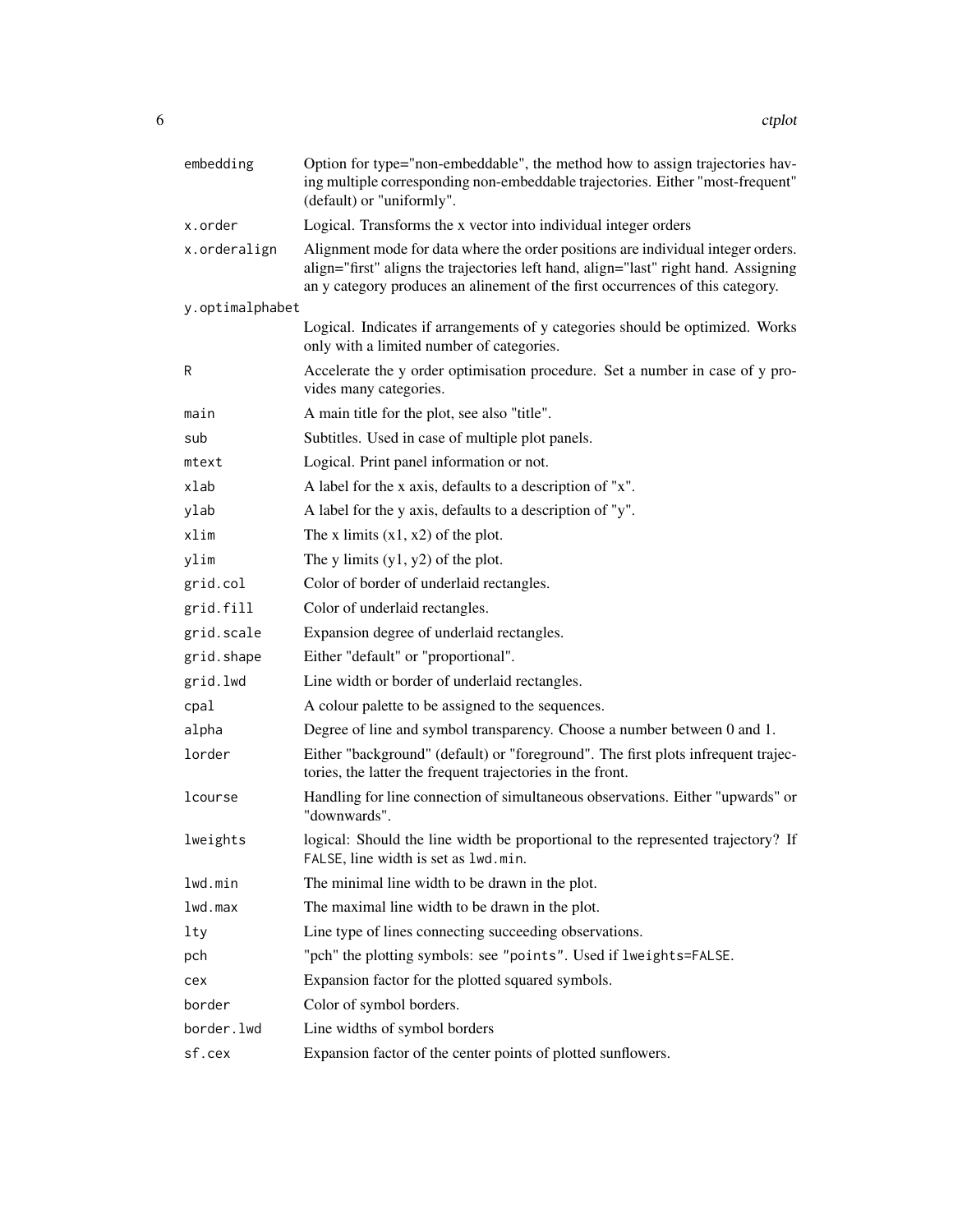<span id="page-6-0"></span>ctplot the contract of the contract of the contract of the contract of the contract of the contract of the contract of the contract of the contract of the contract of the contract of the contract of the contract of the con

| sf.cex.leaves | Expansion factor for leaves the of plotted sunflowers.                                                                                                                                                                                                                                                            |
|---------------|-------------------------------------------------------------------------------------------------------------------------------------------------------------------------------------------------------------------------------------------------------------------------------------------------------------------|
| sf.pch        | Plotting character to be used for points (number $[i] == 1$ ) and center of sunflow-<br>ers.                                                                                                                                                                                                                      |
| rotate        | Logical. If TRUE, plotted sunflowers are rotated randomly.                                                                                                                                                                                                                                                        |
| split         | Logical value for plot panel arrangement modes. If TRUE and x . orderalign="first",<br>the plot produces one plot panel per observed initial event and inscribes the<br>groups which are initialised by the according event. The case TRUE and align="last"<br>proceeds analogously but considering final events. |
| layout        | Integer vector of length 2. Determines the number of rows and columns of the<br>plot panels arrangement.                                                                                                                                                                                                          |
| show.type     | Criteria which trajectories to set in the foreground. Type 1 (default) shows tra-<br>jectories which present relative frequencies between the two values assigned to<br>the "show" argument. Type 2 shows segments of trajectories.                                                                               |
| show          | Vector of two values between 0 and 1. Indicate the minimal and maximal relative<br>frequency for a trajectory to be presented in the foreground of the plot.                                                                                                                                                      |
| hide.col      | color of trimmed trajectories. If set to "white" trajectories are not shown at all.                                                                                                                                                                                                                               |
| hide.s        | Option for ordinal sequences. Experimental.                                                                                                                                                                                                                                                                       |
| hide.na.cost  | Option of for ordinal sequences. Experimental.                                                                                                                                                                                                                                                                    |
| print         | Prints the current step of the plot procedure.                                                                                                                                                                                                                                                                    |
| return.data   | Returns the plot data in a list.                                                                                                                                                                                                                                                                                  |
| $\cdots$      | Arguments to be passed to methods, such as graphical parameters (see par).                                                                                                                                                                                                                                        |

# Details

Coming soon.

# References

Bürgin, R., G. Ritschard and E. Rousseaux (2012), "Exploration graphique de données séquentielles". In Atelier Fouille Visuelle de Données : méthologie et évaluation, EGC 2012, Bordeaux. Association EGC: http://www.egc.asso.fr/sdoc-237-egc2012\_atelier\_fvd.pdf .

```
## ==================
## the plot principle
## ==================
x \leftarrow c(1, 2, 2, 2, 3, 4, 1, 2, 2, 2, 3, 4, 1, 1.5, 2, 2, 3, 3.5, 4, 4, 1, 2, 2, 2, 3, 4,1,2,3,4,3.5,4,1,2,3,4,1,2,3,4,1,2,3,4,1,2,3,4,1,2,3,4,1,2,1,2,
       1,2,3,4,1,2)
y <- factor(c("A","B","B","B","C","A","A","B","B","B","C","A","A",
               "B","B","C","C","C","C","C","A","B","B","B","C","A",
               "A","A","A","A","A","B","A","A","A","A","A","A","A",
```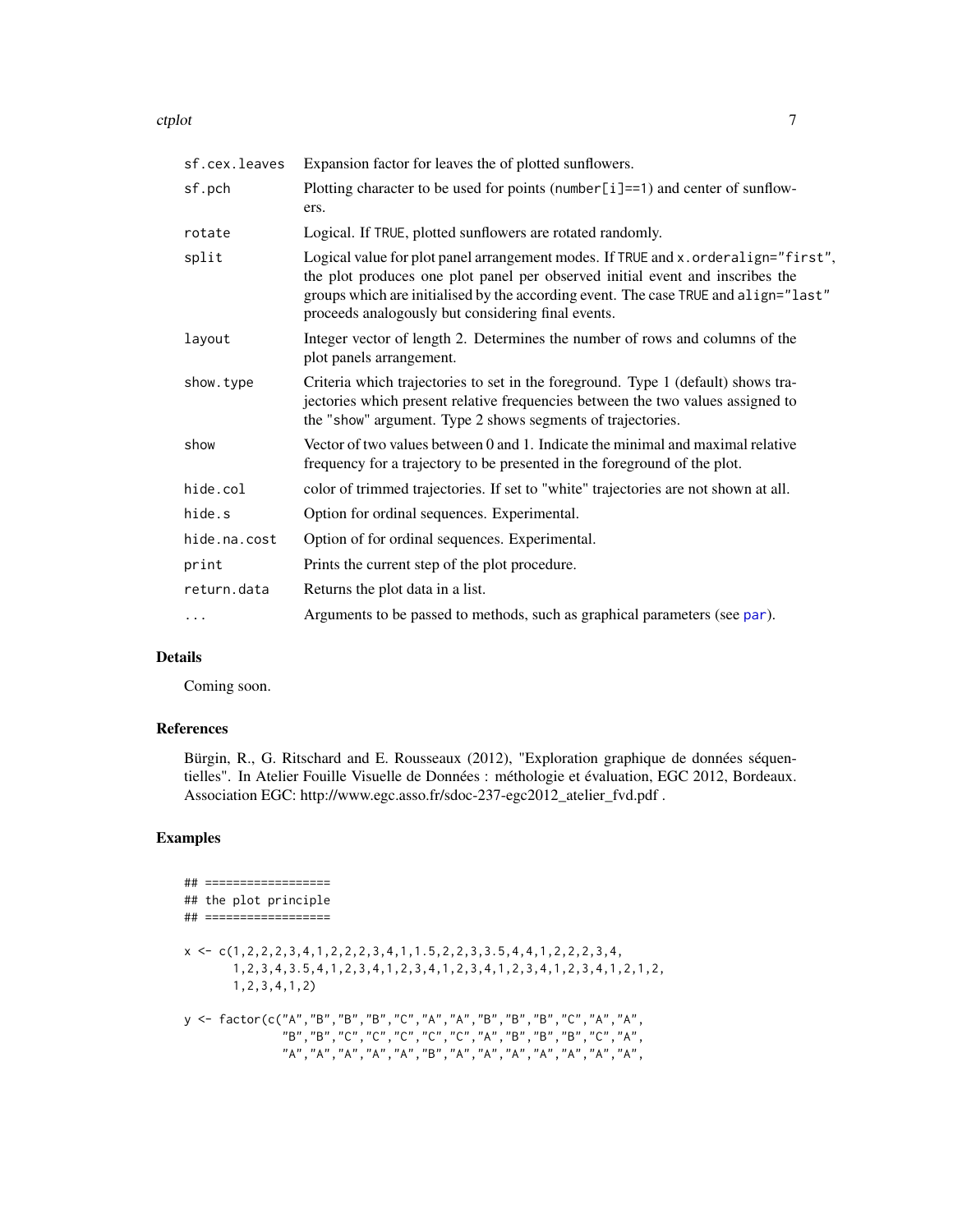```
"A","A","A","A","A","A","A","A","A","A","A","A","A",
              "A","A","A","A","A","B","C","A","A","A"))
id <- factor(c(1,1,1,1,1,1,2,2,2,2,2,2,3,3,3,3,3,3,3,3,4,4,4,4,4,4,
               5,5,5,5,6,6,7,7,7,7,8,8,8,8,9,9,9,9,10,10,10,10,
               11,11,11,11,12,12,13,13,14,14,14,14,15,15))
ctplot(x,y,id,lwd.min=5,lwd.max=12,cex=1,
                  type="non-embeddable",alpha=0.9,
                  sf.cex=0.5,sf.cex.leaves=1,grid.scale=0.4)
## ====================
## plot the biofam data
## ====================
## loading the data and defining an event sequence dataset
## =======================================================
data(biofam)
lab <- c("Parent","Left","Married",
         "Left+Marr","Child","Left+Child",
         "Left+Marr+Child","Divorced")
biofam.seq <- seqdef(data=biofam,var=10:25,labels=lab)
biofam.TSE <- seqformat(data=biofam.seq,from="STS",to="TSE",
                        tevent=seqetm(seq=biofam.seq,method="state"))
biofam.TSE$event <- factor(biofam.TSE$event,levels=lab)
## plot the data
## =============
par(mar=c(4,8,2,2))
ctplot(x=biofam.TSE$time,
                  y=biofam.TSE$event,
                  id=biofam.TSE$id,x.order=TRUE,
                  type="non-embeddable",lwd.max=10)
par(mar=c(4,8,2,2))
ctplot(x=biofam.TSE$time,y=biofam.TSE$event,
                  id=biofam.TSE$id,split="first",layout=c(2,1),
                  grid.scale=0.5,x.order=TRUE)
par(mar=c(4,8,2,2))
ctplot(x=biofam.TSE$time,y=biofam.TSE$event,
                  id=biofam.TSE$id,
                  x.order=TRUE,x.orderalign="last",split="last",
                  layout=c(4,2),lwd.max=2.5,grid.scale=0.5)
```
dissvar.grp *Discrepancy by group.*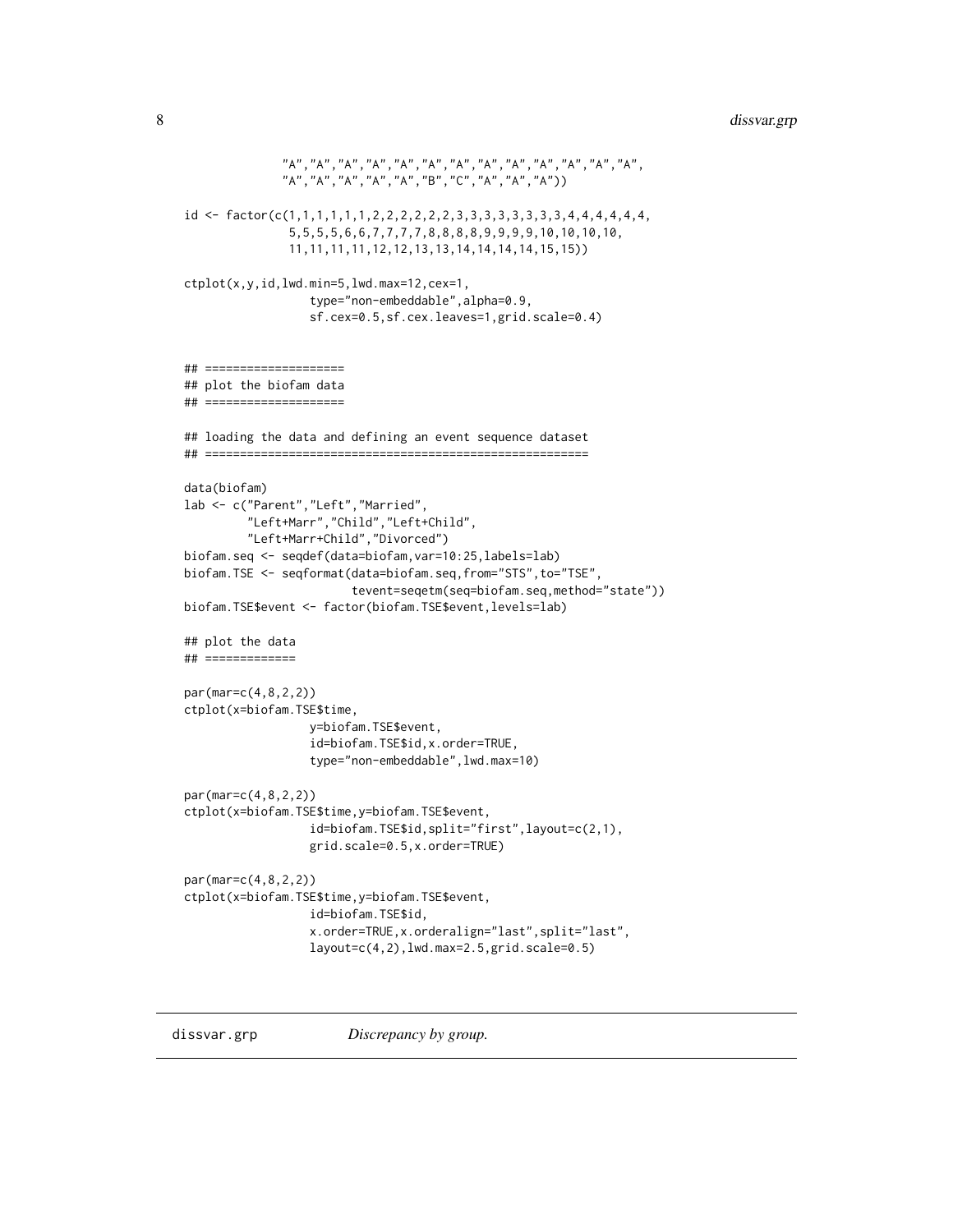# <span id="page-8-0"></span>dissvar.grp 9

#### Description

This function computes the dissimilarity-based discrepancy measure of the groups defined by the group variable. The function is a wrapper for the TraMineR [dissvar](#page-0-0) function.

# Usage

```
dissvar.grp(mdis, group=NULL, ...)
```
#### Arguments

| mdis                    | a dissimilarity matrix or a dist object.           |
|-------------------------|----------------------------------------------------|
| group                   | group variable. If NULL a single group is assumed. |
| $\cdot$ $\cdot$ $\cdot$ | additional arguments passed to dissvar.            |

# Details

The function is a wrapper for running [dissvar](#page-0-0) on the different groups defined by the group variable.

# Value

A vector with the group discrepancy measures.

#### Note

This function is a pre-release and further testing is still needed, please report any problems.

#### Author(s)

Gilbert Ritschard

# See Also

[dissvar](#page-0-0)

```
## create the biofam.seq state sequence object from the biofam data.
data(biofam)
biofam <- biofam[1:100,]
biofam.seq <- seqdef(biofam[,10:25])
dist <- seqdist(biofam.seq, method="HAM")
```

```
## discrepancy based on non-squared dissimilarities
dissvar.grp(dist, biofam$plingu02)
## square root of discrepancy based on squared dissimilarities
sqrt(dissvar.grp(dist, biofam$plingu02, squared=TRUE))
```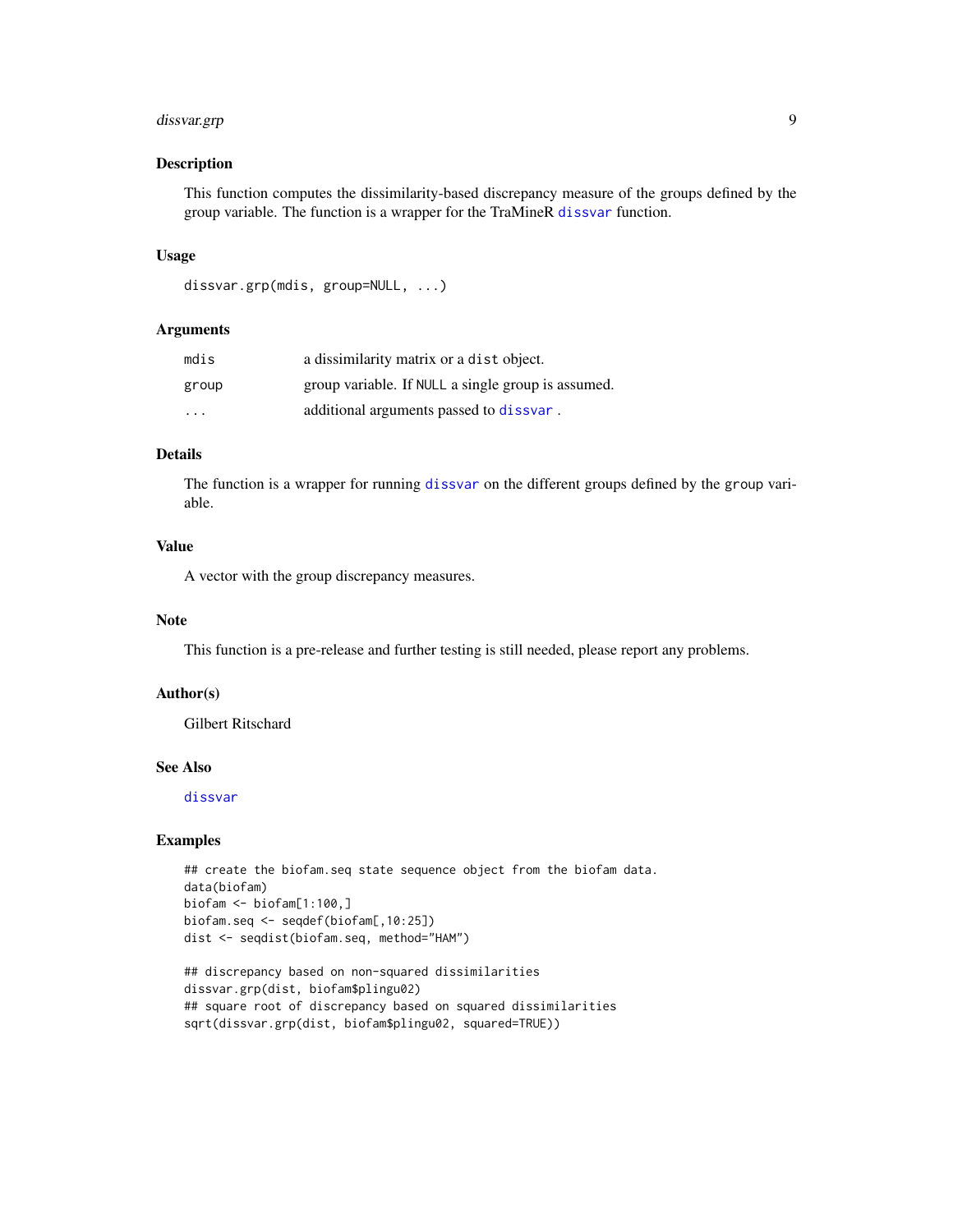<span id="page-9-0"></span>

# Description

Data conversion from Fixed Column Event format to TSE.

# Usage

```
FCE_to_TSE(seqdata, id = NULL, cols, eventlist = NULL, firstEvent = NULL)
```
# Arguments

| segdata    | data frame or matrix containing event sequence data in FCE format.                                                                                                                   |
|------------|--------------------------------------------------------------------------------------------------------------------------------------------------------------------------------------|
| id         | column containing the identification numbers for the sequences.                                                                                                                      |
| cols       | Real. Column containing the timing of the event. A missing value is interpreted<br>as a non-occurrence of the event.                                                                 |
| eventlist  | Event names, specified in the same order as cols argument. If NULL (default),<br>column names are used.                                                                              |
| firstEvent | Character. The name of an event to be added at the beginning of each event<br>sequences. This allows to include individuals with no events. If NULL (default),<br>no event is added. |

# Details

The usual data format for event sequence is TSE (see [seqecreate](#page-0-0)).

# Value

A data.frame with three columns: "id", "timestamp" and "event".

# Note

This function is a pre-release and further testing is still needed, please report any problems.

# Author(s)

Matthias Studer

# See Also

[seqecreate](#page-0-0), [seqformat](#page-0-0)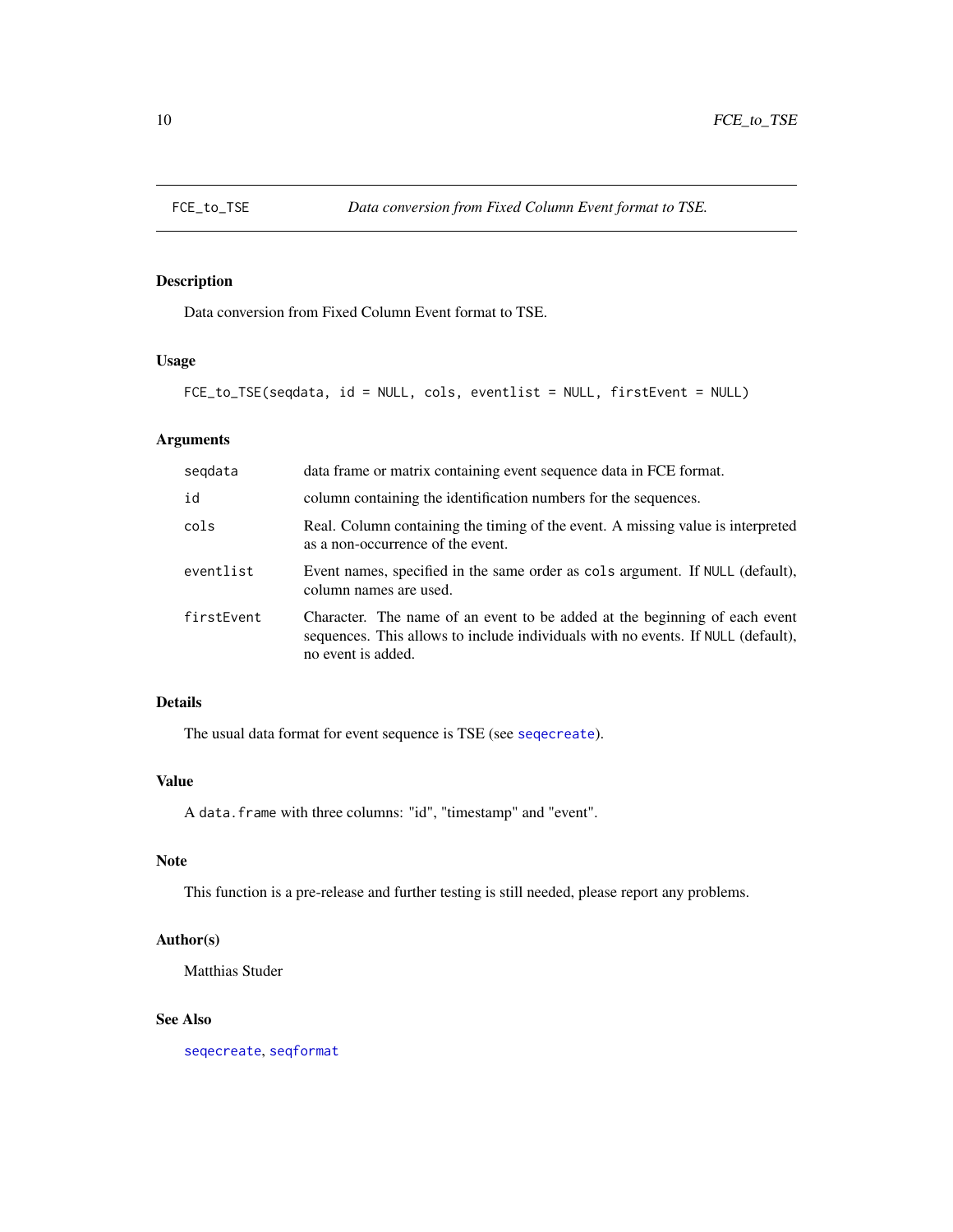#### <span id="page-10-0"></span>group.p and the state of the state of the state of the state of the state of the state of the state of the state of the state of the state of the state of the state of the state of the state of the state of the state of th

# Examples

```
## Generate a ramdom data set
fce <- data.frame(id=1:100, event1=runif(100), event2=runif(100))
## Add missing values (ie non-occurrences)
fce[runif(100)<0.1, "event1"] <- NA
fce[runif(100)<0.1, "event2"] <- NA
tse <- FCE_to_TSE(fce, id="id", cols=c("event1", "event2"),
       eventlist=c("Marriage", "Child birth"), firstEvent="Birth")
seq <- seqecreate(tse)
print(seq[1:10])
```
group.p *Adds proportion of occurrences to each level names*

# Description

Adds the proportion of occurrences of each level to the corresponding level name.

#### Usage

```
group.p(group, weights=NULL)
```
# Arguments

| group   | A group variable.                                       |
|---------|---------------------------------------------------------|
| weights | Vector of weights of same length as the group variable. |

# Details

The group variable can be a factor or a numerical variable. In the latter case it is transformed to a factor.

#### Author(s)

Gilbert Ritschard

# See Also

[seqplot](#page-0-0).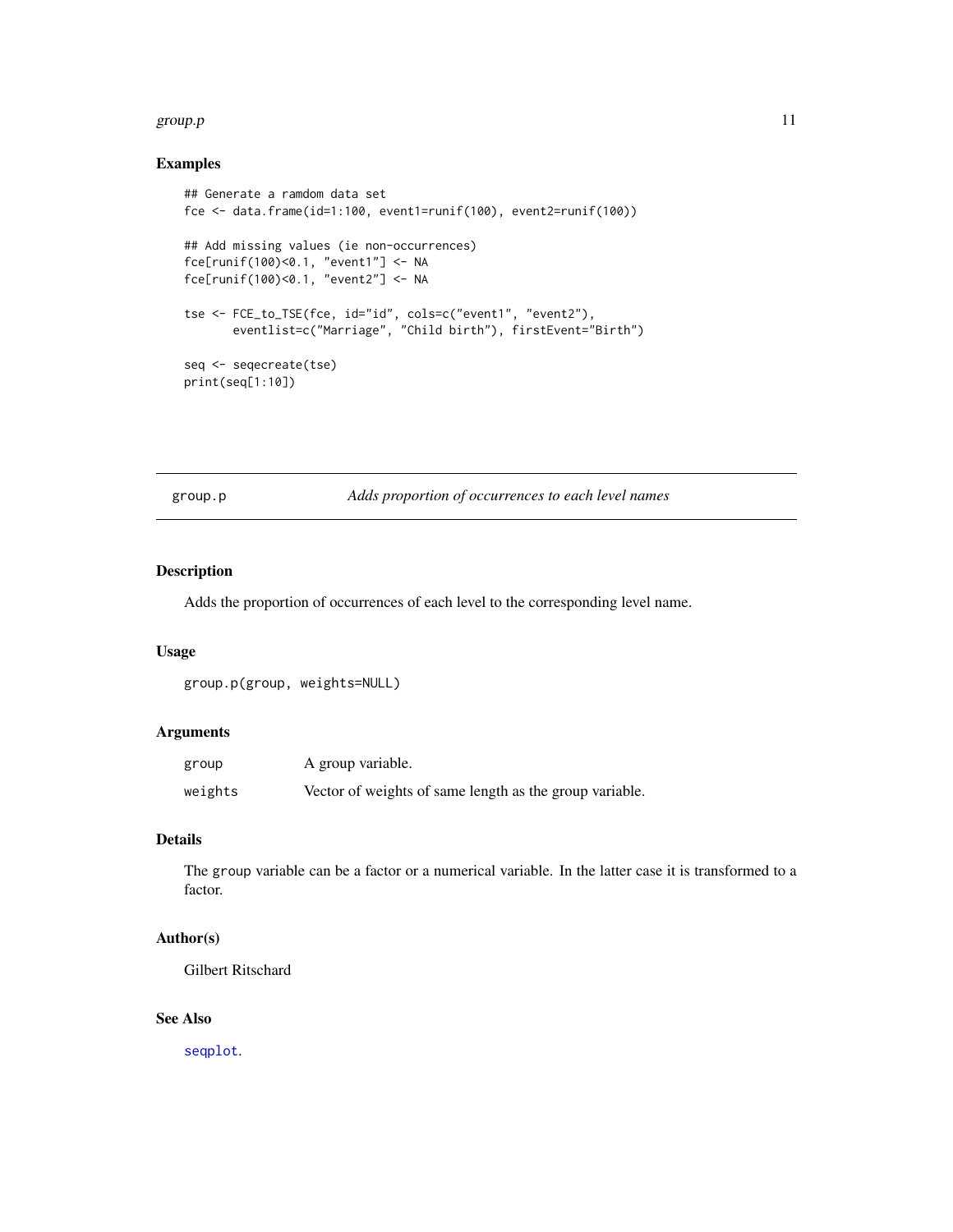# Examples

```
data(actcal)
actcal <- actcal[1:100,]
actcal.seq <- seqdef(actcal[,13:24])
seqdplot(actcal.seq, group=group.p(actcal$sex))
```

```
levels(group.p(actcal$sex, weights=runif(length(actcal$sex))))
```
HSPELL\_to\_STS *Data conversion from Horizontal Spell to STS.*

# Description

Convert data from Horizontal Spell to STS.

# Usage

```
HSPELL_to_STS(seqdata, begin, end, status = NULL,
    fixed.status = NULL, pvar = NULL, overwrite = TRUE,
    fillblanks = NULL, tmin = NULL, tmax = NULL, id = NULL,
   endObs = NULL)
```

| seqdata      | a data frame or matrix containing sequence data.                                                                                                                                                |
|--------------|-------------------------------------------------------------------------------------------------------------------------------------------------------------------------------------------------|
| begin        | Vector containing the columns (name or number) with the beginning position of<br>each spell.                                                                                                    |
| end          | Vector containing the columns (name or number) with the end position of each<br>spell.                                                                                                          |
| status       | Vector containing the columns (name or number) with the status of each spell.                                                                                                                   |
| fixed.status | Default status (for period not covered by any spell.)                                                                                                                                           |
| pvar         | names or numbers of the column containing the 'birth' time.                                                                                                                                     |
| overwrite    | Should the most recent episode overwrite the older one when they overlap? If<br>FALSE, the most recent episode starts from the end of the previous one.                                         |
| fillblanks   | If not NULL, character used for filling gaps between episodes.                                                                                                                                  |
| tmin         | If sequences are to be defined on a calendar time axis, it defines the starting time<br>of the axis. If set as NULL, the start time is set as the minimum of the 'begin'<br>column in the data. |
| tmax         | If year sequences are wanted, defines the ending year of the sequences. If set to<br>NULL, it is guessed from the data (not so accurately!).                                                    |
| id           | column containing the identification numbers for the sequences.                                                                                                                                 |
| endObs       | An optional end of observation date. Usefull for retrospective survey.                                                                                                                          |

<span id="page-11-0"></span>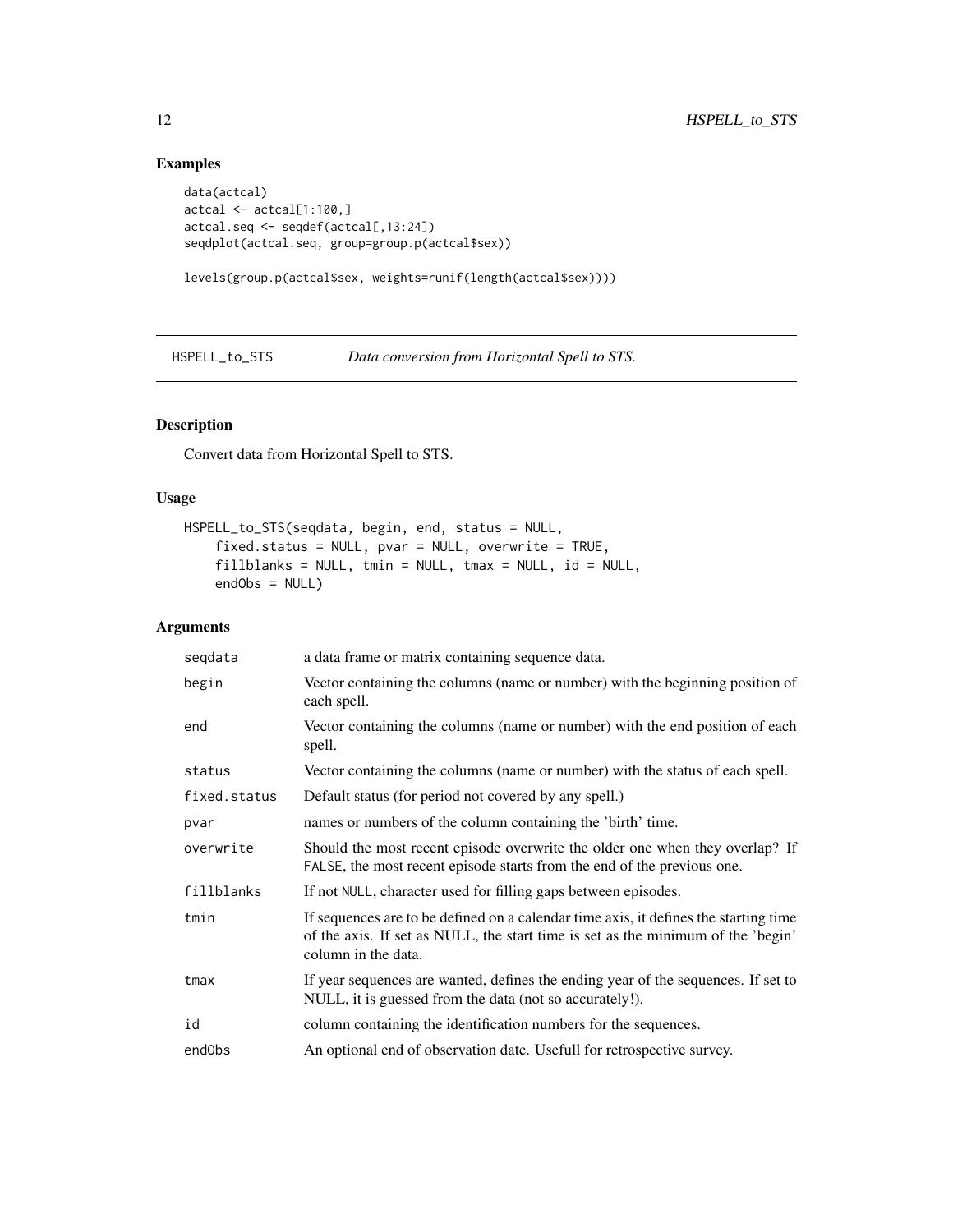#### <span id="page-12-0"></span>pamward the contract of the contract of the contract of the contract of the contract of the contract of the contract of the contract of the contract of the contract of the contract of the contract of the contract of the co

# Details

Hortizontal spell data format has the following caracteristics: - One row per individual - Each spell is specified with three consecutive variables: a begin date, an end date, and the status. - For unused spells, begin and end values should be set as NA.

# Value

A data.frame with the sequence in STS format.

# Note

This function is a pre-release and further testing is still needed, please report any problems.

# Author(s)

Matthias Studer

# See Also

See Also [seqformat](#page-0-0).

#### Examples

```
hspell <- data.frame(begin1=rep(1, 5), end1=c(2:5, NA), status1=1:5,
                     begin2=c(3:6, NA), end2=rep(NA, 5), status2=5:1)
sts <- HSPELL_to_STS(hspell, begin=c("begin1", "begin2"), end=c("end1", "end2"),
                     status=c("status1", "status2"))
```
pamward *PAM from k-solution of hierarchical clustering*

# Description

Runs a pam clustering ([pam](#page-0-0)) from the solution in k groups of a hierarchical clustering ([agnes](#page-0-0)) .

#### Usage

```
pamward(dist, k=3, method="ward")
```

| dist   | A distance matrix or object.                       |
|--------|----------------------------------------------------|
| k      | Number of clusters.                                |
| method | Method for the hierarchical clustering (see agnes) |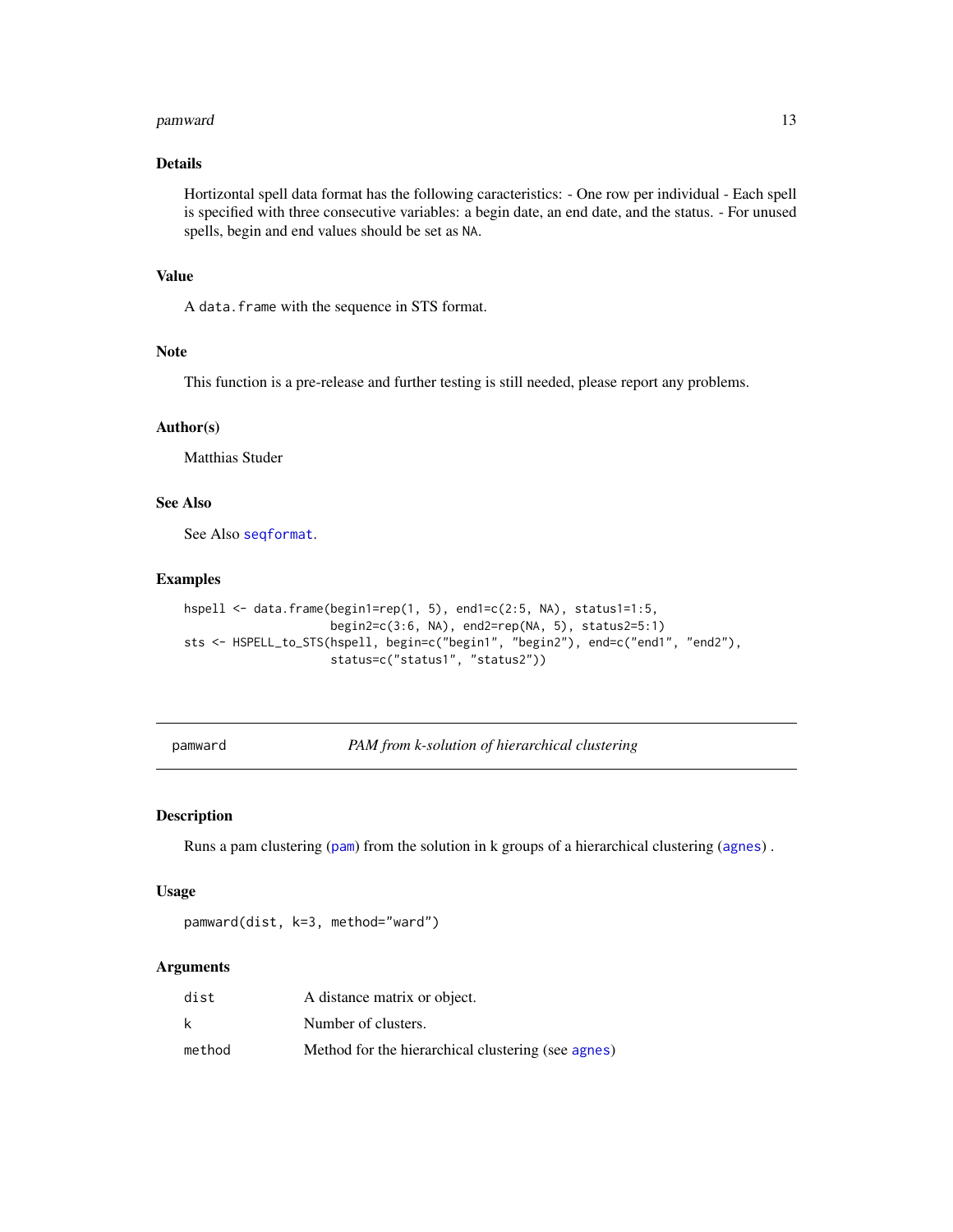# <span id="page-13-0"></span>Details

The function first runs the hierarchical clustering, retrieves the medoids of the solution for the provided k and uses those medoids as start centers for the pam partitioning.

# Value

An object of class "pam". See [pam.object](#page-0-0) for details.

# Author(s)

Gilbert Ritschard

# See Also

[agnes](#page-0-0) and [pam](#page-0-0).

#### Examples

```
library(cluster)
data(actcal)
actcal.seq <- seqdef(actcal[1:200,13:24])
actcal.ham <- seqdist(actcal.seq, method = "HAM")
clust \leq pamward(actcal.ham, k = 4)
table(clust$clustering)
```
plot.emlt *Emlt Plotting*

#### Description

Plotting, resulting from emlt, static and dynamic states structure in a sequence analysis - Two types of plot : The evolve in time of correlation between states and the projection of states/situations on their principal planes

#### Usage

```
## S3 method for class 'emlt'
plot(x, from, to, delay=NULL, leg=TRUE, type="cor", cex=0.7, compx=1, compy=2, ...)
```

| X    | a sequence analysis producted by emit                                                                                                                                                          |
|------|------------------------------------------------------------------------------------------------------------------------------------------------------------------------------------------------|
| type | what type of plot should be drawn. Possible types are "cor" for the evolve in<br>time of correlation between states "pca" for the projection of states/situations on<br>their principal planes |
| from | for type "cor" first states to compare, may be a vector                                                                                                                                        |
| to   | for type "cor" second states to compare                                                                                                                                                        |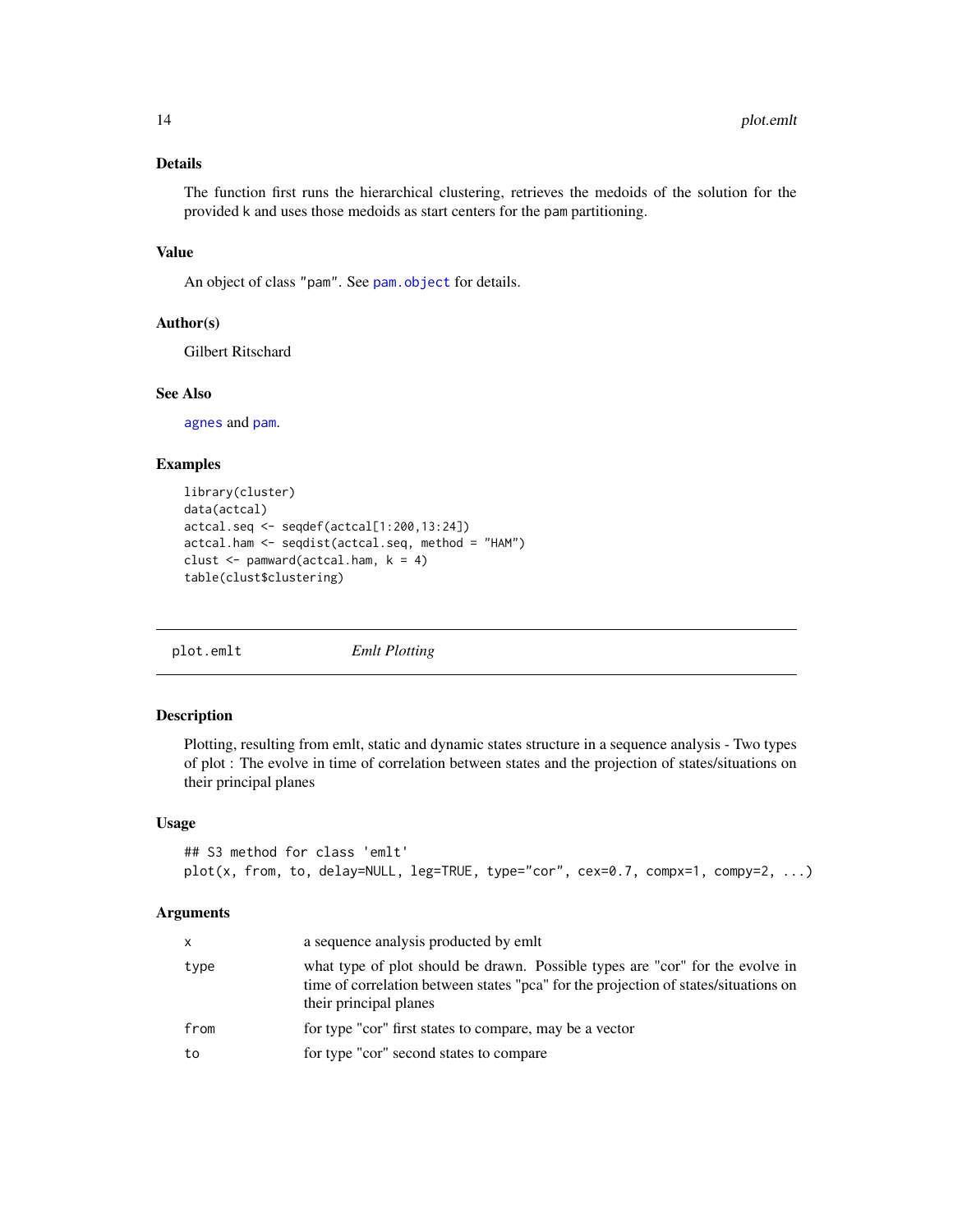#### <span id="page-14-0"></span>rowmode that the state of the state of the state of the state of the state of the state of the state of the state of the state of the state of the state of the state of the state of the state of the state of the state of t

| delay   | for type "cor", the delay or step between "from" and "to" arguments. The cor-<br>relation between state "from" at time t and "to" at t+delay. By default delay is<br>0. |
|---------|-------------------------------------------------------------------------------------------------------------------------------------------------------------------------|
| compx   | for type "pca" first component, axis x                                                                                                                                  |
| compy   | for type "pca" second component, axis y                                                                                                                                 |
| leg     | A boolean argument TRUE, FALSE for including legend                                                                                                                     |
| cex     | A numerical value giving the amount by which plotting text and symbols should<br>be magnified relative to the default.                                                  |
| $\cdot$ | Arguments to be passed to methods, such as graphical parameters (see par)                                                                                               |

#### Details

The evolve of the correlation reveals the evolve of the distance between situations/states index with time considering the emlt euclidean distance. The "pca" components are the components of the emlt transformed sequences, see seqemlt.

#### Author(s)

Patrick Rousset, Senior researcher at Cereq, rousset@cereq.fr with the help of Matthias Studer

#### References

- Rousset Patrick, Giret Jean-françois,Classifying Qualitative Time Series with SOM: The Typology of Career Paths in France Lecture Notes in computer science, vol 4507, 2007, Springer Berlin / Heidelberg - - Rousset Patrick, Giret Jean-françois, Yvette Grelet (2012) Typologies De Parcours et Dynamique Longitudinale, Bulletin de méthodologie sociologique, issue 114, april 2012. - - Rousset Patrick, Giret Jean-françois (2008) A longitudinal Analysis of Labour Market Data with SOM, Encyclopedia of Artificial Intelligence, Edition Information Science Reference -

# See Also

See Also [seqemlt](#page-20-1) (with examples)

#### Examples

## See examples on 'seqemlt' help page

rowmode *Modal state of a variable*

#### **Description**

Returns the modal state of a variable, e.g., the modal state in a sequence.

#### Usage

 $rowmode(v, except = NULL)$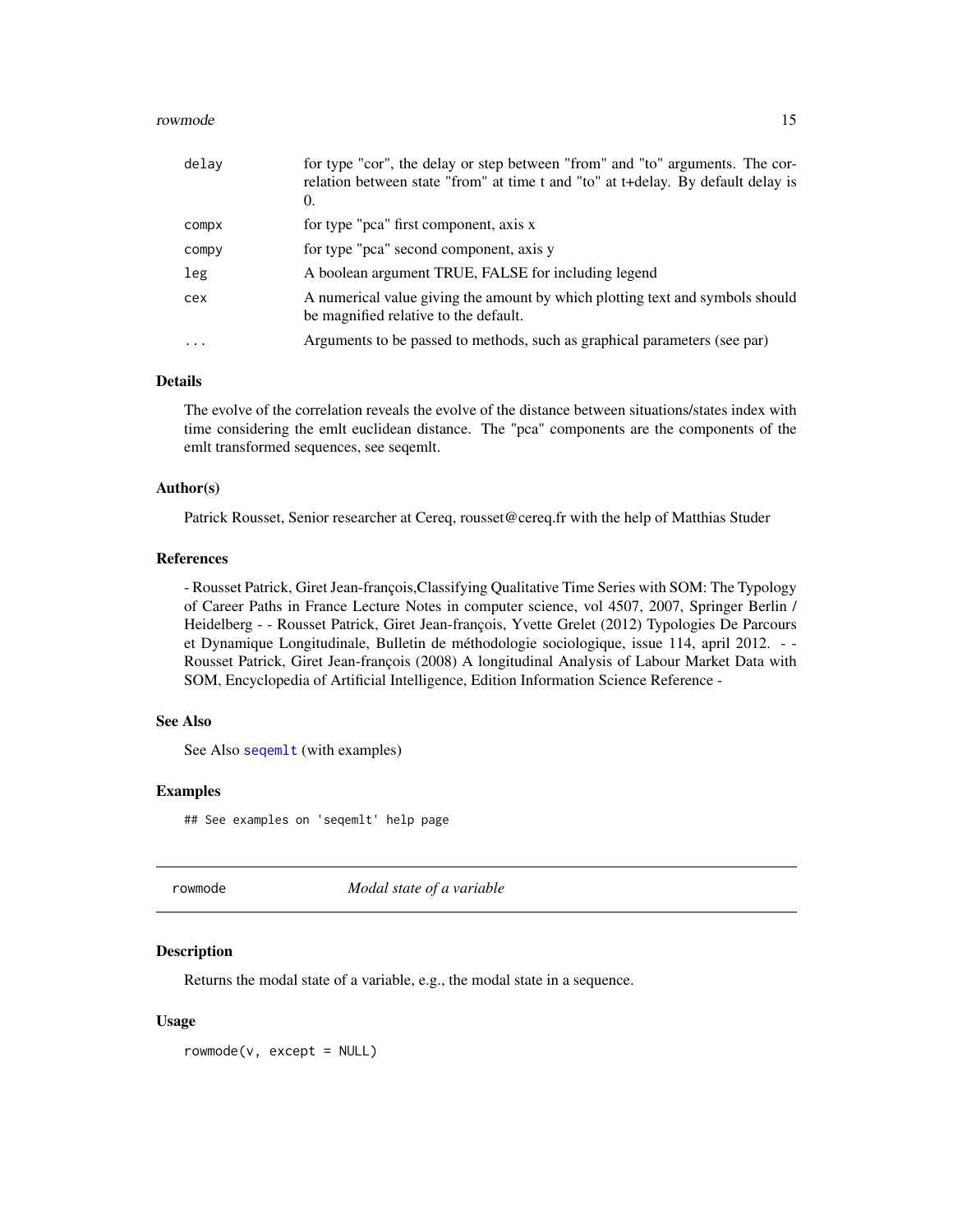<span id="page-15-0"></span>16 sequente established by the sequence of the sequente of the sequente of the sequente of the sequente of the sequente of the sequente of the sequente of the sequence of the sequence of the sequence of the sequence of the

# Arguments

| v      | A numerical or factor variable.                                                                                        |
|--------|------------------------------------------------------------------------------------------------------------------------|
| except | Vector of values that should be ignored; e.g., set except=" $\star$ " to ignore missing<br>states with default coding. |

# Details

The function tabulates the variable and returns the most frequent value.

# Value

The modal value

# Author(s)

Gilbert Ritschard

# See Also

[table](#page-0-0).

# Examples

```
data(actcal)
actcal.seq <- seqdef(actcal[1:10,13:24])
actcal.mod <- apply(as.matrix(actcal.seq), 1, rowmode)
head(actcal.mod)
```
seqauto *Auto-association between states*

# Description

Computes auto-associations of order  $k = 1$  to order, between current states and states lagged by  $k$ positions.

# Usage

seqauto(seqdata, order =  $1$ , measure = "cv")

| segdata | A state sequence object or a data frame with sequential data in STS format. |
|---------|-----------------------------------------------------------------------------|
| order   | Maximum wanted order of auto-association.                                   |
| measure | Character string. Currently only "cv" (Cramer's v) is accepted.             |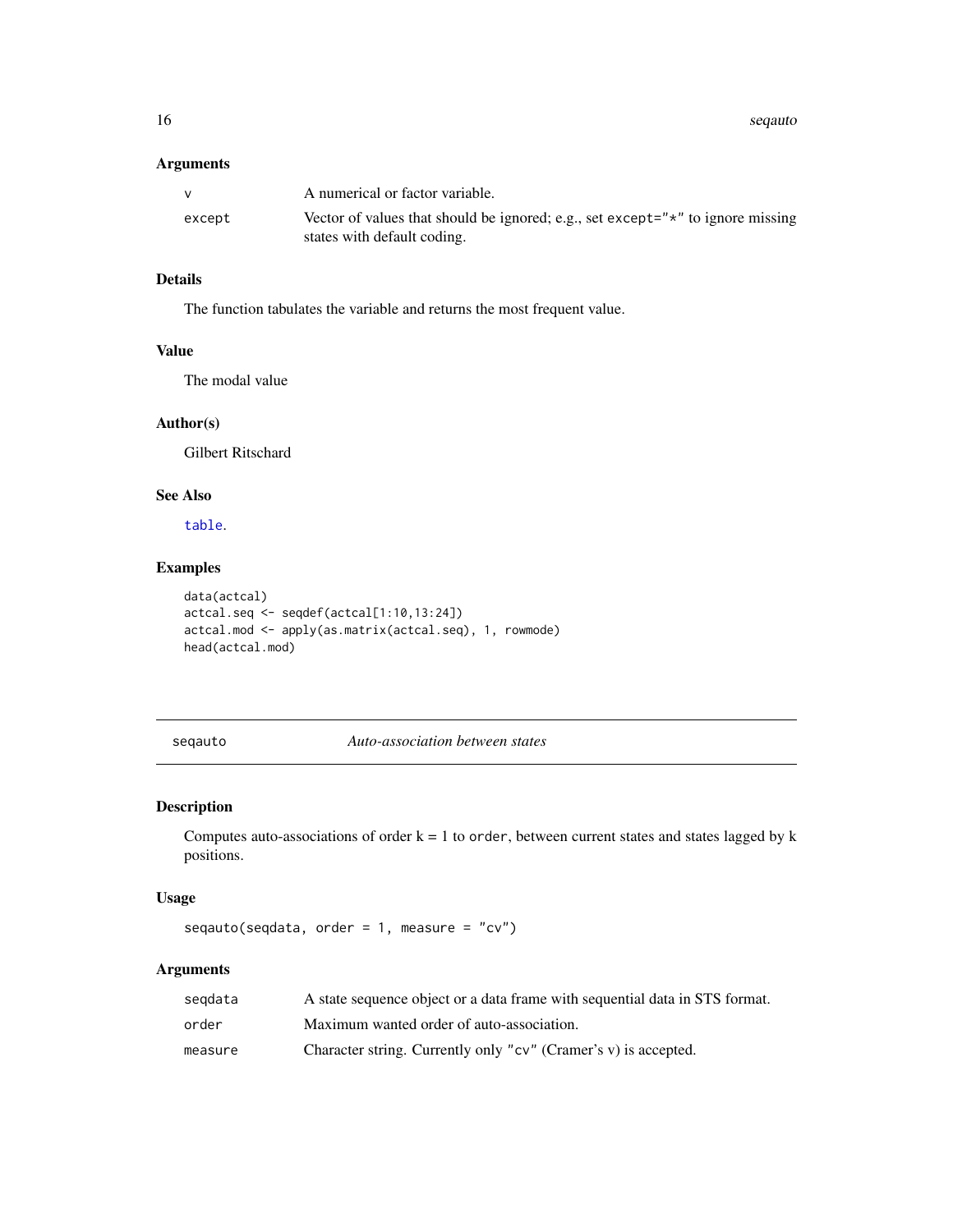#### <span id="page-16-0"></span>seqe2stm and the sequence of the sequence of the sequence of the sequence of the sequence of the sequence of the sequence of the sequence of the sequence of the sequence of the sequence of the sequence of the sequence of t

# Details

The function puts the data in "SRS" form by means of the [seqformat](#page-0-0) function.

# Value

A matrix with order rows and two columns: the auto-association and its p-value.

# Warning

Function in development, not fully checked.

# Author(s)

Gilbert Ritschard

# See Also

[seqformat](#page-0-0)

# Examples

data(biofam)

```
biofam.seq <- seqdef(biofam[1:100,10:25])
aa <- seqauto(biofam.seq, order=5)
aa
```
<span id="page-16-1"></span>seqe2stm *Definition of an events to states matrix.*

# Description

This function creates a matrix specifying for each state (given in row) to which state we fall when the event given in column happens.

#### Usage

```
seqe2stm(events, dropMatrix = NULL, dropList = NULL, firstState = "None")
```

| events     | Character. The vector of all possible events.                                    |
|------------|----------------------------------------------------------------------------------|
| dropMatrix | Logical matrix. Specifying the events to forget once a given event has occurred. |
| dropList   | List. Same as dropMatrix but using a list (often more convenient).               |
| firstState | Character. Name of the first state, before any event has occurred.               |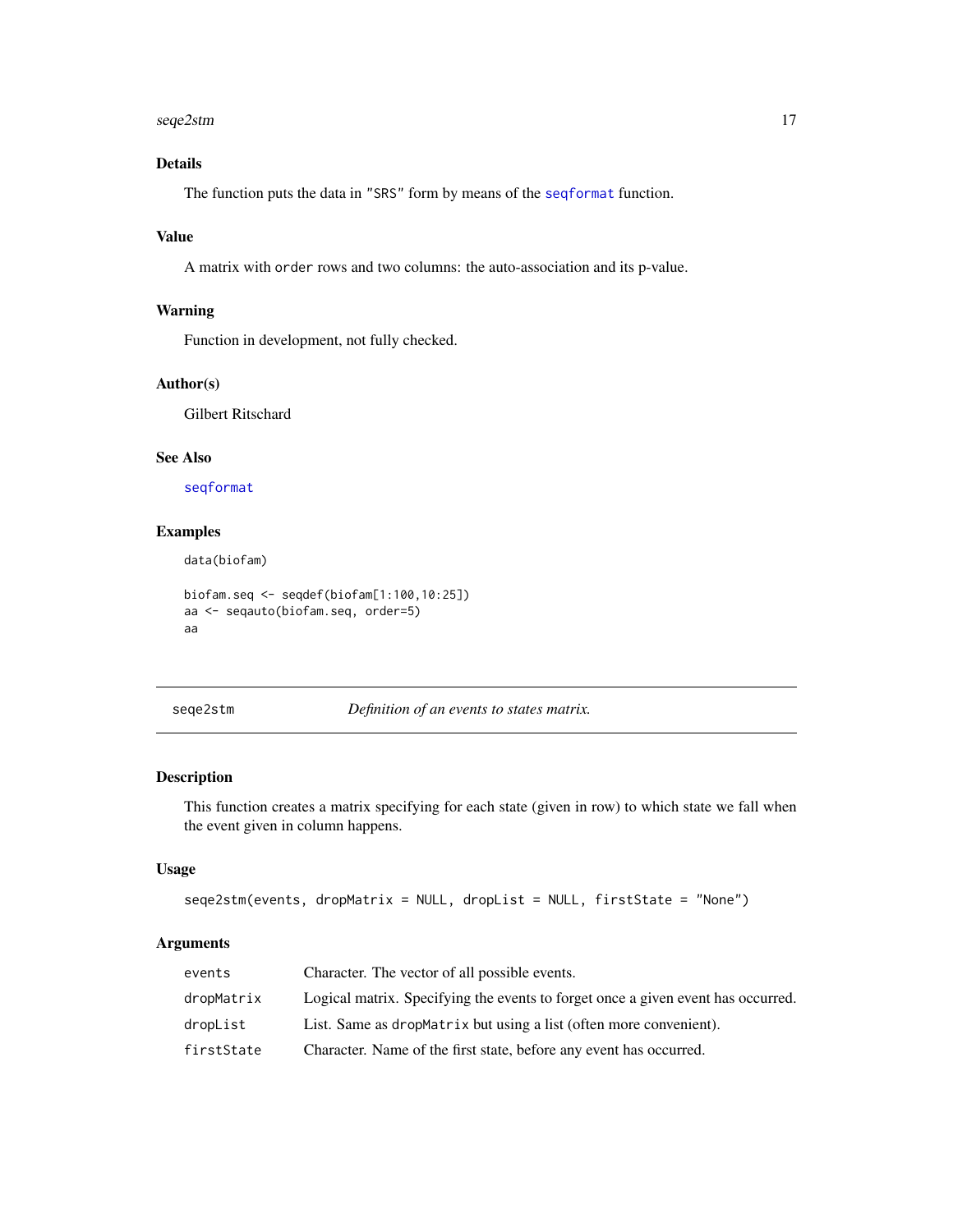### Details

This function creates a matrix with in each cell the new state which results when the column event (column name) occurs while we are in the corresponding row state (row name). Such a matrix is required by [TSE\\_to\\_STS](#page-38-1). By default, a new state is created for each combination of events that already has occurred.

dropMatrix and dropList allow to specify which events should be "forgotten" once a given event has occurred. For instance, we may want to forget the "marriage" event once the event "divorce" has occurred.

dropMatrix specifies for each event given in row, the previous events, given in column that should be forgotten. dropList uses a list to specify the same things. The form is list(event1=c(..., events to forgets), event2=c(..., events to forgets)). See example below.

#### Value

A matrix.

# Note

This function is a pre-release and further testing is still needed, please report any problems.

#### Author(s)

Matthias Studer

# References

Ritschard, G., Gabadinho, A., Studer, M. & Müller, N.S. (2009), "Converting between various sequence representations", In Ras, Z. & Dardzinska, A. (eds) *Advances in Data Management*. Series: *Studies in Computational Intelligence*. Volume 223, pp. 155-175. Berlin: Springer.

#### See Also

[TSE\\_to\\_STS](#page-38-1)

```
## Achieving same result using dropMatrix or dropList.
## List of possible events.
events <- c("marr", "child", "div")
dm <- matrix(FALSE, 3,3, dimnames=list(events, events))
dm[3, ] <- c(TRUE, TRUE, FALSE)
dm[1, 3] <- TRUE
## Using the matrix, we forget "marriage" and "child" events when "divorce" occurs.
## We also forget "divorce" after "marriage" occurs.
print(dm)
stm <- seqe2stm(events, dropMatrix=dm)
## Get same result with the dropList argument.
```

```
stmList <- seqe2stm(events, dropList=list("div"=c("marr", "child"), "marr"="div"))
```
<span id="page-17-0"></span>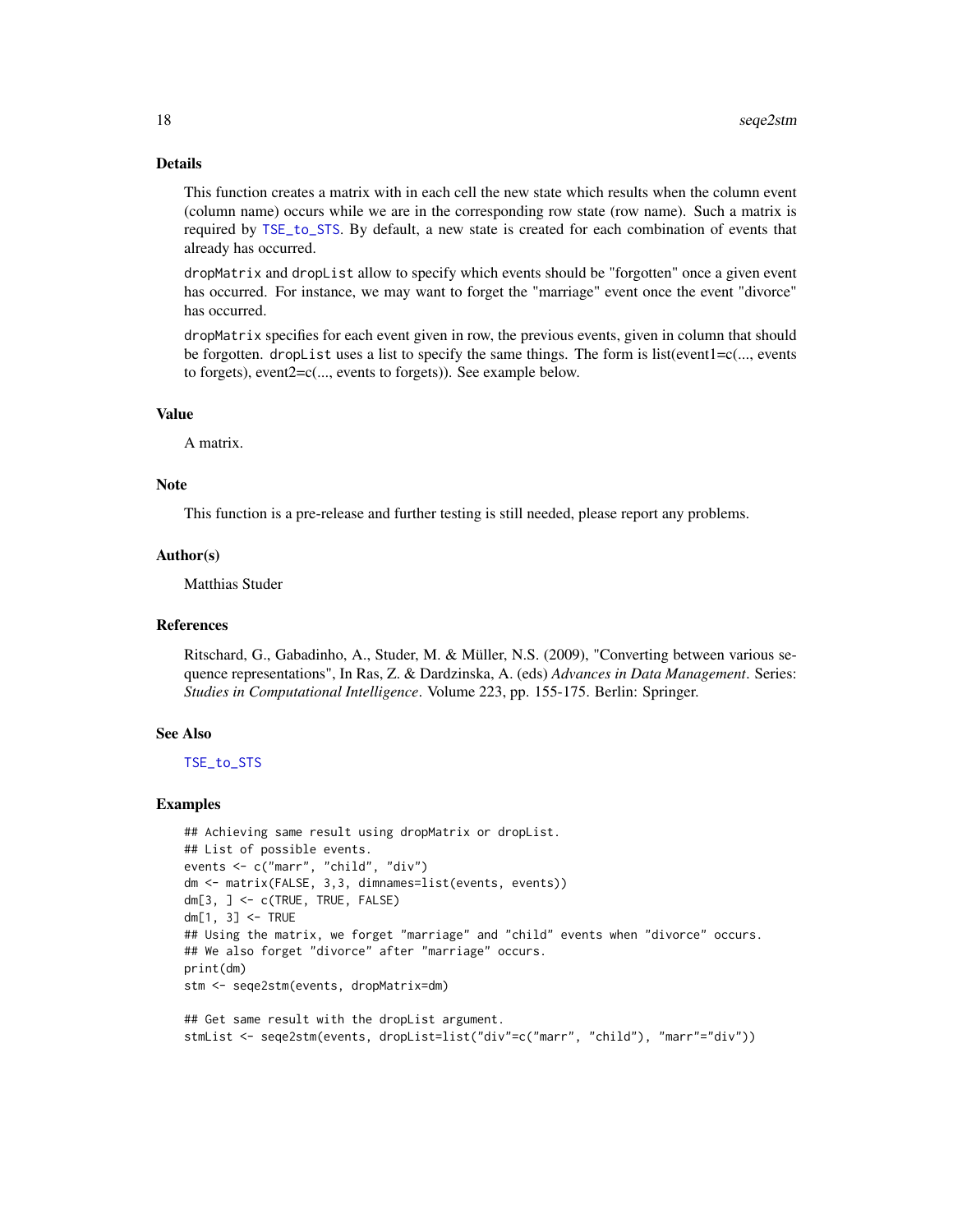#### <span id="page-18-0"></span>seqedist the sequence of the sequence of the sequence of the sequence of the sequence of the sequence of the sequence of the sequence of the sequence of the sequence of the sequence of the sequence of the sequence of the s

```
## test that the results are the same
all.equal(stm, stmList)
```
seqedist *Distances between event sequences*

# Description

Compute Optimal Matching like distances between event sequences. The distance measure is fully described in Studer et al. 2010.

#### Usage

```
seqedist(seqe, idcost, vparam, interval="No", norm="YujianBo")
```
# Arguments

| sege     | an event sequence object as defined by the sequence function.                                                                     |
|----------|-----------------------------------------------------------------------------------------------------------------------------------|
| idcost   | Insertion/deletion cost of the different type of event (one entry per event type).                                                |
| vparam   | The cost of moving an event of one time unit.                                                                                     |
| norm     | Character. One of "YujianBo" (respects triangle inequality), "max" (maximum<br>distance) or "none".                               |
| interval | Character. One of "No" (absolute ages), "previous" (time spent since previous<br>event) or "next" (time spent until next event.). |

# Value

a distance matrix.

#### Author(s)

Matthias Studer

#### References

Studer, M., Müller, N.S., Ritschard, G. & Gabadinho, A. (2010), "Classer, discriminer et visualiser des séquences d'événements", In Extraction et gestion des connaissances (EGC 2010), *Revue des nouvelles technologies de l'information RNTI*. Vol. E-19, pp. 37-48.

```
data(actcal.tse)
actcal.seqe <- seqecreate(actcal.tse[1:200,])[1:6,]
## We have 8 different event in this dataset
idcost \leq rep(1, 8)
dd <- seqedist(actcal.seqe, idcost=idcost, vparam=.1)
```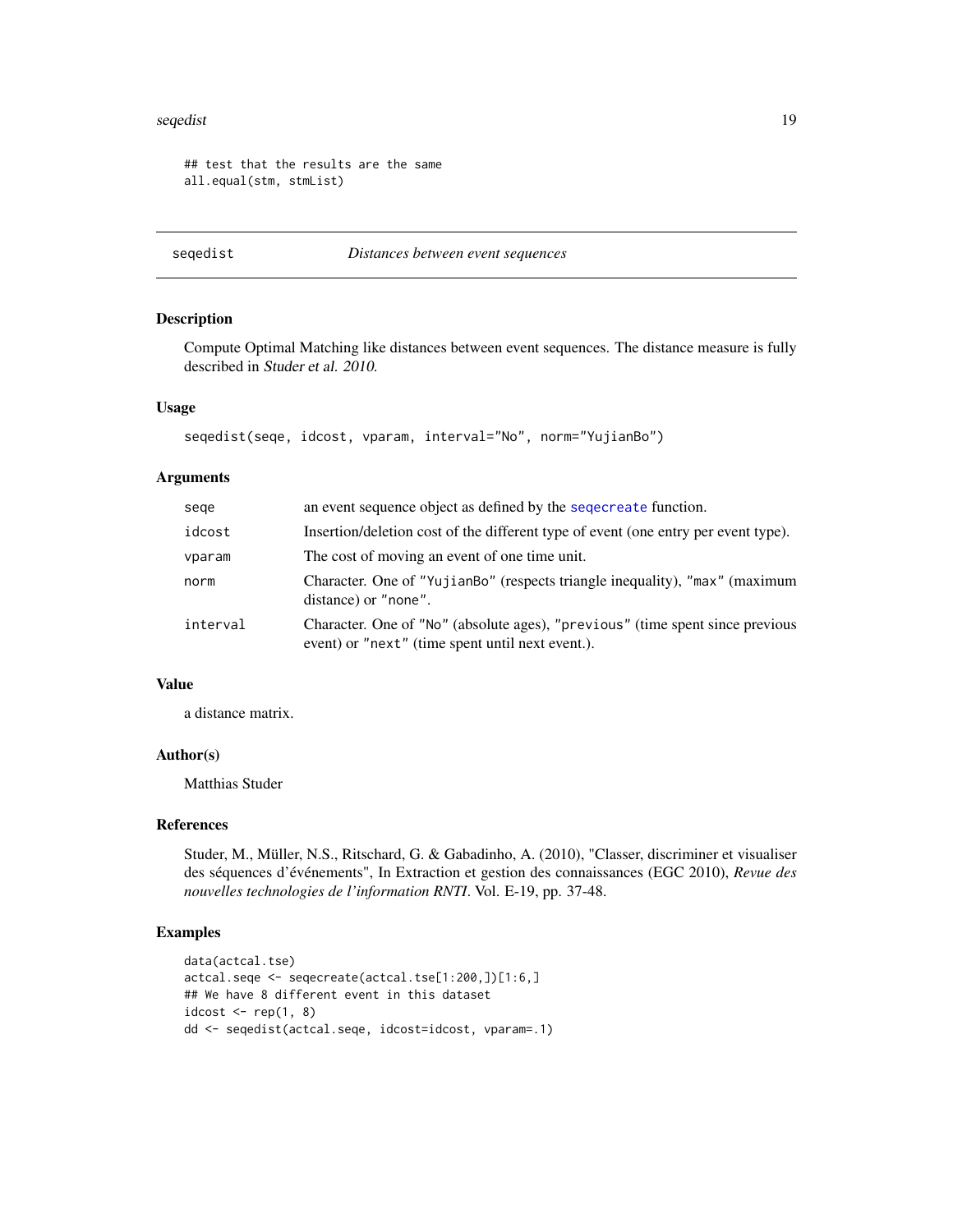# Description

This function provides two ways to represent a set of events. The first one (type="survival") plots the survival curves of the first occurrence of each event. The second one (type="hazard") plots the mean counts of each events in a given time frame.

# Usage

```
seqedplot(seqe, group = NULL, breaks = 20, ages = NULL, title = NULL,
   type = "survival", ignore = NULL, withlegend = "auto", cex.length = 1,
  use.layout = (!is.null(group) | withlegend != FALSE),
  legend.prop = NA, rows = NA, cols = NA, axes = "all", xlab = "time",
  ylab = ifelse(type == "survival", "survival probability", "mean number of events"),
  cpal = NULL, ...
```

| sege        | an event sequence object as defined by the sequereate function.                                                                                                                                                                                                                                        |
|-------------|--------------------------------------------------------------------------------------------------------------------------------------------------------------------------------------------------------------------------------------------------------------------------------------------------------|
| group       | Plots one plot for each level of the factor given as argument.                                                                                                                                                                                                                                         |
| breaks      | Number of breaks defining a period.                                                                                                                                                                                                                                                                    |
| ages        | Two numeric values representing minimum and maximum ages to be repre-<br>sented.                                                                                                                                                                                                                       |
| title       | title for the graphic. Default is NULL.                                                                                                                                                                                                                                                                |
| type        | the type of the plot. If type="survival", plots the survival curves of the first<br>occurence of each event. If type="hazard", plots the mean numbers of each<br>event in a given time frame.                                                                                                          |
| ignore      | Character. An optional list of events that will not be plotted.                                                                                                                                                                                                                                        |
| withlegend  | defines if and where the legend of the state colors is plotted. The default value<br>"auto" sets the position of the legend automatically. Other possible values are<br>"right" or FALSE. Obsolete value TRUE is equivalent to "auto".                                                                 |
| cex.legend  | expansion factor for setting the size of the font for the labels in the legend. The<br>default value is 1. Values lesser than 1 will reduce the size of the font, values<br>greater than 1 will increase the size.                                                                                     |
| use.layout  | if TRUE, layout is used to arrange plots when using the group option or plotting<br>a legend. When layout is activated, the standard par $(mfrow=)$ for arrang-<br>ing plots does not work. With withlegend=FALSE and group=NULL, layout is<br>automatically deactivated and par (mfrow=) can be used. |
| legend.prop | proportion of the graphic area used for plotting the legend when use . layout=TRUE<br>and withlegend=TRUE. Default value is set according to the place (bottom or<br>right of the graphic area) where the legend is plotted. Values from 0 to 1.                                                       |
| rows        | optional arguments to arrange plots when use.layout=TRUE.                                                                                                                                                                                                                                              |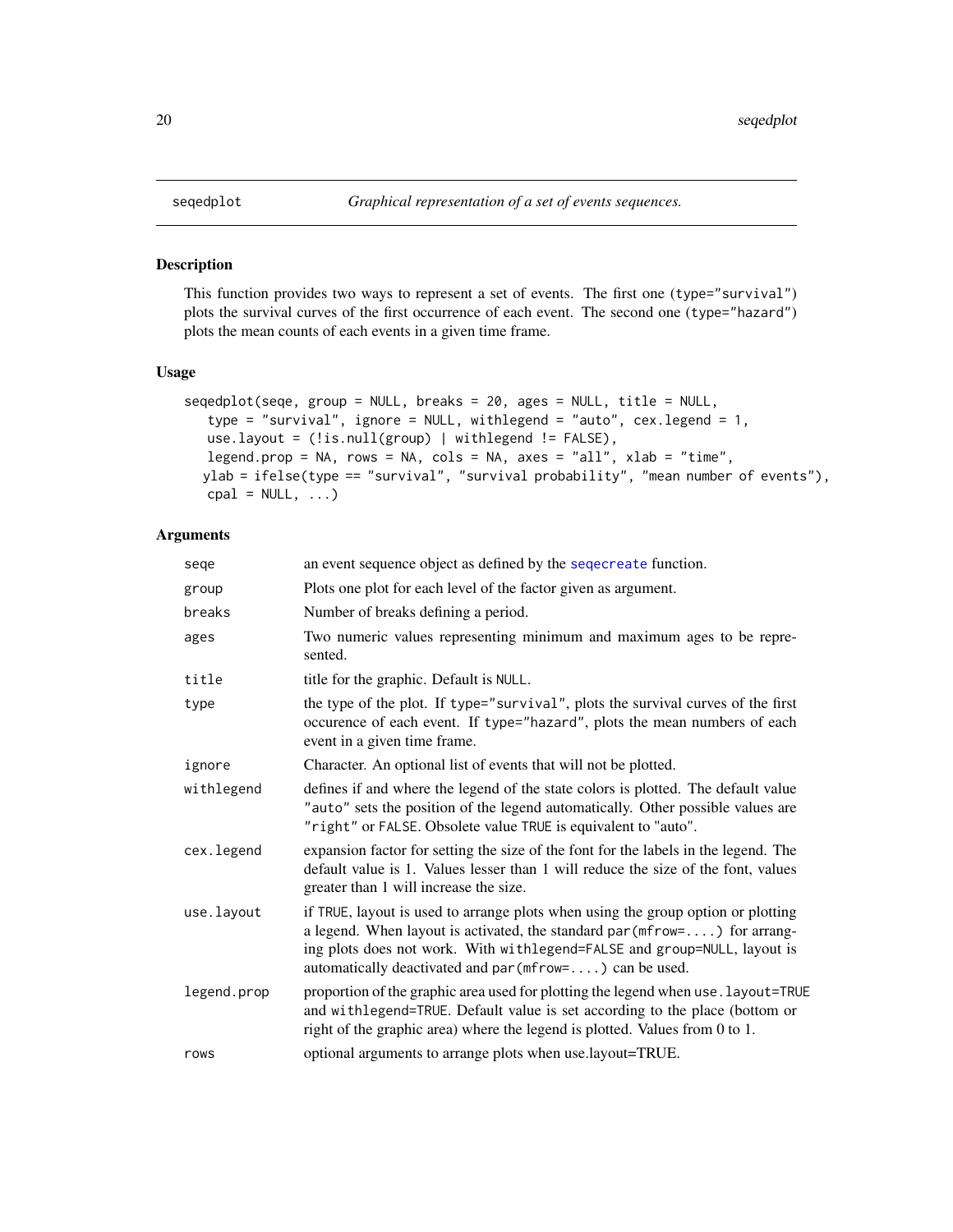#### <span id="page-20-0"></span>seqemlt 21

| cols                                       | optional arguments to arrange plots when use layout=TRUE.                                                                                                                                                                               |
|--------------------------------------------|-----------------------------------------------------------------------------------------------------------------------------------------------------------------------------------------------------------------------------------------|
| axes                                       | if set to "all" (default value) x-axes are drawn for each plot in the graphic. If set<br>to "bottom" and group is used, axes are drawn only under the plots located at the<br>bottom of the graphic area. If FALSE, no x-axis is drawn. |
| xlab                                       | an optional label for the x-axis. If set to NA, no label is drawn.                                                                                                                                                                      |
| vlab                                       | an optional label for the y-axis. If set to NA, no label is drawn.                                                                                                                                                                      |
| $\mathtt{c}\mathtt{p}\mathtt{a}\mathtt{l}$ | Color palette used for the events. If NULL, a new color palette is generated.                                                                                                                                                           |
| $\cdots$                                   | Additionnal arguments passed to lines.                                                                                                                                                                                                  |

#### Author(s)

Matthias Studer

#### References

Studer, M., Müller, N.S., Ritschard, G. & Gabadinho, A. (2010), "Classer, discriminer et visualiser des séquences d'événements", In Extraction et gestion des connaissances (EGC 2010), *Revue des nouvelles technologies de l'information RNTI*. Vol. E-19, pp. 37-48.

#### Examples

```
data(actcal.tse)
actacl.tse <- actcal.tse[1:500,]
iseq <- unique(actcal.tse$id)
nseq <- length(iseq)
data(actcal)
actcal <- actcal[rownames(actcal) %in% iseq,]
actcal.seqe <- seqecreate(actcal.tse)
seqelength(actcal.seqe) <- rep(12, nseq)
seqedplot(actcal.seqe, type="hazard", breaks=6, group=actcal$sex, lwd=3)
seqedplot(actcal.seqe, type="survival", group=actcal$sex, lwd=3)
```
<span id="page-20-1"></span>seqemlt *Euclidean Metric for Longitudinal Timelines*

# Description

Computes a Euclidean distance between sequences. Transforms sequences such as distance beween sequences is equivalent to Euclidean distance between transformed sequences. The transformed sequences may be used as inputs of any Euclidean algorithm (clustering algorithms, ...). The distance is built considering the transitions between states at any step. A step weighing mechanism allows to balance short term/long term transitions. The background - the duality between distances between sequences and the evolution of the proximities between objects - is analysed.

#### Usage

```
segment(seqdata, a = 1, b = 1, weighted = TRUE)
```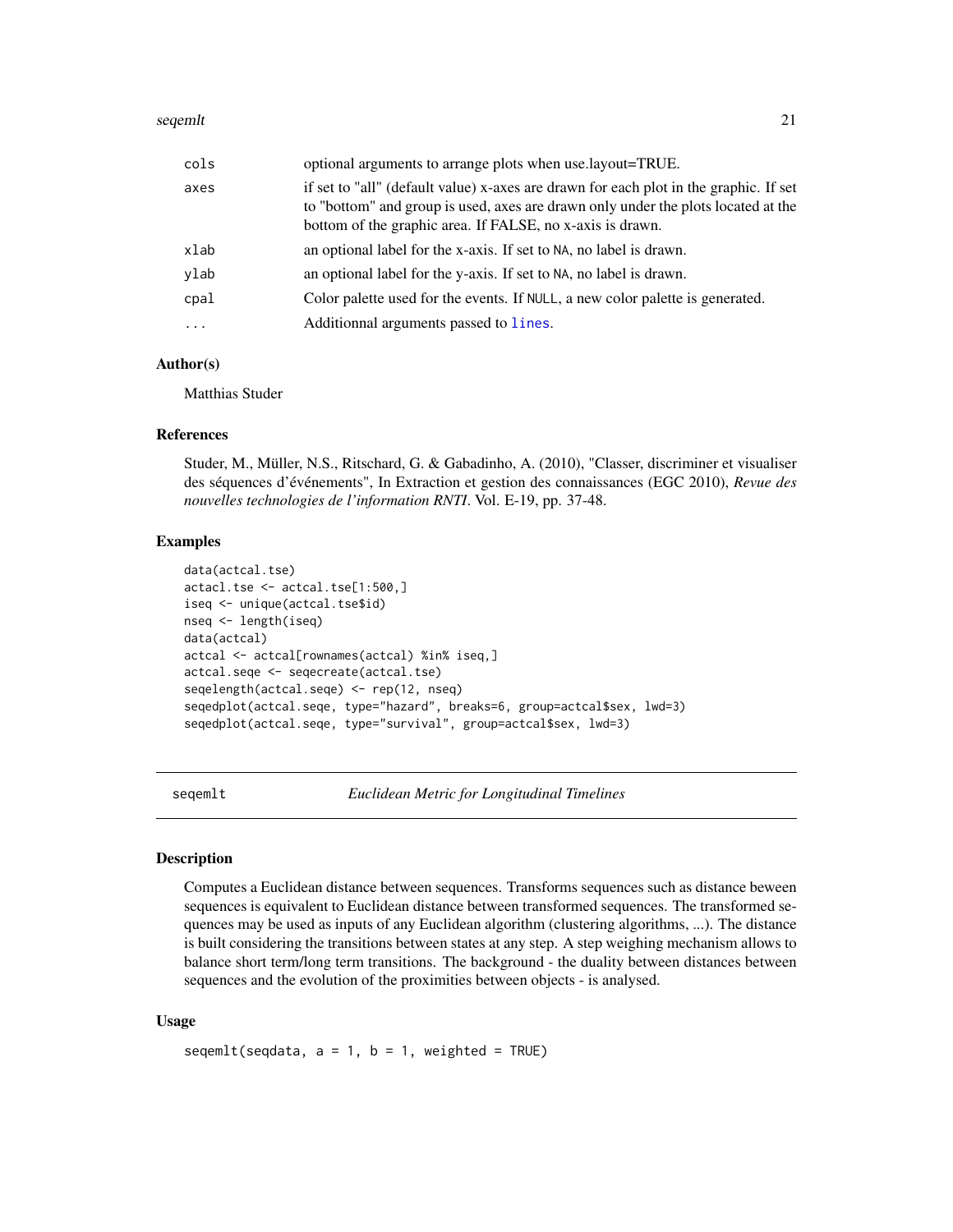### <span id="page-21-0"></span>**Arguments**

| segdata     | a state sequence object defined with the sequest function.                                                                                                                                              |
|-------------|---------------------------------------------------------------------------------------------------------------------------------------------------------------------------------------------------------|
| a           | optional argument for step weighing mechanism that controls the balancing be-<br>tween short term/long term transitions. The weighting function is $1/(a * s + b)$<br>where $s$ is the transition step. |
| $\mathbf b$ | see argument a.                                                                                                                                                                                         |
| weighted    | optional numerical vector containing weights, which may be used by some func-<br>tions to compute weighted statistics (rates of transitions).                                                           |

# Details

The distance emlt between two sequences is the Euclidean distance between the transformed sequences coordinates. Using coord as the data input of any clustering algorithm using a Euclidean metric is equivalent of clustering with the emlt metric. A situation is defined as a state indexed with time, a sequence a timelines of states. The distance between situations is defined from the transitions between situations. The emlt distance between sequences takes into account the proximity between situations. Transitions are considered at any steps with a weighting balance between long/short terms. A situation may have no occurrence when the referring object is not present during all the duration. The distance between any situation and a situation with no occurrence is NA, and has no influence for the distance between sequences.

# Value

An object of class emlt with the following componants

| coord         | transformed sequences. Euclidean metric emit between sequences is equivalent<br>to Euclidean distance between coord. coord is the input of any clustering algo-<br>rithms using a Euclidean metric              |
|---------------|-----------------------------------------------------------------------------------------------------------------------------------------------------------------------------------------------------------------|
| states        | list of states                                                                                                                                                                                                  |
| situations    | list of situations                                                                                                                                                                                              |
| sit.freq      | frequence of situations                                                                                                                                                                                         |
| sit.transrate | rate of transitions from a situation to any situation of its own future : vector of<br>transition towards future                                                                                                |
| sit.profil    | profil of situations. The profil is a normalized vector issued from the rate of tran-<br>sition including a balance of short/long term with the weight of time $1/a*s+b$ ,<br>where s is the step of transition |
| sit.cor       | Correlation between situations. Two situations are high correlated when their<br>profiles are similar (ie their transitions towards future are similar).                                                        |

# Author(s)

Patrick Rousset, Senior researcher at Cereq, rousset@cereq.fr with the help of Matthias Studer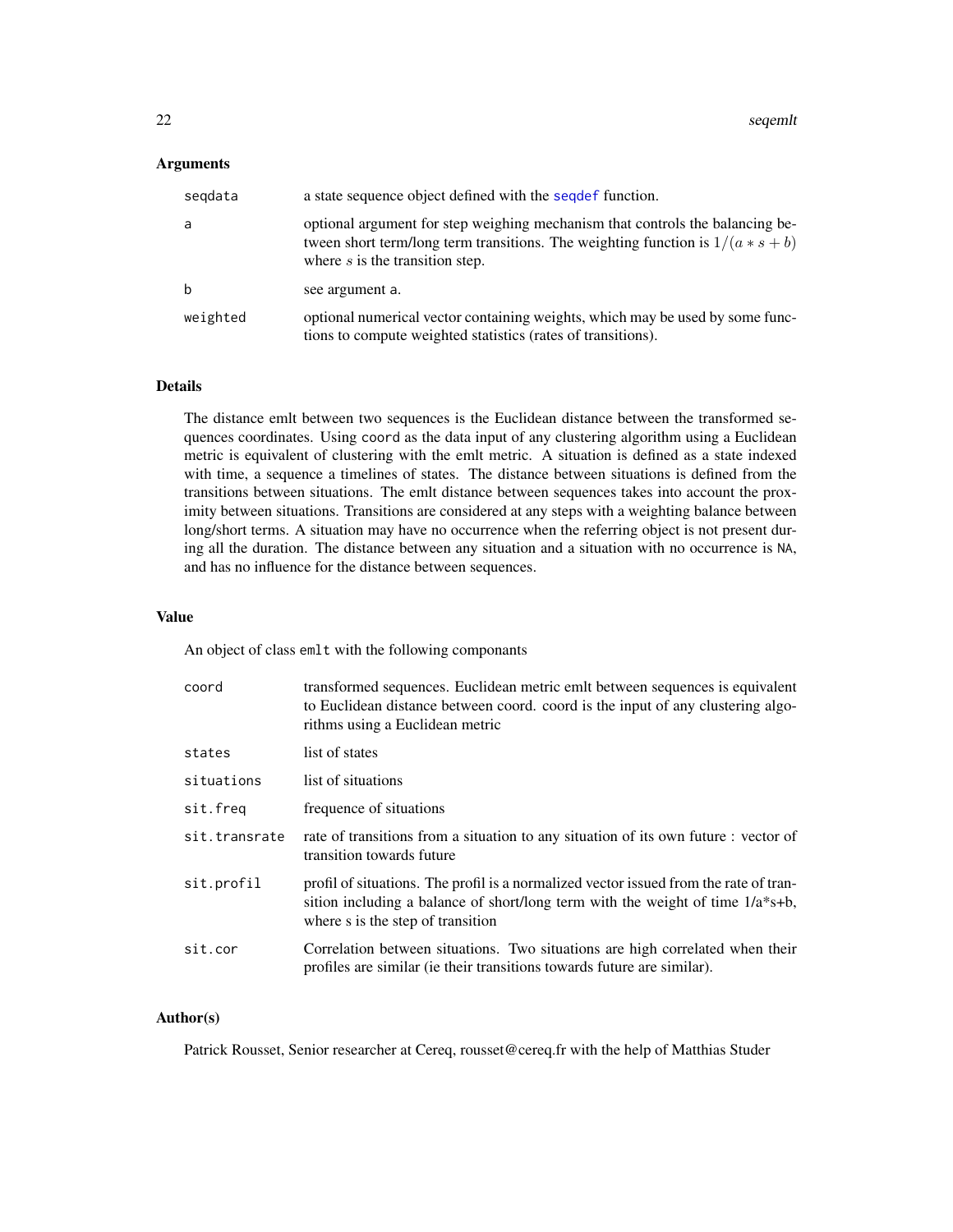#### <span id="page-22-0"></span>seqentrans 23

#### References

- Rousset Patrick, Giret Jean-françois,Classifying Qualitative Time Series with SOM: The Typology of Career Paths in France Lecture Notes in computer science, vol 4507, 2007, Springer Berlin / Heidelberg - - Rousset Patrick, Giret Jean-françois, Yvette Grelet (2012) Typologies De Parcours et Dynamique Longitudinale, Bulletin de méthodologie sociologique, issue 114, april 2012. - - Rousset Patrick, Giret Jean-françois (2008) A longitudinal Analysis of Labour Market Data with SOM, Encyclopedia of Artificial Intelligence, Edition Information Science Reference -

# See Also

plot.emlt

#### Examples

```
data(mvad)
mvad.seq <- seqdef(mvad[1:100, 17:41])
alphabet(mvad.seq)
head(labels(mvad.seq))
## Computing distance
mvad.emlt <- seqemlt(mvad.seq)
## typology1 with kmeans in 3 clusters
km <- kmeans(mvad.emlt$coord, 3)
##Plotting typology1 by clusters
seqdplot(mvad.seq, group=km$cluster)
## typology2 : with ward criterion in 3 clusters for large data: a two step kmeans-cluster
km<-kmeans(mvad.emlt$coord,25)
hc<-hclust(dist(km$centers, method="euclidean"), method="ward")
zz<-cutree(hc, k=3)
##Plotting typology2 by clusters
seqdplot(mvad.seq, group=zz[km$cluster])
## Plotting the evolution of the correlation between states
plot(mvad.emlt, from="employment", to="joblessness",type="cor")
plot(mvad.emlt, from=c("employment","HE", "school", "FE"), to="joblessness", delay=0, leg=TRUE)
plot(mvad.emlt, from="joblessness", to="employment", delay=6)
plot(mvad.emlt, type="pca", cex=0.4, compx=1, compy=2)
```
seqentrans *Event sequence length and number of events*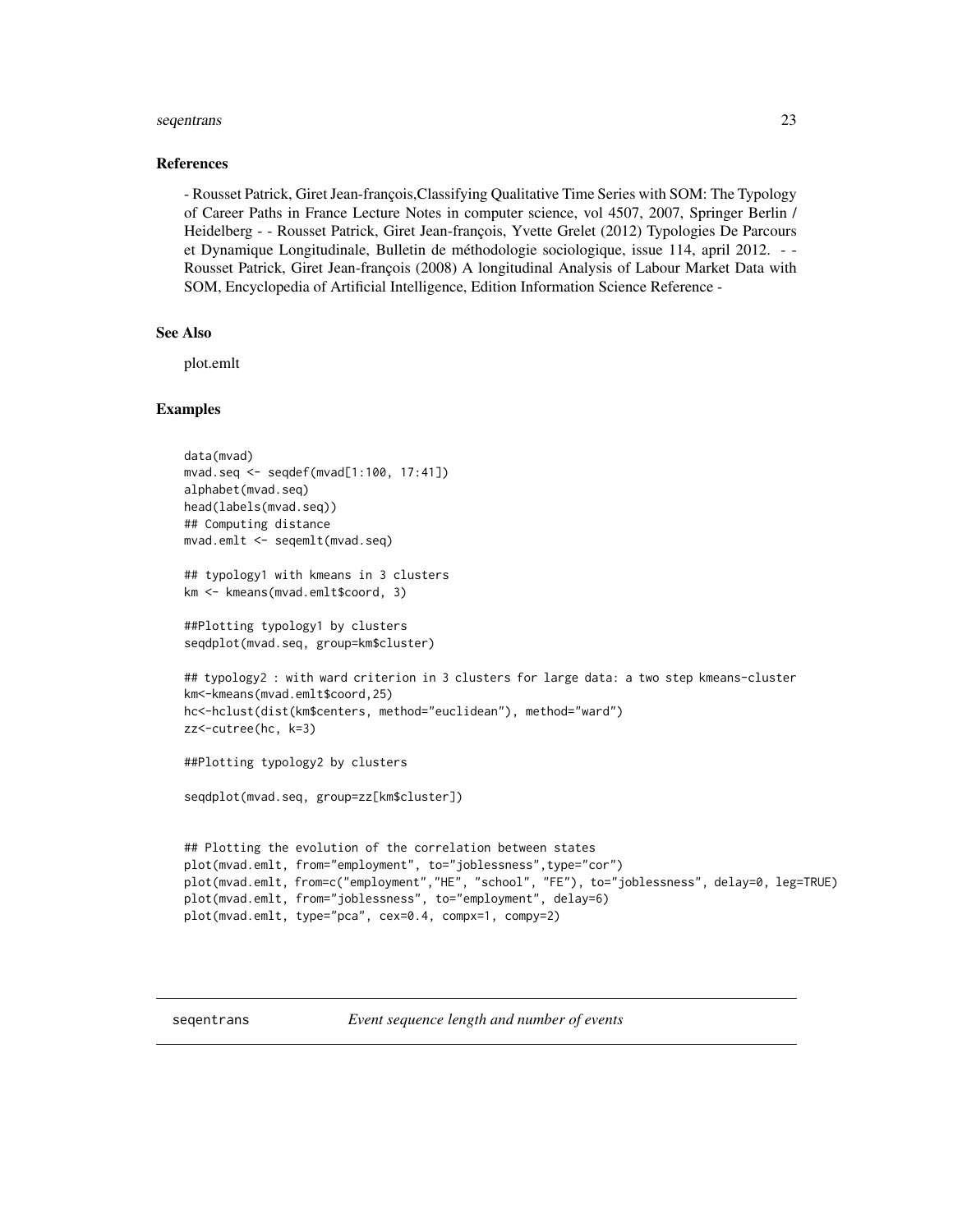#### Description

Adds the sequence length (number of transitions) and total number of events of event sequences to the data attribute of a subseqelist event sequence object.

#### Usage

```
seqentrans(fsubseq, avg.occ = FALSE)
```
#### Arguments

| fsubseq | A subsequelist object as returned by sequef sub.                  |
|---------|-------------------------------------------------------------------|
| avg.occ | Should a column with average number of occurrences also be added. |

# **Details**

An event sequence object is an ordered list of transitions, with each transition a non-ordered list of events occurring at a same position.

Average occurrences by sequence may be useful when counts report number of occurrences rather than number of sequences containing the subsequence.

#### Value

The object fsubseq updated with the additional information.

# Author(s)

Nicolas Müller and Gilbert Ritschard

```
data(actcal.tse)
actcal.seqe <- seqecreate(actcal.tse[1:500,])
```

```
##Searching for frequent subsequences appearing at least 30 times
fsubseq <- seqefsub(actcal.seqe, minSupport=10)
fsubseq <- seqentrans(fsubseq)
## dispaying only those with at least 3 transitions
fsubseq[fsubseq$data$ntrans>2]
## dispaying only those with at least 3 events
fsubseq[fsubseq$data$nevent>2]
```

```
## Average occurrences when counting distinct occurrences
ct <- seqeconstraint(countMethod="CDIST_O")
fsb <- seqefsub(actcal.seqe, minSupport=10, constraint=ct)
fsb <- seqentrans(fsb, avg.occ=TRUE)
fsb[1:10,]
```
<span id="page-23-0"></span>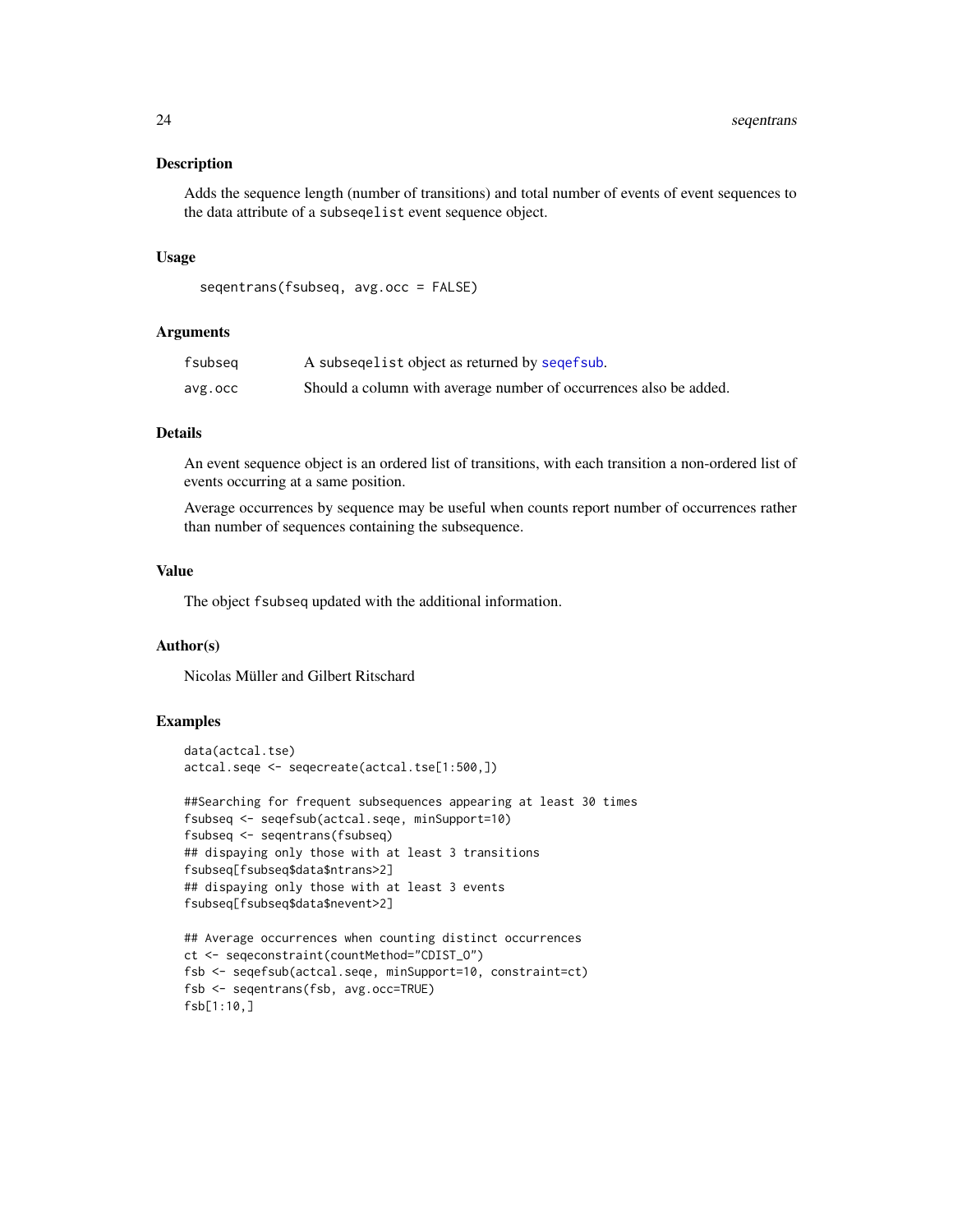<span id="page-24-0"></span>

#### Description

Illustrates the order of event sequences in a modified time-series plot. The x axis presents the position in the sequence the y axis the event.

# Usage

```
seqeordplot(seqe,group=NULL,weighted=TRUE,weights=NULL,
            alphabet=NULL,
            type="distinctive",embedding="most-frequent",
            show=c(0,1),hide.col="grey75",
            cpal=NULL,alpha=1,
            lcourse="upwards",lorder="background",
            lweights=TRUE,lwd.min=0.5,lwd.max=4,lty=1,
            cex=1,border=grid.col,border.lwd=grid.lwd/2,
            grid.col="white",grid.fill="grey90",
            grid.scale=1/4,grid.shape="default",grid.lwd=0,
            orderalign=ifelse(split=="last","last","first"),
            split=NULL,layout=NULL,return.data=FALSE,
            main="",sub=NULL,mtext=TRUE,
            xlab="order position",ylab="",
            xlim=NULL,ylim=NULL,...)
```

| sege      | an event sequence object as defined by the sequence function.                                                                                                                               |
|-----------|---------------------------------------------------------------------------------------------------------------------------------------------------------------------------------------------|
| group     | A grouping vector.                                                                                                                                                                          |
| weighted  | Logial. Use of weights in the seque object.                                                                                                                                                 |
| weights   | A weight vector. Overwrites the weights in the seque object.                                                                                                                                |
| alphabet  | A vector with event names. Defines the arrangement in the y axis.                                                                                                                           |
| type      | The trajectories type to draw. Either "distinctive" or "non-embeddable".                                                                                                                    |
| embedding | Option for type="non-embeddable", the method how to assign trajectories hav-<br>ing multiple corresponding non-embeddable trajectories. Either "most-frequent"<br>(default) or "uniformly". |
| show      | Vector of two values between 0 and 1. Indicate the minimal and maximal relative<br>frequency for a trajectory to be presented in the foreground of the plot.                                |
| hide.col  | color of trimmed trajectories. If set to "white" trajectories are not shown at all.                                                                                                         |
| cpal      | A colour palette to be assigned to the sequences.                                                                                                                                           |
| alpha     | Degree of line and symbol transparency. Choose a number between 0 and 1.                                                                                                                    |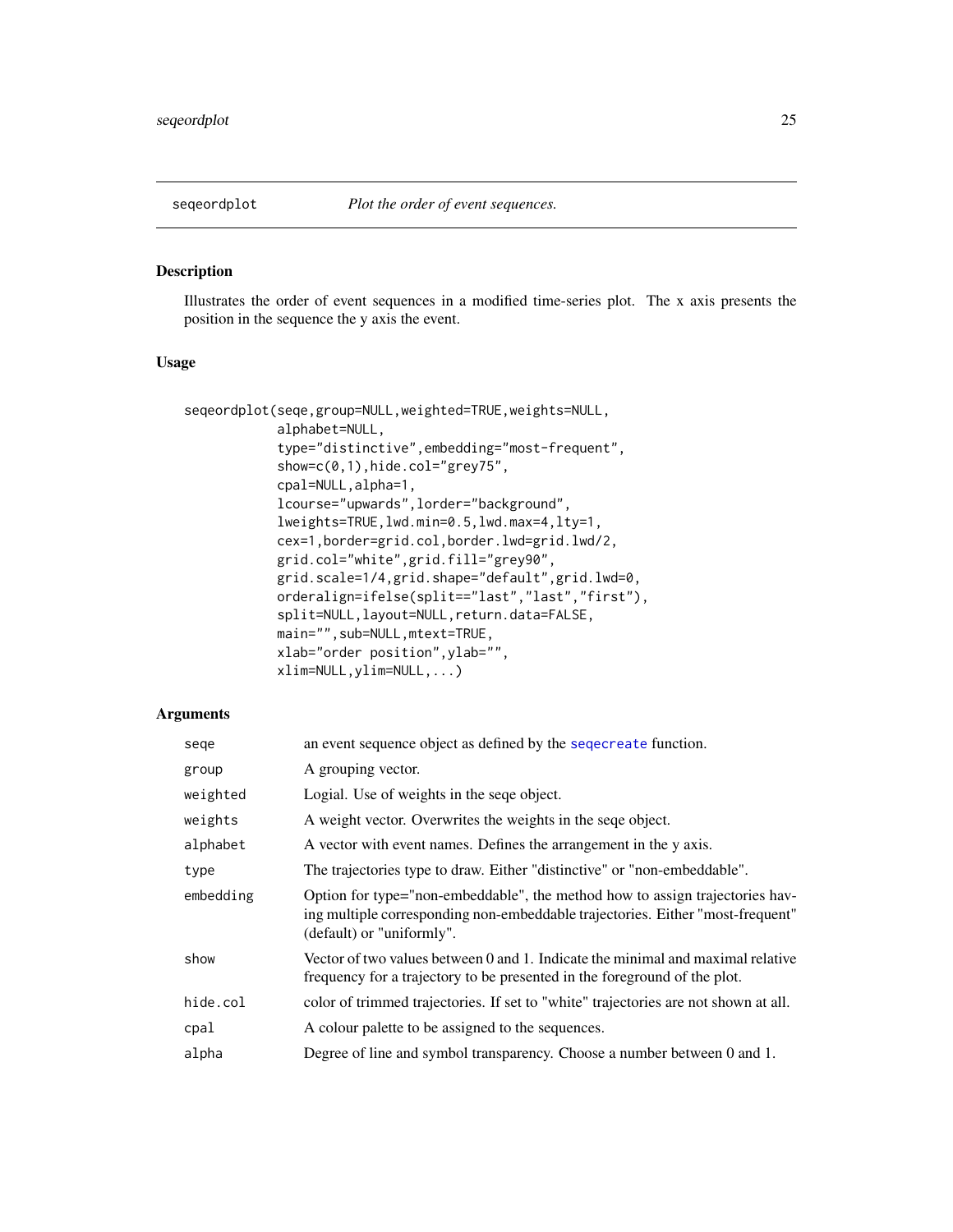| lcourse     | Handling for line connection of simultaneous observations. Either "upwards" or<br>"downwards".                                                                                                                                                                                                                         |
|-------------|------------------------------------------------------------------------------------------------------------------------------------------------------------------------------------------------------------------------------------------------------------------------------------------------------------------------|
| lorder      | Either "background" (default) or "foreground". The first plots infrequent trajec-<br>tories, the latter the frequent trajectories in the front.                                                                                                                                                                        |
| lweights    | logical. Should the line width be proportional to the represented trajectory? If<br>'FALSE', line width is set as "lwd.min".                                                                                                                                                                                           |
| lwd.min     | The minimal line width to be drawn in the plot.                                                                                                                                                                                                                                                                        |
| 1wd.max     | The maximal line width to be drawn in the plot.                                                                                                                                                                                                                                                                        |
| lty         | Line type of lines connecting succeeding observations.                                                                                                                                                                                                                                                                 |
| cex         | Expansion factor for the plotted squared symbols.                                                                                                                                                                                                                                                                      |
| border      | Color of symbol borders.                                                                                                                                                                                                                                                                                               |
| border.lwd  | Line widths of symbol borders.                                                                                                                                                                                                                                                                                         |
| grid.col    | Color of border of underlaid rectangles.                                                                                                                                                                                                                                                                               |
| grid.fill   | Color of underlaid rectangles.                                                                                                                                                                                                                                                                                         |
| grid.scale  | Expansion degree of underlaid rectangles.                                                                                                                                                                                                                                                                              |
| grid.shape  | Either "default" or "proportional".                                                                                                                                                                                                                                                                                    |
| grid.lwd    | Line width or border of underlaid rectangles.                                                                                                                                                                                                                                                                          |
| orderalign  | Alignment mode for data where the order positions are individual integer orders.<br>align="first" aligns the trajectories left hand, align="last" right hand. Assigning<br>an y category produces an alinement of the first occurrences of this category.                                                              |
| split       | Logical value for plot panel arrangement modes. If 'TRUE' and 'x.orderalign="first"',<br>the plot produces one plot panel per observed initial event and inscribes the tra-<br>jectories which are initialised by that event. The case 'TRUE' and 'align="last"'<br>proceeds analogously but considering final events. |
| layout      | Integer vector of length 2. Determines the number of rows and columns of the<br>plot panels arrangement.                                                                                                                                                                                                               |
| return.data | Returns a summary of the plotted trajectories.                                                                                                                                                                                                                                                                         |
| main        | A main title for the plot, see also "title".                                                                                                                                                                                                                                                                           |
| sub         | Subtitles. Used in case of multiple plot panels.                                                                                                                                                                                                                                                                       |
| mtext       | Logical. Print panel information or not.                                                                                                                                                                                                                                                                               |
| xlab        | A label for the x axis, defaults to a description of "x".                                                                                                                                                                                                                                                              |
| ylab        | A label for the y axis, defaults to a description of "y".                                                                                                                                                                                                                                                              |
| xlim        | The x limits $(x1, x2)$ of the plot.                                                                                                                                                                                                                                                                                   |
| ylim        | The y limits $(y1, y2)$ of the plot.                                                                                                                                                                                                                                                                                   |
| $\cdots$    | Arguments to be passed to methods, such as graphical parameters (see "par").                                                                                                                                                                                                                                           |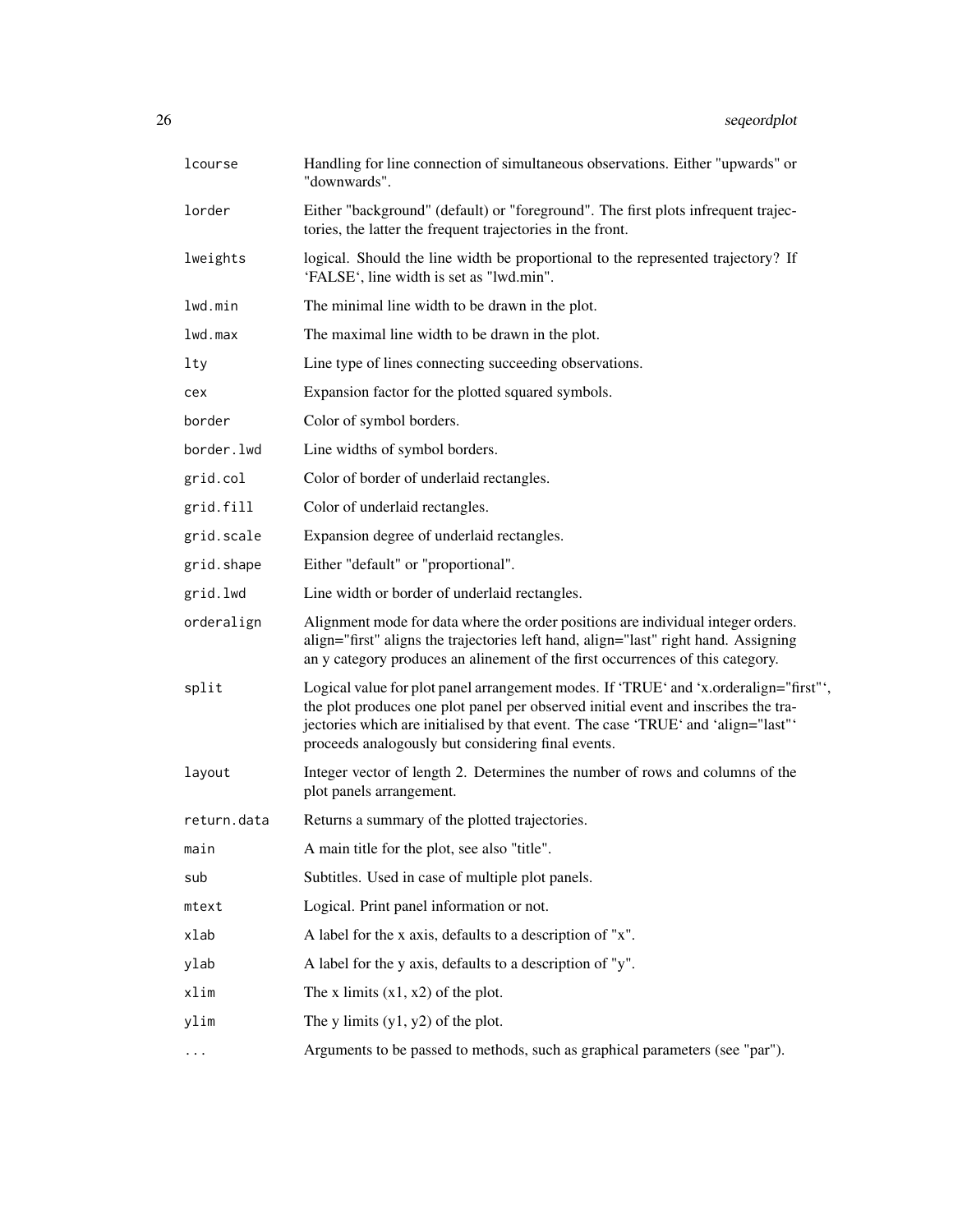# seqeordplot 27

```
## ====================
## plot the biofam data
## ====================
## loading the data and defining an event sequence dataset
## =======================================================
data(biofam)
lab <- c("Parent","Left","Married",
         "Left+Marr","Child","Left+Child",
         "Left+Marr+Child","Divorced")
biofam.seq <- seqdef(data=biofam[,10:25], alphabet=0:7, labels=lab)
## For this example, we consider only a sample of 200 cases
##set.seed(23653)
##sple <- sample(1:nrow(biofam.seq), size=200)
sple <- 500:700 ## need a sample with all elements of the alphabet
##seqstatl(biofam[sple,10:25])
biofam <- biofam[sple,]
biofam.seq <- biofam.seq[sple,]
bf.seqestate <- seqecreate(biofam.seq, tevent = "state")
head(bf.seqestate)
## plot the data
## =============
## distinctive event sequences
## Not run:
par(mar=c(4,8,2,2))
seqeordplot(seqe=bf.seqestate,alphabet=lab)
par(mar=c(4,8,2,2))
seqeordplot(seqe=bf.seqestate,alphabet=lab,
                       lwd.max=6,cex=0.9,show=c(0.05,1))
## non-embeddable sequences
par(mar=c(4,8,2,2))
seqeordplot(seqe=bf.seqestate,alphabet=lab,
                       lwd.max=6,cex=0.9,show=c(0.05,1),
                       type="non-embeddable")
## some additional options
par(max=c(4,8,2,2)) # how the sequences end
seqeordplot(seqe=bf.seqestate,alphabet=lab,
                       type="non-embeddable",lwd.max=2,
                       orderalign="last",split="last")
```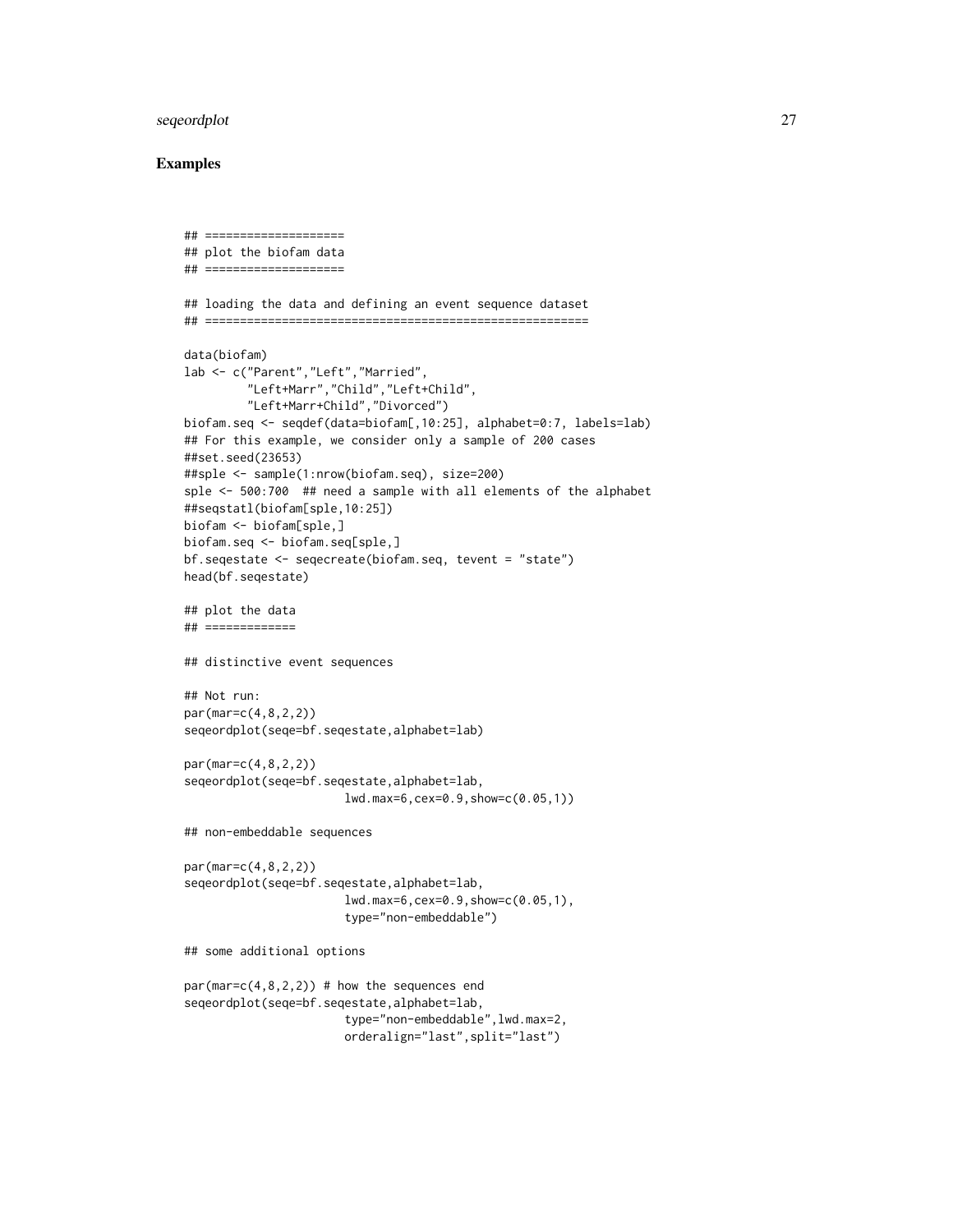# <span id="page-27-0"></span>28 seqerulesdisc

```
par(mar=c(4,8,2,2)) # sequences involving Left+Marr+Child
seqeordplot(seqe=bf.seqestate,alphabet=lab,
                       type="non-embeddable",
                       orderalign="Left+Marr+Child")
par(mar=c(4,8,2,2)) # gender differences
seqeordplot(seqe=bf.seqestate,group=biofam$sex,show=c(0.05,1),
                       alphabet=lab)
```
## End(Not run)

<span id="page-27-1"></span>seqerulesdisc *Extract association rules using discrete time regression models*

# Description

Extract association rules from an object created by the createdatadiscrete function, using discrete time regression models to assess the significance of the extracted rules.

#### Usage

```
seqerulesdisc(fsubseq, datadiscr, tsef, pvalue=0.1, supvars=NULL,
  adjust=TRUE, topt=FALSE, link="cloglog", dep=NULL)
```

| fsubseq   | an object created using the seqef sub function and that contains the list of sub-<br>sequences to be tested for an association                                                                                                             |
|-----------|--------------------------------------------------------------------------------------------------------------------------------------------------------------------------------------------------------------------------------------------|
| datadiscr | the object created by the createdatadiscrete function and that contains the<br>person-period data                                                                                                                                          |
| tsef      | the data frame containing the original time-to-event dataset (equivalent to the<br>data argument from the createdatadiscrete function)                                                                                                     |
| pvalue    | the default threshold p-value to consider an association rule as significative, de-<br>fault is 0.1                                                                                                                                        |
| supvars   | a vector of variable names to be used as control variables in the regression mod-<br>els (experimental)                                                                                                                                    |
| adjust    | if set to TRUE, a Bonferroni adjustment is applied to the p-value threshold spec-<br>ified in the pvalue argument                                                                                                                          |
| topt      | if set to TRUE, use an alternative algorithm to extract the rules (very experimen-<br>tal); default to FALSE                                                                                                                               |
| link      | the link function to be used in the generalized linear regression model. To ob-<br>tain hazard ratios, use the complementary log-log link function ("cloglog", as<br>default). The other choice is to use a logit link function ("logit"). |
| dep       | if set to NULL, test all possible association rules. If an event is set, the function<br>will only test association rules ending with this event                                                                                           |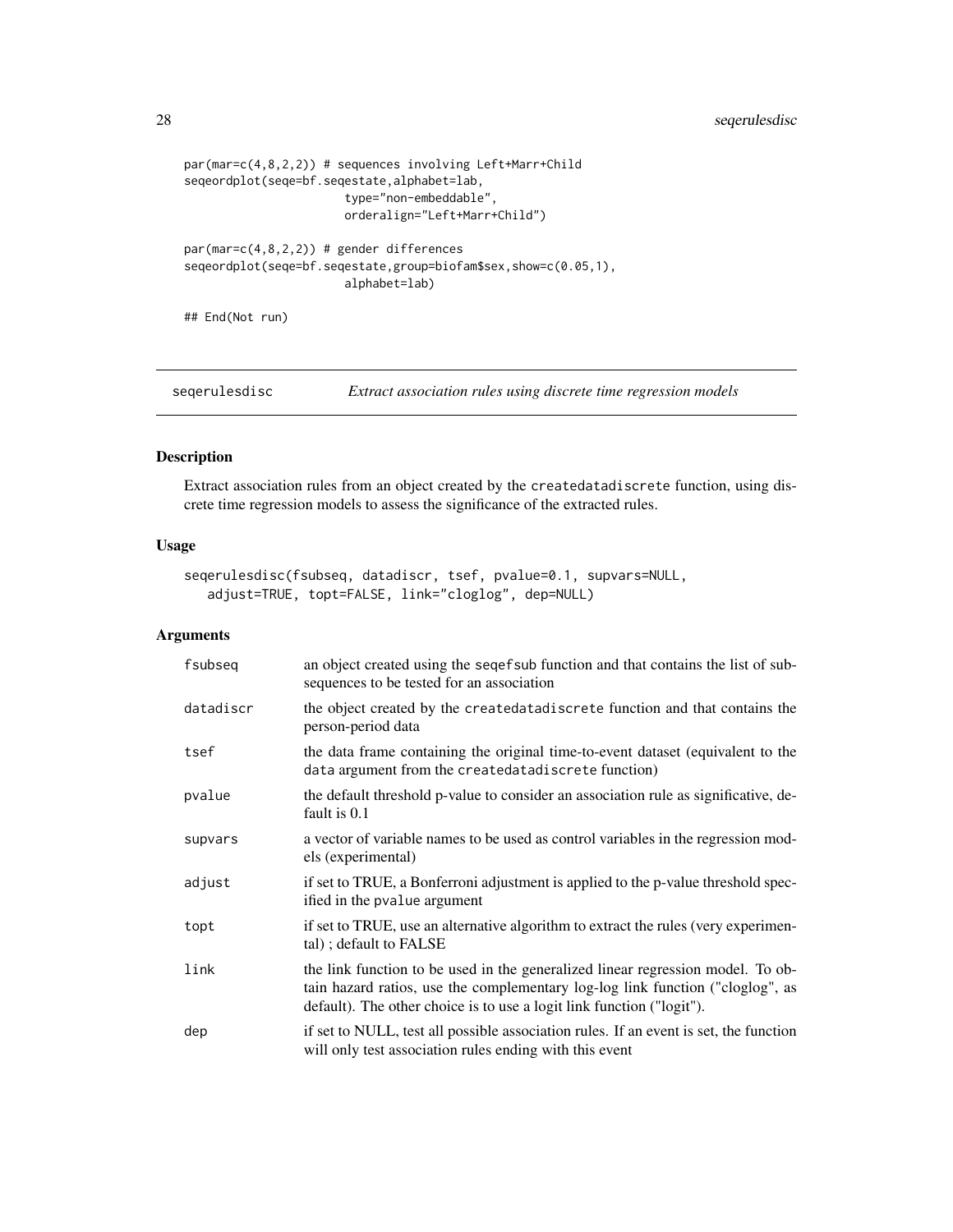#### <span id="page-28-0"></span>seqgen.missing 29

#### Details

This function uses a list of subsequences created by the seqefsub function from the TraMineR package and tests each possible association rules. It then shows the association rules whose significance, assessed using a discrete time regression model, is higher than the specified p-value threshold.

The algorithm is described in the Müller et al. (2010) article, even though this function uses a discrete time regression model instead of the Cox regression model described in the article. A more complete explanation of the method is available in Müller (2011).

#### Value

a list with one person-period data frame by event, where the dependent event is different each time. Please see the attached data file and code for an example.

#### Author(s)

Nicolas S. Müller

#### References

Müller, N.S., M. Studer, G. Ritschard et A. Gabadinho (2010), Extraction de règles d'association séquentielle à l'aide de modèles semi-paramétriques à risques proportionnels, *Revue des Nouvelles Technologies de l'Information*, Vol. E-19, EGC 2010, pp. 25-36.

Müller, N.S. (2011), Inégalités sociales et effets cumulés au cours de la vie : concepts et méthodes, *Thèse de doctorat, Faculté des sciences économiques et sociales, Université de Genève*, http://archive-ouverte.unige.ch/unige:17746.

#### See Also

[createdatadiscrete](#page-2-1) to create the object needed as the datadiscr argument. [seqefsub](#page-0-0) to create the object needed as the fsubseq argument.

#### Examples

##

seqgen.missing *Generate random missing states within a state sequence object*

#### Description

The function assigns missing values (nr attribute of the object, which is " $*$ " by default) to randomly selected positions in randomly selected cases.

#### Usage

```
seqgen.missing(seqdata, p.cases = 0.1, p.left = 0.2, p.gaps = 0, p.right = 0.3,
         mt.left="nr", mt.gaps="nr", mt.right="nr")
```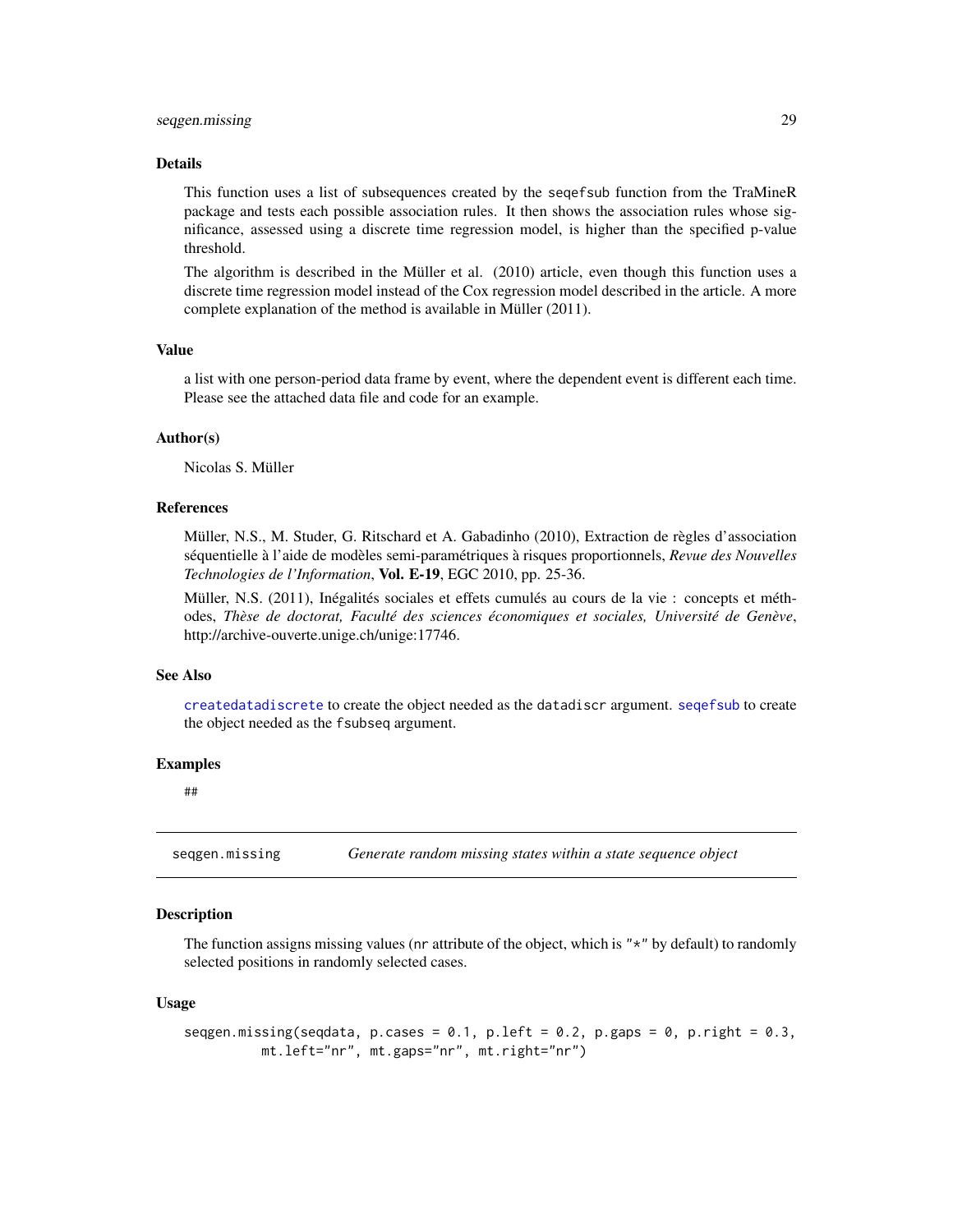#### <span id="page-29-0"></span>Arguments

| segdata  | A state sequence object                                           |
|----------|-------------------------------------------------------------------|
| p.cases  | Proportion of cases with missing values.                          |
| p.left   | Proportion of left missing values.                                |
| p.gaps   | Proportion of gap missing values.                                 |
| p.right  | Proportion of right missing values.                               |
| mt.left  | Type of left missing. One of "nr" (non response state) or "void"  |
| mt.gaps  | Type of gap missing. One of "nr" (non response state) or "void"   |
| mt.right | Type of right missing. One of "nr" (non response state) or "void" |

# Details

The aim of the function is essentially pedagogical. It may serve to illustrate how results of a sequential analysis may be affected by the presence of random missing states.

States in the sequences are randomly replaced with missing values. For each selected sequence, first, a random proportion between 0 and p.gaps of gaps are randomly inserted, then a random proportion between 0 and p.left of positions from the start of the sequence are set as missing, and finally a random proportion between 0 and p.right of positions from the end of the sequence are set as missing. Left missing values may possibly overlap gaps, and right missing values may overlap gaps and/or right missing values.

#### Value

The resulting state sequence object.

# Warning

This function needs further testing.

#### Author(s)

Gilbert Ritschard

#### See Also

[seqdef](#page-0-0)

```
## create the biofam.seq state sequence object from the biofam data.
data(biofam)
biofam.seq <- seqdef(biofam[1:100,10:25])
## Generate missing states within 60% of the sequences.
```

```
biofamm.seq <- seqgen.missing(biofam.seq, p.cases=.6,
```

```
p.left=.4, p.gaps=.2, p.right=.5)
```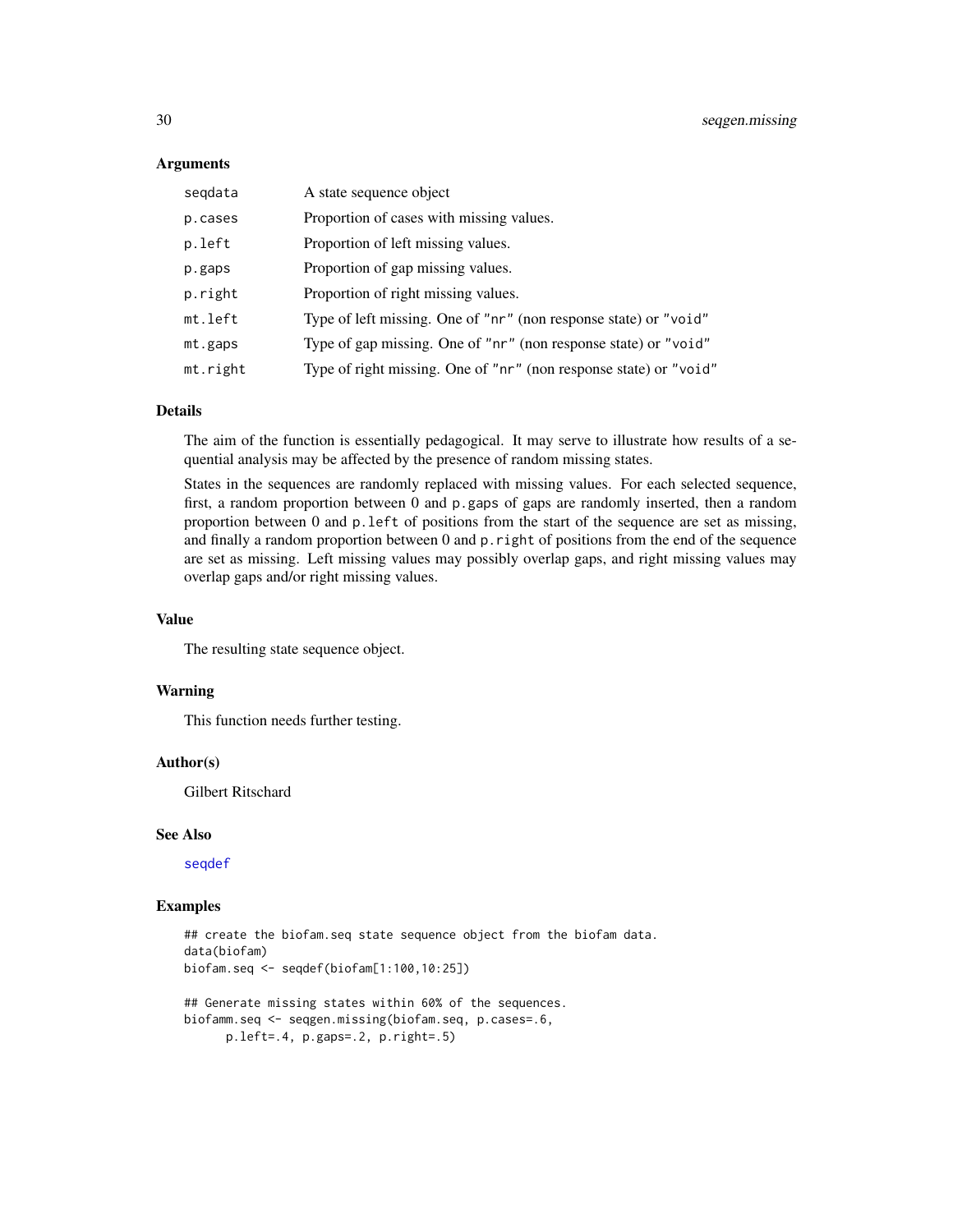# <span id="page-30-0"></span>seqgranularity 31

```
## compare the rendering of the sequences before and after
## introducing missing states.
par(mfrow=c(2,2))
seqIplot(biofam.seq, sortv="from.end", withlegend=FALSE)
seqIplot(biofamm.seq, sortv="from.end", withlegend=FALSE)
seqdplot(biofam.seq, with.missing=TRUE, border=NA, withlegend=FALSE)
seqdplot(biofamm.seq, with.missing=TRUE, border=NA, withlegend=FALSE)
dev.off()
```
seqgranularity *Changing sequence time granularity by aggregating positions*

#### Description

Changes time granularity of a state sequence object by aggregating successive positions into groups of a user-defined time length.

#### Usage

```
segranularity(seqdata, tspan = 3, method = "last")
```
#### Arguments

| segdata | A state sequence object.                                                  |
|---------|---------------------------------------------------------------------------|
| tspan   | Integer. Number of successive positions grouped together.                 |
| method  | Character string. Aggregating method. One of "first" or "last" (default). |

# Details

Successive position are aggregated by group of tspan, starting from the first position and, with method "last", the last state in the group is assigned to the group. In case of an incomplete last group, the last state is assigned to it.

#### Value

The resulting state sequence object.

# Warning

This function needs further testing.

# Author(s)

Matthias Studer and Gilbert Ritschard

# See Also

[seqdef](#page-0-0)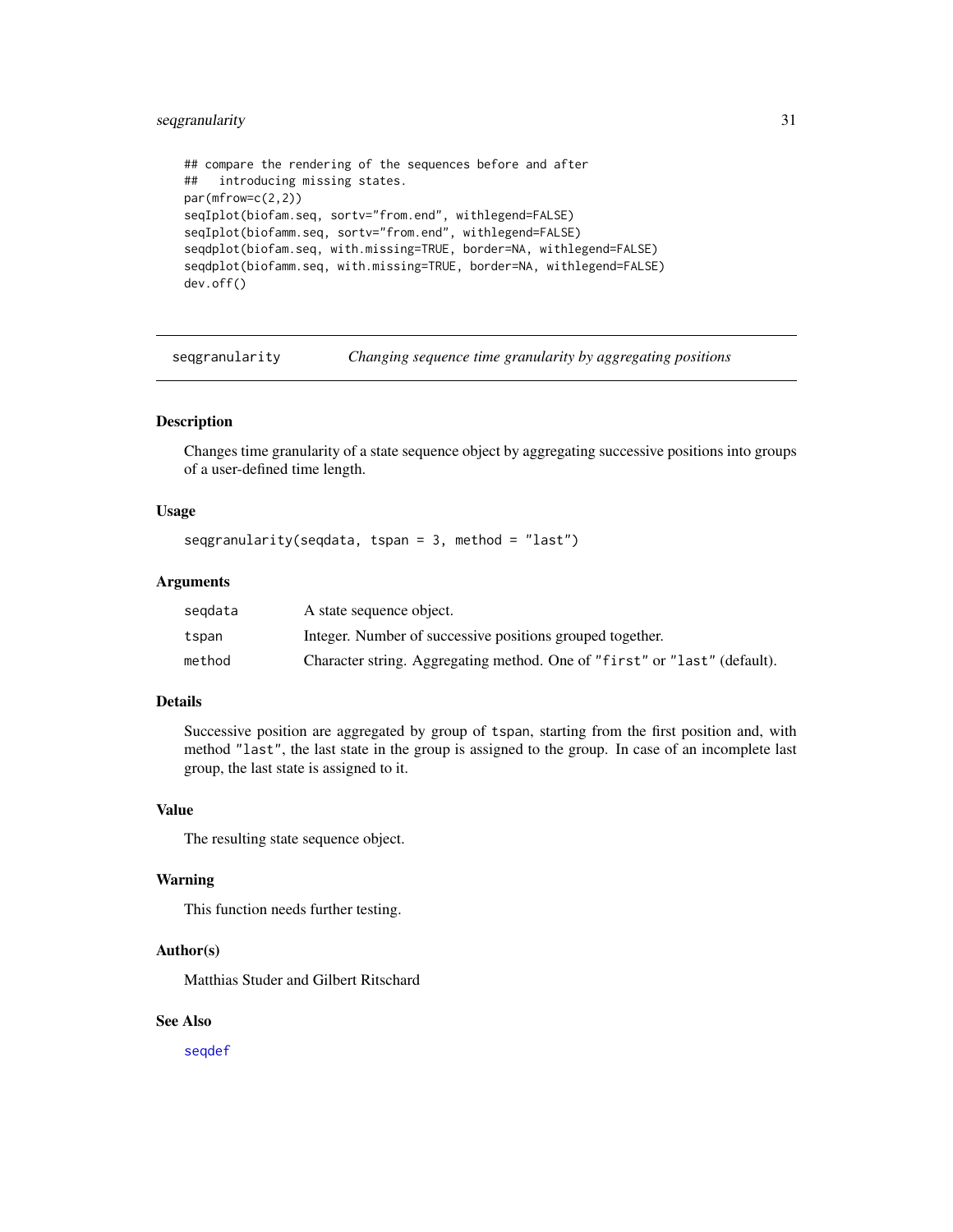# <span id="page-31-0"></span>Examples

```
##---- Should be DIRECTLY executable !! ----
##-- ==> Define data, use random,
##--or do help(data=index) for the standard data sets.
data(mvad)
mvad <- mvad[1:100,]
mvad.seq <- seqdef(mvad[,17:86], xtstep=12)
mvadg.seq <- seqgranularity(mvad.seq, tspan=6)
par(mfrow=c(2,1))
seqdplot(mvad.seq, withlegend=FALSE, border=NA)
seqdplot(mvadg.seq, withlegend=FALSE)
```
seqplot.tentrop *Plotting superposed transversal-entropy curves*

# Description

Functions to plot, in a same frame, transversal-entropy curves by group or multiple curves.

#### Usage

```
seqplot.tentrop(seqdata, group, title=NULL,
   col=NULL, lty=NULL, lwd=3.5, ylim=NULL, xtlab=NULL,
   xtstep=NULL, withlegend=TRUE, glabels=NULL,
   legendpos="topright", horiz=FALSE, cex.legend=1, ...)
seqplot.tentrop.m(seqdata.list, title=NULL,
   col=NULL, lty=NULL, lwd=3.5, ylim=NULL, xtlab=NULL,
   xtstep=NULL, withlegend=TRUE, glabels=NULL,
   legendpos="topright", horiz=FALSE, cex.legend=1, ...)
```

| segdata      | a state sequence object (see sequef).                                                                      |
|--------------|------------------------------------------------------------------------------------------------------------|
| segdata.list | a list of state sequence objects.                                                                          |
| group        | a factor giving the group membership of each sequence in sequata.                                          |
| title        | a character string giving the title of the graphic; if NULL, a default title is printed.                   |
| col          | a vector of colors for the different curves.                                                               |
| $1$ ty       | a vector of line types for the different curves. See lines.                                                |
| lwd          | numeric or vector of numerics: width of curve lines. See lines.                                            |
| vlim         | pair of numerics defining the range for the y-axis. If left NULL, the limits are<br>defined from the data. |
| xtlab        | vector of strings defining the x-axis tick labels.                                                         |
| xtstep       | integer: step between tick marks on the x-axis.                                                            |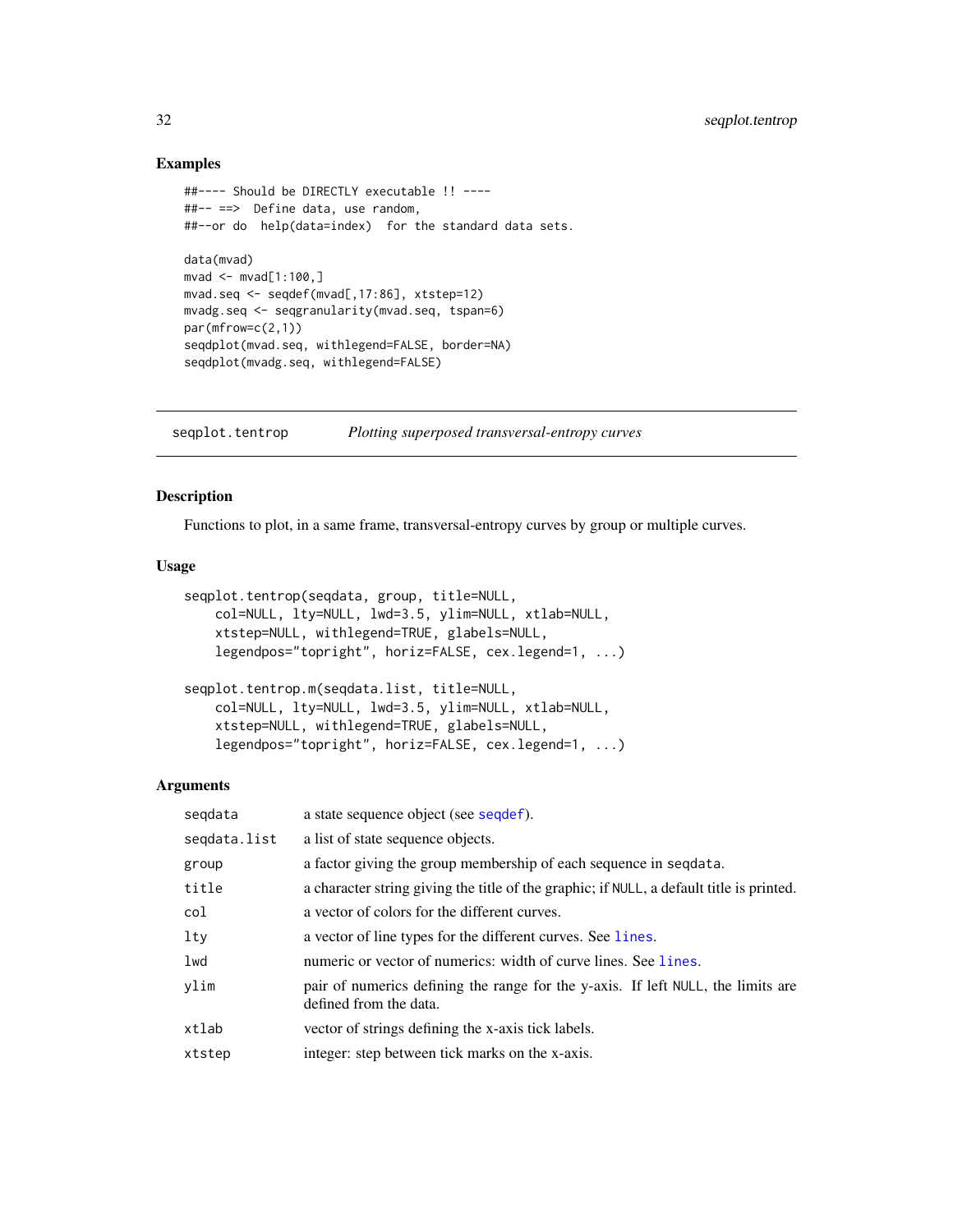#### <span id="page-32-0"></span>seqrep.grp 33

| glabels    | a vector of strings with the curve labels. If NULL curves are labeled with the<br>levels of the group variable or, for seqplot. tentrop.m, as seq1, seq2, |
|------------|-----------------------------------------------------------------------------------------------------------------------------------------------------------|
| withlegend | logical: Should the legend be plotted. Default is TRUE.                                                                                                   |
| legendpos  | legend position: default is "topright". Seelegend.                                                                                                        |
| horiz      | logical: Should the legend be displayed horizontally. Set as FALSE by default,<br>i.e., legend is displayed vertically.                                   |
| cex.legend | Scale factor for the legend.                                                                                                                              |
| $\cdot$    | additional plot parameters (see par).                                                                                                                     |

# Details

Use seqplot. tentrop to plot curves of transversal entropies by groups of a same set of sequences, e.g. professional careers by sex.

Use seqplot.tentrop.m to plot multiple curves of transversal entropies corresponding to different sets of sequences such as sequences describing cohabitational and sequences describing occupational trajectories.

# See Also

[seqHtplot](#page-0-0) for an alternative way of plotting the transversal entropies and [seqstatd](#page-0-0) to get the values of the entropies.

#### Examples

```
## Using the biofam data which has sequences from
## ages 15 to 30 years in columns 10 to 25
data(biofam)
biofam <- biofam[1:200,]
biofam.seq <- seqdef(biofam[,10:25], xtlab=as.character(15:30), xtstep=3)
## Plotting transversal entropies by sex
seqplot.tentrop(biofam.seq, group=biofam$sex, legendpos="bottomright")
```

```
## Plotting transversal entropies for women
## by father's social status
group <- biofam$cspfaj[biofam$sex=="woman"]
seqplot.tentrop(biofam.seq[biofam$sex=="woman",], group=group,
    title="Women, by father's social status", legendpos="bottomright")
```
seqrep.grp *Finding representative sets by group and their quality statistics.*

#### Description

This function determines representative sequences by group and returns the representatives by group and/or the quality statistics of the representative sets. The function is a wrapper for the TraMineR [seqrep](#page-0-0) function.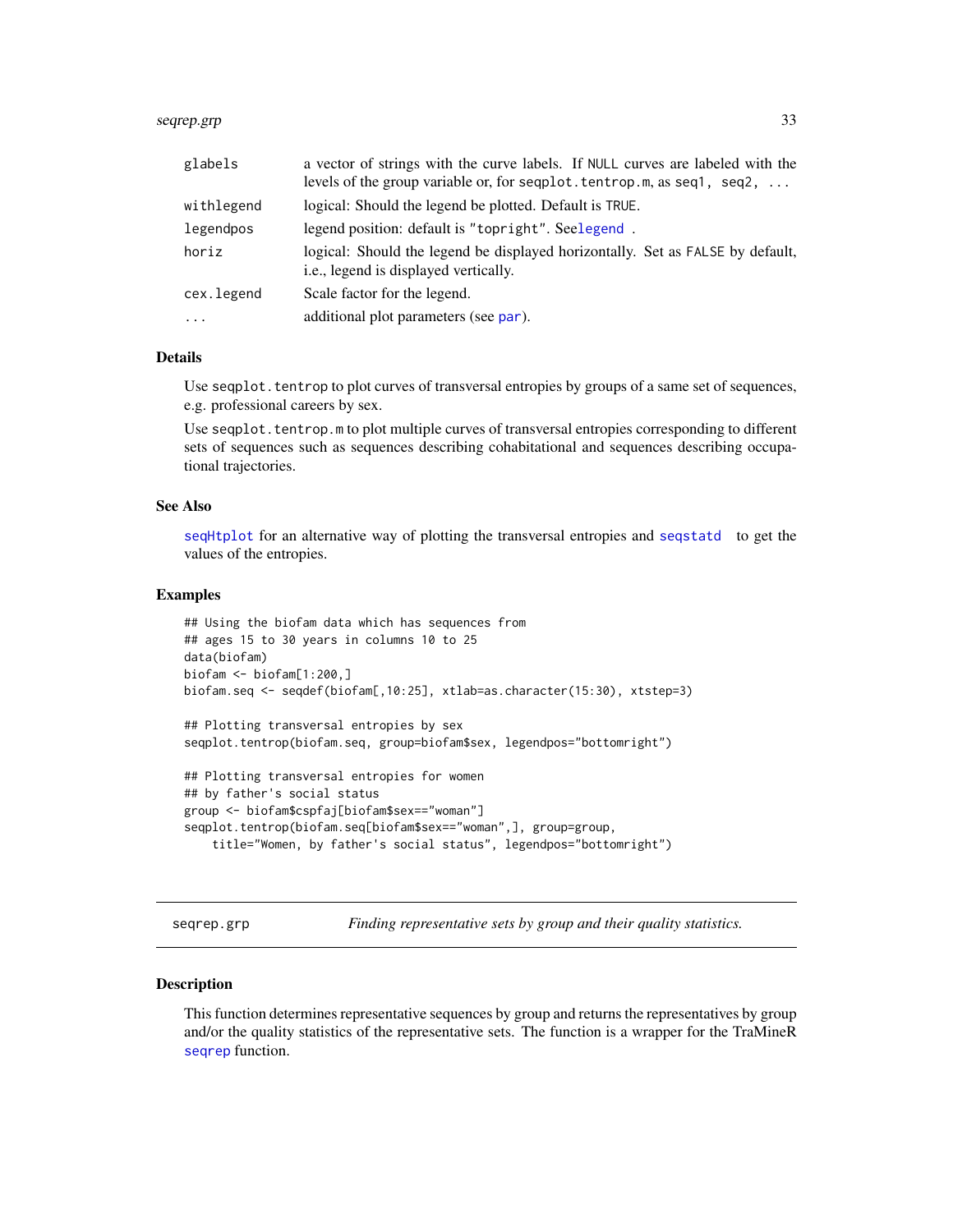#### <span id="page-33-0"></span>Usage

```
seqrep.grp(seqdata, group = NULL, mdis = NULL, ret="stat", ...)
```
#### Arguments

| segdata   | state sequence object as defined by sequef.                               |
|-----------|---------------------------------------------------------------------------|
| group     | group variable. If NULL a single group is assumed.                        |
| mdis      | dissimilarity matrix. If NULL the "LCS" dissimilarity matrix is computed. |
| ret       | What should be returned? One of "stat" (default), "rep" or "both".        |
| $\ddotsc$ | additional arguments passed to seqrep.                                    |

# Details

The function is a wrapper for running [seqrep](#page-0-0) on the different groups defined by the group variable.

# Value

If ret="stat", a list with the quality statistics for the set of representatives of each group.

If ret="rep", a list with the set of representatives of each group.

If ret="both", a list with the two previous outcomes.

# Note

This function is a pre-release and further testing is still needed, please report any problems.

# Author(s)

Gilbert Ritschard

# See Also

[seqrep](#page-0-0)

```
data(biofam)
biofam <- biofam[1:100,]
biofam.lab <- c("Parent", "Left", "Married", "Left+Marr",
"Child", "Left+Child", "Left+Marr+Child", "Divorced")
biofam.short <- c("P","L","M","LM","C","LC","LMC","D")
biofam.seq <- seqdef(biofam[,10:25], alphabet=0:7, states=biofam.short, labels=biofam.lab)
dist <- seqdist(biofam.seq, method="HAM", with.missing=TRUE)
```

```
seqrep.grp(biofam.seq, group=biofam$plingu02, mdis=dist, trep=.2, tsim=.1)
seqrep.grp(biofam.seq, group=biofam$plingu02, mdis=dist, ret="rep", trep=.2, tsim=.1)
```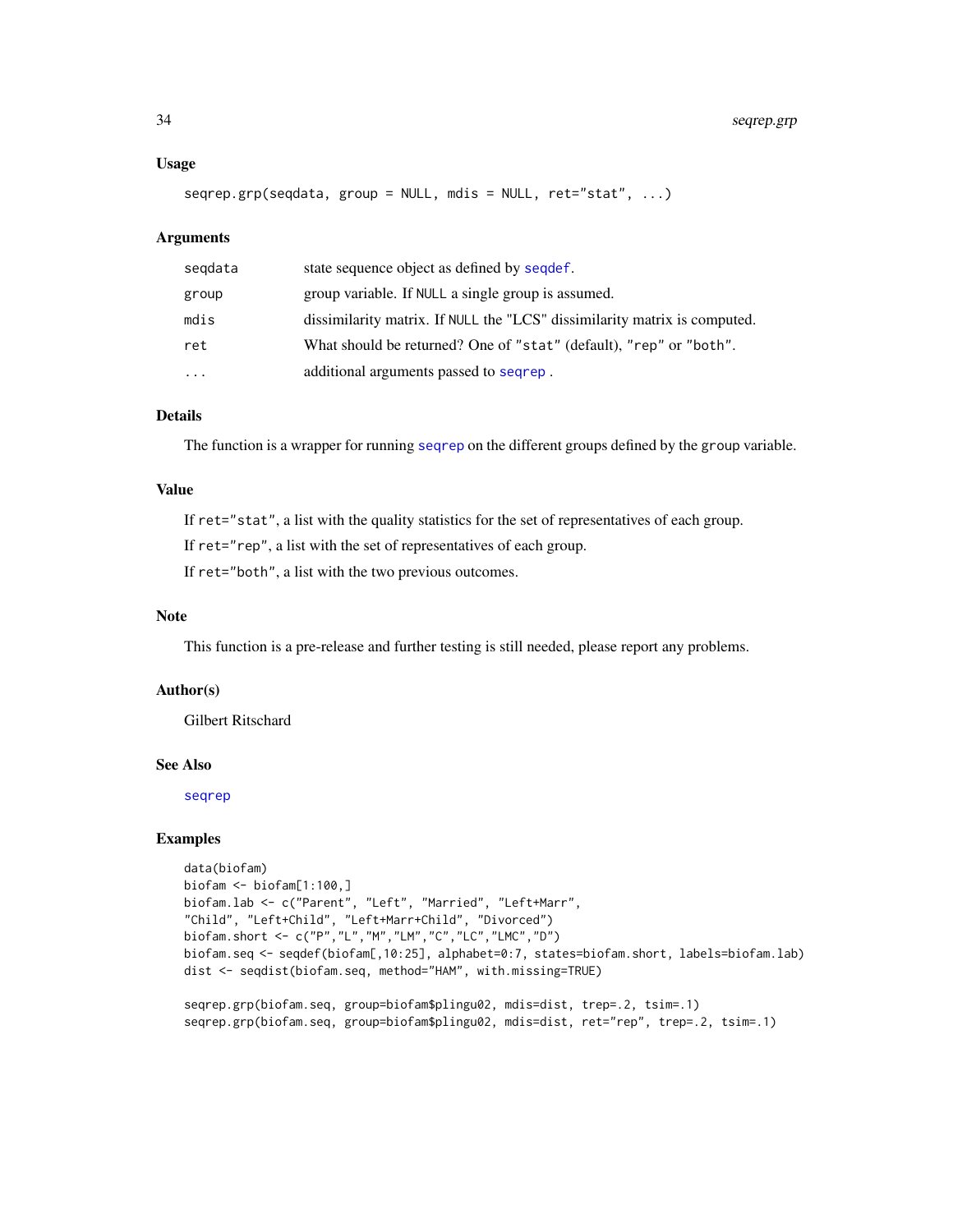<span id="page-34-0"></span>

# Description

Changing the position alignment of a set of sequences.

# Usage

```
seqstart(seqdata, data.start, new.start, tmin = NULL, tmax = NULL, missing = NA)
```
# Arguments

| data.start | Integer. The actual starting date of the sequences. In case of sequence-dependent<br>start dates, should be a vector of length equal to the number of rows of sequata. |
|------------|------------------------------------------------------------------------------------------------------------------------------------------------------------------------|
| new.start  | Integer. The new starting date. In case of sequence-dependent start dates, should<br>be a vector of length equal to the number of rows of seqdata.                     |
| tmin       | Integer. Start position on new position axis. If NULL, it is guessed from the data.                                                                                    |
| tmax       | Integer. End position on new position axis. If NULL, it is guessed from the data.                                                                                      |
| missing    | Character. Code used to fill missing data in the new time axis.                                                                                                        |

# Value

A matrix.

#### Note

Warning: This function needs further testing.

# Author(s)

Matthias Studer

# Examples

```
#An example data set
paneldata <- matrix(c("A" ,"A" , "B" , "B" , "B",
"A" , "A" , "B" , "B" , "B",
"A" , "A", "B" , "B" , "B" ,
"A" ,"A" , "A" , "B" ,"B" ,
"A" ,"A" , "A" , "A" , "B"), byrow=TRUE, ncol=5)
colnames(paneldata) <- 2000:2004
```
print(paneldata)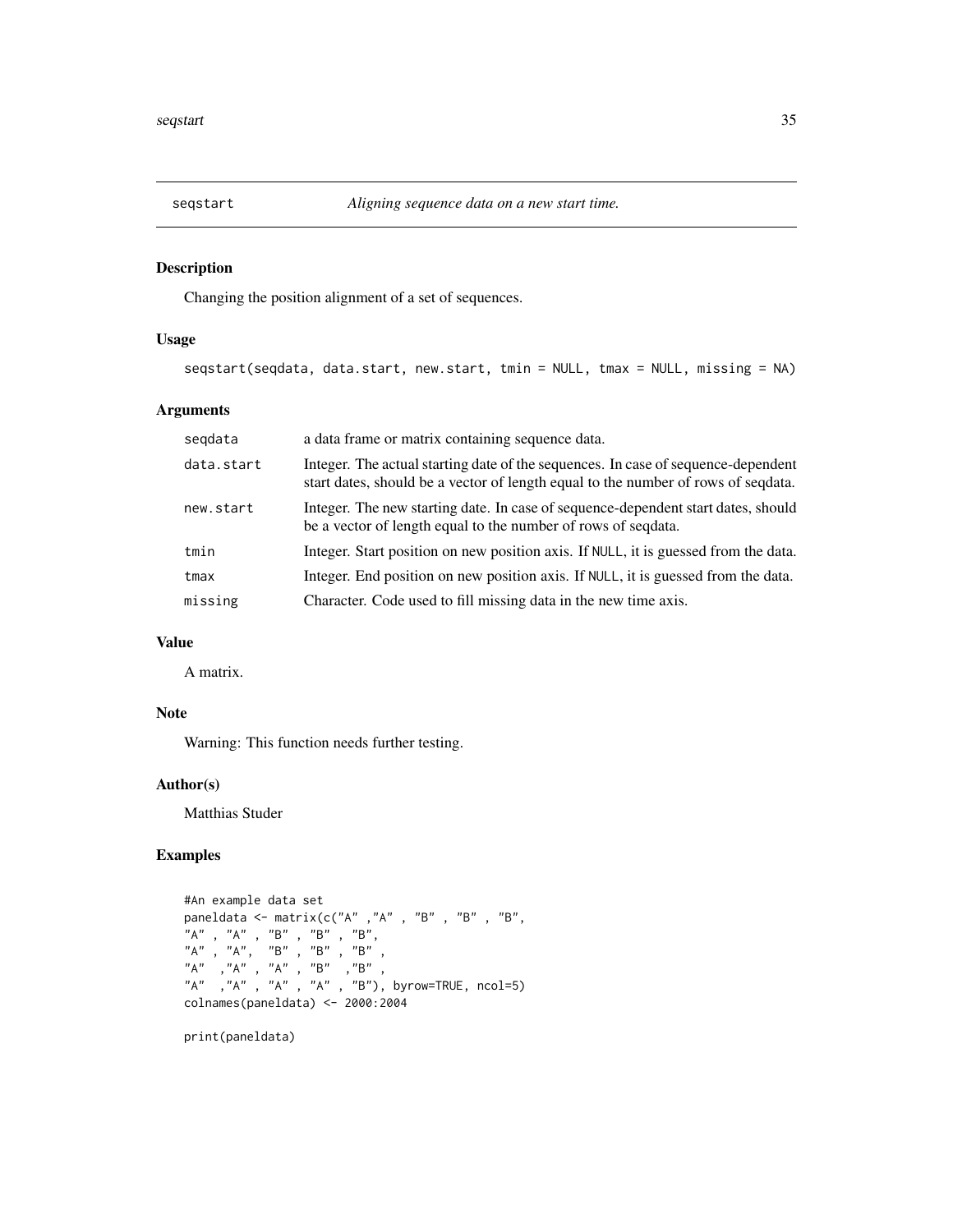```
## Assuming data are aligned on calendar years, starting in 2000
## Change from calendar date to age alignment
startyear <- 2000
birthyear <- 1995:1999
agedata <- seqstart(paneldata, data.start=startyear, new.start=birthyear)
colnames(agedata) <- 1:ncol(agedata)
print(agedata)
## Retaining only ages between 3 and 7 (4th and 8th year after birthyear).
seqstart(paneldata, data.start=startyear, new.start=birthyear, tmin=4, tmax=8, missing="*")
## Changing back from age to calendar time alignment
ageatstart <- startyear - birthyear
seqstart(agedata, data.start=1, new.start=ageatstart)
## Same but dropping right columns filled with NA's
```

```
seqstart(agedata, data.start=1, new.start=ageatstart, tmax=5)
```
sortv *Sort sequences by states at the successive positions*

#### **Description**

Returns a sorting vector to sort state sequences in a TraMineR sequence object ([seqdef](#page-0-0)) by the states at the successive positions.

#### Usage

sorti(seqdata, start = "end", sort.index=TRUE)  $sortv$ (seqdata, start = "end")

#### Arguments

| segdata    | A state sequence object as returned by sequef.                               |
|------------|------------------------------------------------------------------------------|
| start      | Where to start the sort. One of "beg" (beginning) or "end".                  |
| sort.index | Should the function return sort indexes? If FALSE, sort values are returned. |

# Details

With start = "end" (default), the primary sort key is the final state, then the previous one and so on. With start  $=$  "beg", the primary sort key is the state at the first position, then at the next one and so on.

With sort. index = FALSE, the function returns a vector of values whose order will determine the wanted order. This should be used as sortv argument of the sequation function. With sort. index = TRUE, the function returns a vector of indexes to be used for indexing.

The sortv form is an alias for sorti(..., sort.index =  $FALSE$ ).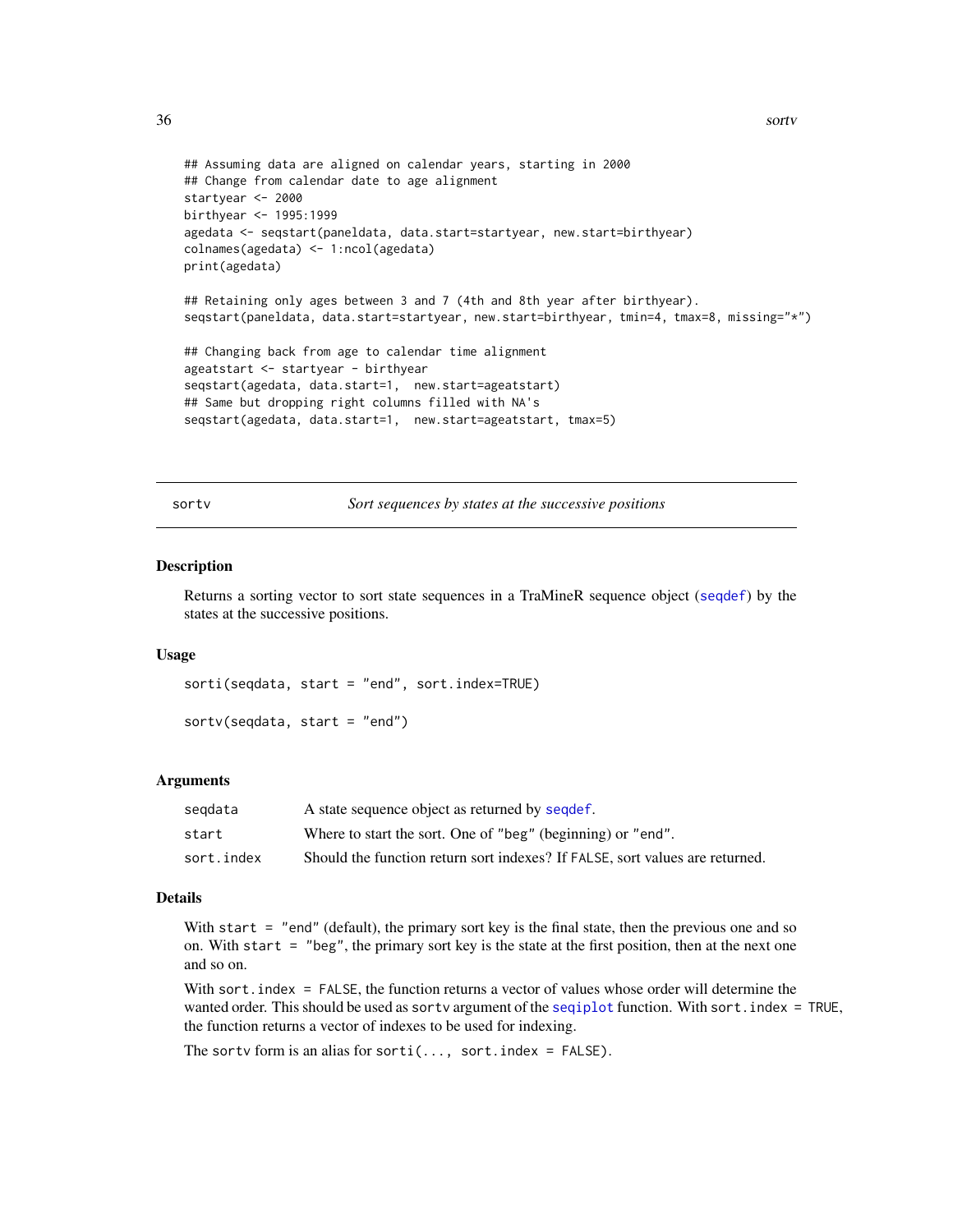# <span id="page-36-0"></span>Value

If sort. index  $=$  FALSE, the vector of sorting values. Otherwise the vector of sorting indexes.

# Author(s)

Gilbert Ritschard

# See Also

Details about type =  $"i"$  or type =  $"I"$  in [seqplot](#page-0-0).

# Examples

```
data(actcal)
actcal.seq <- seqdef(actcal[1:100,13:24])
par(mfrow=c(1,2))
seqIplot(actcal.seq, sortv=sortv(actcal.seq), withlegend = FALSE)
seqIplot(actcal.seq, sortv=sortv(actcal.seq, start="beg"), withlegend = FALSE)
actcal.seq[sorti(actcal.seq)[90:100],]
```

```
data(mvad)
mvad.seq <- seqdef(mvad[1:100,17:86])
par(mfrow=c(1,2))
seqIplot(mvad.seq, sortv=sortv(mvad.seq, start="end"), withlegend = FALSE)
seqIplot(mvad.seq, sortv=sortv(mvad.seq, start="beg"), withlegend = FALSE)
print( mvad.seq[sorti(mvad.seq,start="beg")[90:100],], format="SPS")
```
STS\_to\_SPELL *Data conversion from STS to SPELL format.*

#### Description

Convert data from STS to vertical SPELL format.

#### Usage

```
STS_to_SPELL(seqdata, id=NULL, pdata=NULL, birthdate=NULL, with.missing=TRUE)
```

| seqdata      | a state sequence object of type "stslist" (see sequef).                                                      |
|--------------|--------------------------------------------------------------------------------------------------------------|
| id           | Either a vector of sequence id's or name of the id column in pdata. If NULL,<br>rownames (seqdata) are used. |
| pdata        | Data frame with id and birth dates.                                                                          |
| birthdate    | Either a vector of sequence birth dates or name of the birth date column in<br>pdata.                        |
| with.missing | Logical. Should explicit spells of missing states be included?                                               |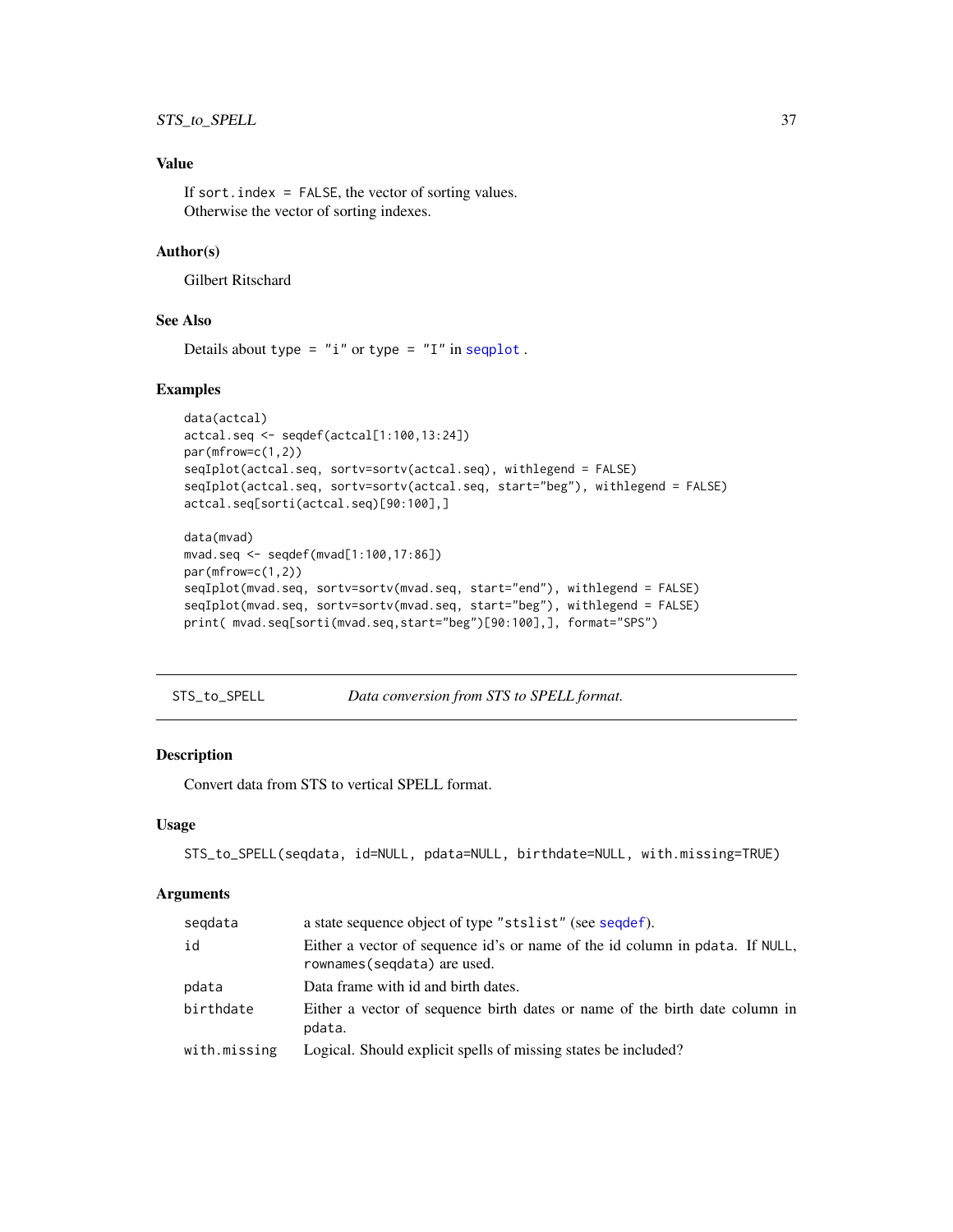# Details

SPELL format is a vertical format with one row per spell, each spell being specified with four variables: an id, a begin date, a end date, and the state.

# Value

A data.frame with the sequences in vertical SPELL format.

#### Note

This function is a pre-release and further testing is still needed, please report any problems.

#### Author(s)

Matthias Studer

# See Also

See Also [seqformat](#page-0-0).

#### Examples

```
data(biofam)
biofam <- biofam[1:20,]
## Create the sequence object
bfstates <- c("Parent", "Left", "Married", "Left/Married", "Child",
            "Left/Child", "Left/Married/Child", "Divorced")
bf.shortlab <- c("P","L","M","LM","C","LC", "LMC", "D")
bf.seq <- seqdef(biofam[,10:25], alphabet=0:7, states=bf.shortlab, labels=bfstates)
spell <- STS_to_SPELL(bf.seq, birthdate=biofam$birthyr)
head(spell)
```
toPersonPeriod *Converting into person-period format.*

# Description

Converts the STS sequences of a state sequence object into person-period format.

# Usage

```
toPersonPeriod(seqdata)
```
#### Arguments

seqdata A state sequence object as returned by [seqdef](#page-0-0).

<span id="page-37-0"></span>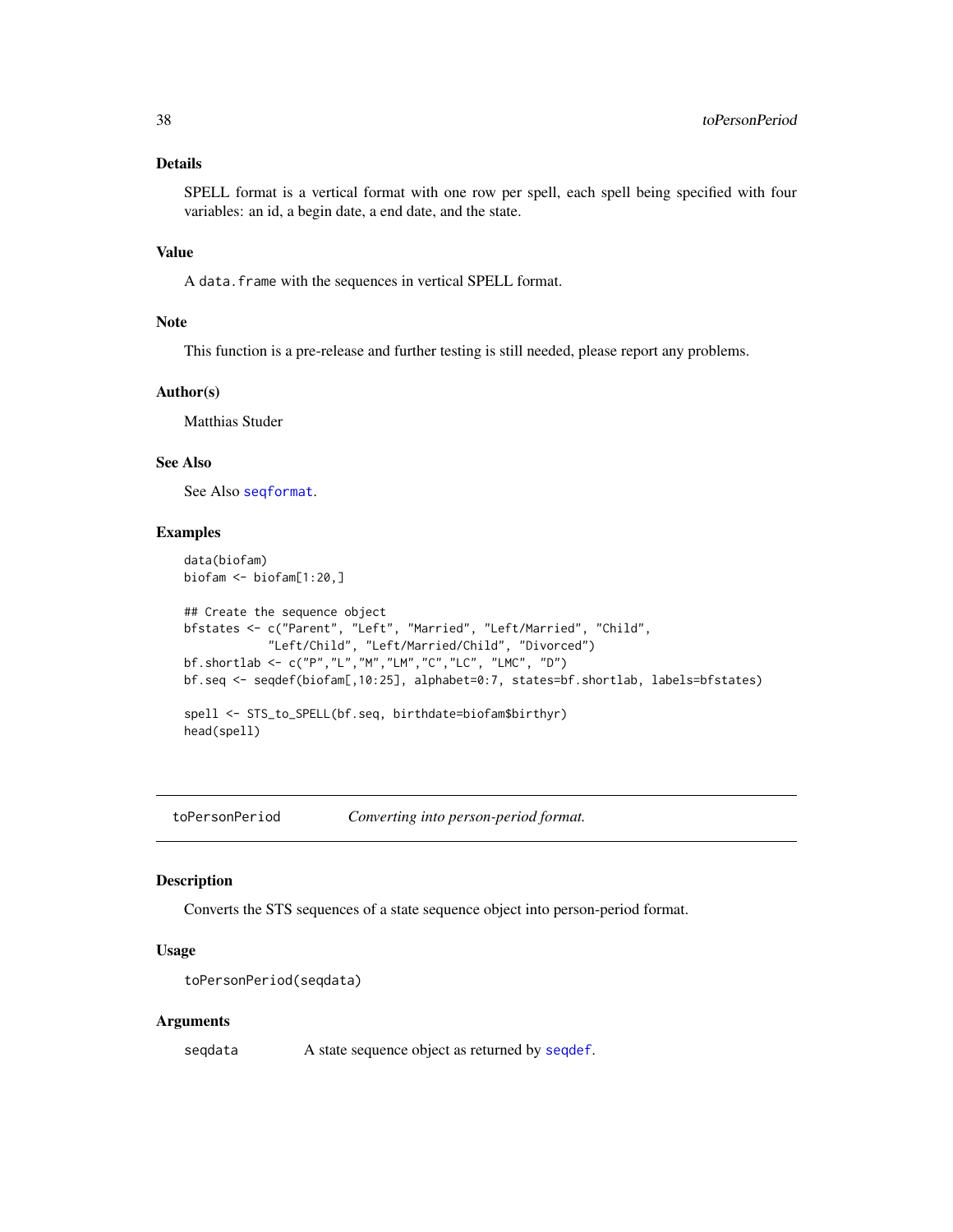# <span id="page-38-0"></span>TSE\_to\_STS 39

# Value

A data frame with three columns: id, state and timestamp.

# Author(s)

Matthias Studer

# See Also

[seqformat](#page-0-0) .

# Examples

```
data(mvad)
mvad.labels <- c("employment", "further education", "higher education",
    "joblessness", "school", "training")
mvad.scodes <- c("EM", "FE", "HE", "JL", "SC", "TR")
mvad.seq <- seqdef(mvad, 15:86, states = mvad.scodes, labels = mvad.labels)
```

```
mvad2 <- toPersonPeriod(mvad.seq[1:20,])
```
<span id="page-38-1"></span>TSE\_to\_STS *Converting TSE data into STS (state sequences) format.*

# Description

Conversion from TSE (time stamped event sequences) vertical format into STS (state sequences) data format.

# Usage

```
TSE_to_STS(seqdata, id = 1, timestamp = 2, event = 3, stm = NULL, tmin = 1,
    tmax = NULL, firstState = "None")
```

| segdata    | a data frame or matrix with event sequence data in TSE format.       |
|------------|----------------------------------------------------------------------|
| id         | Name or index of the column containing the id's of the sequences.    |
| timestamp  | Name or index of the column containing the timestamps of the events. |
| event      | Name or index of the column containing the events.                   |
| stm        | An event to state transition matrix (See sequentless).               |
| tmin       | Integer. Starting time of the state sequence.                        |
| tmax       | Integer. Ending time of the state sequence.                          |
| firstState | Character. The name of the state before any events has occurred.     |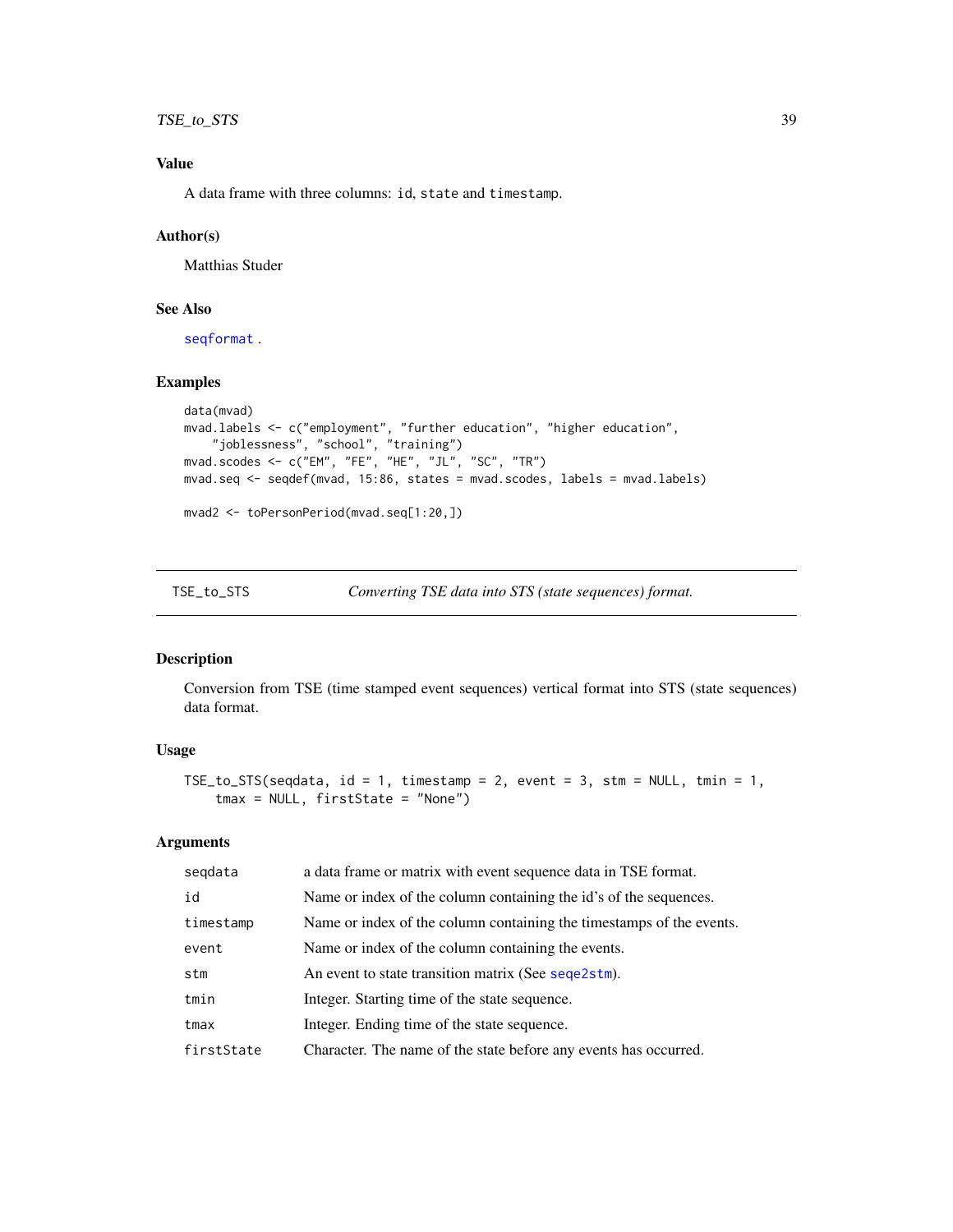# <span id="page-39-0"></span>Details

Convert TSE (time stamped event sequences) data into STS (state sequences) format. By default, the states are defined has the combination of events that already occurred. Different schemes may be specified using function [seqe2stm](#page-16-1) and the stm argument.

#### Value

A data.frame with the sequences in STS format.

# Note

This function is a pre-release and further testing is still needed, please report any problems.

# Author(s)

Matthias Studer

# References

Ritschard, G., Gabadinho, A., Studer, M. & Müller, N.S. (2009), "Converting between various sequence representations", In Ras, Z. & Dardzinska, A. (eds) *Advances in Data Management*. Series: *Studies in Computational Intelligence*. Volume 223, pp. 155-175. Berlin: Springer.

# See Also

See Also [seqe2stm](#page-16-1), [seqformat](#page-0-0).

```
data(actcal.tse)
events <- c("PartTime", "NoActivity", "FullTime", "LowPartTime")
## Dropping all previous events.
stm <- seqe2stm(events, dropList=list("PartTime"=events[-1],
  NoActivity=events[-2], FullTime=events[-3], LowPartTime=events[-4]))
mysts <- TSE_to_STS(actcal.tse[1:100,], id=1, timestamp=2, event=3,
   stm=stm, tmin=1, tmax=12, firstState="None")
```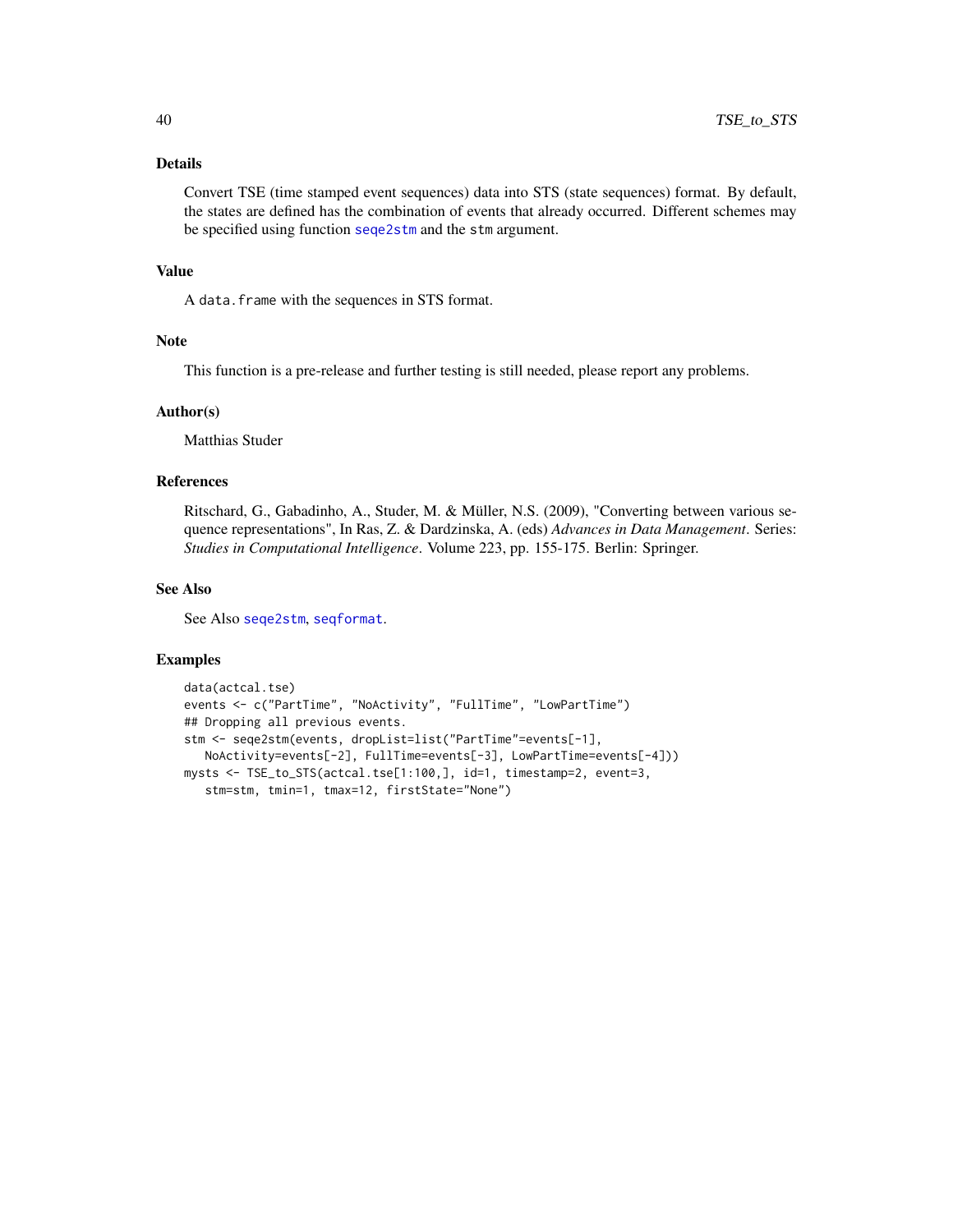# <span id="page-40-0"></span>Index

∗Topic Plot seqeordplot, [25](#page-24-0) seqplot.tentrop, [32](#page-31-0) ∗Topic Transversal characteristics seqplot.tentrop, [32](#page-31-0) ∗Topic data format FCE\_to\_TSE, [10](#page-9-0) HSPELL\_to\_STS, [12](#page-11-0) seqe2stm, [17](#page-16-0) seqstart, [35](#page-34-0) STS\_to\_SPELL, [37](#page-36-0) TSE\_to\_STS, [39](#page-38-0) ∗Topic event sequences seqedplot, [20](#page-19-0) ∗Topic misc seqedist, [19](#page-18-0) ∗Topic plot ctplot, [5](#page-4-0) ∗Topic state sequences dissvar.grp, [9](#page-8-0) seqauto, [16](#page-15-0) seqrep.grp, [33](#page-32-0) ∗Topic utility seqgen.missing, [29](#page-28-0) seqgranularity, [31](#page-30-0) ∗Topic util convert, [2](#page-1-0) group.p, [11](#page-10-0) pamward, [13](#page-12-0) rowmode, [15](#page-14-0) seqentrans, [23](#page-22-0) sortv, [36](#page-35-0) toPersonPeriod, [38](#page-37-0) agnes, *[13,](#page-12-0) [14](#page-13-0)*

convert, [2](#page-1-0) createdatadiscrete, [3,](#page-2-0) *[29](#page-28-0)* ctplot, [5](#page-4-0)

dissvar, *[9](#page-8-0)* dissvar.grp, [8](#page-7-0) FCE\_to\_TSE, [10](#page-9-0) group.p, [11](#page-10-0) HSPELL\_to\_STS, [12](#page-11-0) legend, *[33](#page-32-0)* lines, *[21](#page-20-0)*, *[32](#page-31-0)* pam, *[13,](#page-12-0) [14](#page-13-0)* pam.object, *[14](#page-13-0)* pamward, [13](#page-12-0) par, *[7](#page-6-0)*, *[33](#page-32-0)* pdf, *[3](#page-2-0)* plot.emlt, [14](#page-13-0) png, *[3](#page-2-0)* rowmode, [15](#page-14-0) seqauto, [16](#page-15-0) seqdef, *[22](#page-21-0)*, *[30](#page-29-0)[–32](#page-31-0)*, *[34](#page-33-0)*, *[36](#page-35-0)[–38](#page-37-0)* seqe2stm, [17,](#page-16-0) *[39,](#page-38-0) [40](#page-39-0)* seqecreate, *[10](#page-9-0)*, *[19,](#page-18-0) [20](#page-19-0)*, *[25](#page-24-0)* seqedist, [19](#page-18-0) seqedplot, [20](#page-19-0) seqefsub, *[24](#page-23-0)*, *[29](#page-28-0)* seqemlt, *[15](#page-14-0)*, [21](#page-20-0) seqentrans, [23](#page-22-0) seqeordplot, [25](#page-24-0) seqerulesdisc, *[4](#page-3-0)*, [28](#page-27-0) seqformat, *[10](#page-9-0)*, *[13](#page-12-0)*, *[17](#page-16-0)*, *[38](#page-37-0)[–40](#page-39-0)* seqgen.missing, [29](#page-28-0) seqgranularity, [31](#page-30-0) seqHtplot, *[33](#page-32-0)* seqiplot, *[36](#page-35-0)* seqplot, *[11](#page-10-0)*, *[37](#page-36-0)* seqplot.tentrop, [32](#page-31-0) seqrep, *[33,](#page-32-0) [34](#page-33-0)*